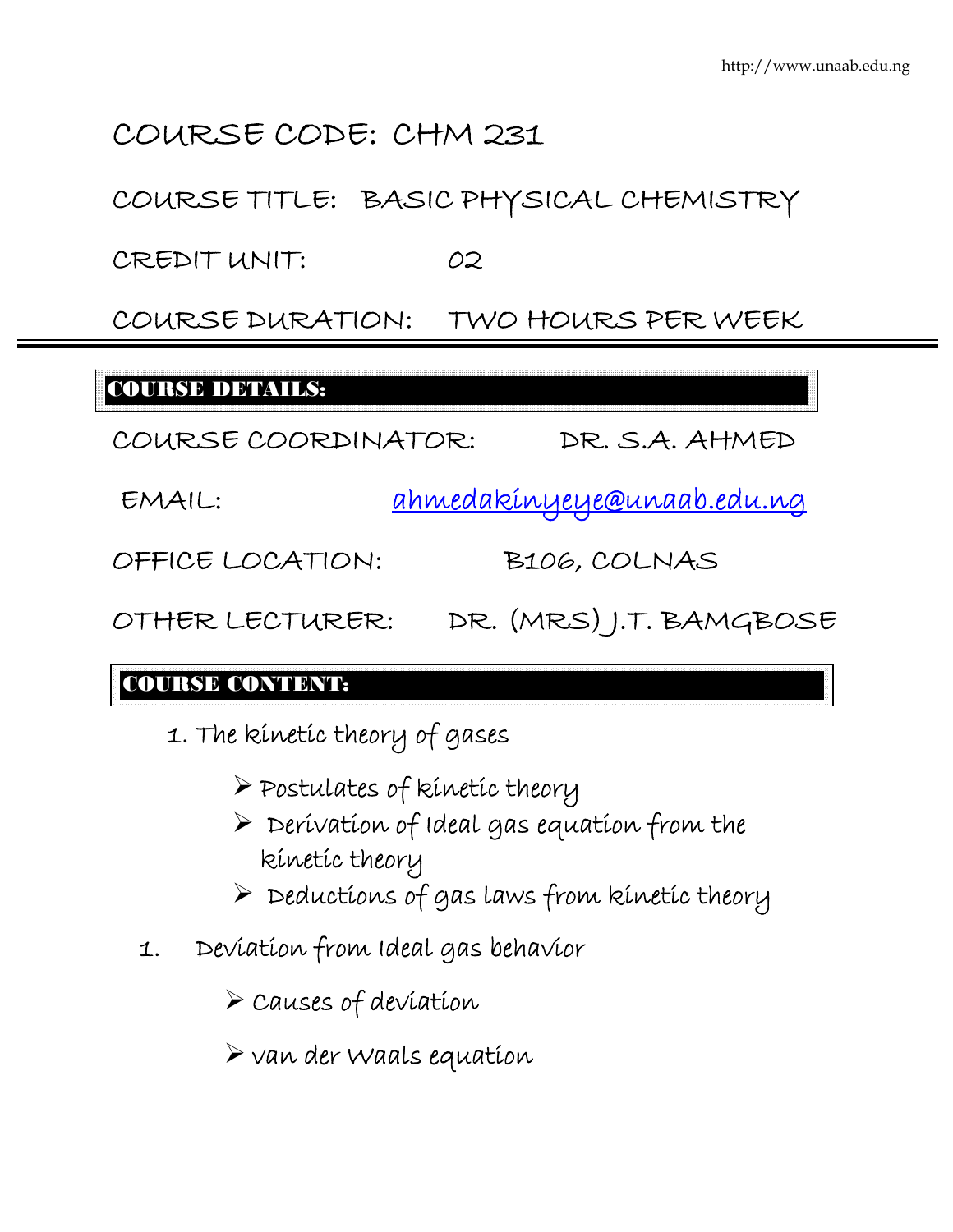- 2. The distribution of molecular velocities
	- ¾ The most probable velocity, mean velocity and mean square velocity
	- $\triangleright$  Mean free path, collision frequency and collision density
- 3. Thermal energy and Heat capacity
- 4. Internal modes of motions
	- $\triangleright$  The equipartition principle
- 5. Phase equilibria
	- $\triangleright$  Phase rule, phase diagrams and triple points

### $\overline{ }$ READING LIST:

Atkins, P.W. Physical chemistry. Oxford University Press, sixth edition, 1999

- 1. Gross, J.M. and Wiseall, B. Principle of physical chemistry. MacDonald and Evans Handbook series, 1972
- 2. Alberty, R.A. and Sibley, R.J. Physical Chemistry. John Wiley & sons, Inc. 2nd edition, 1986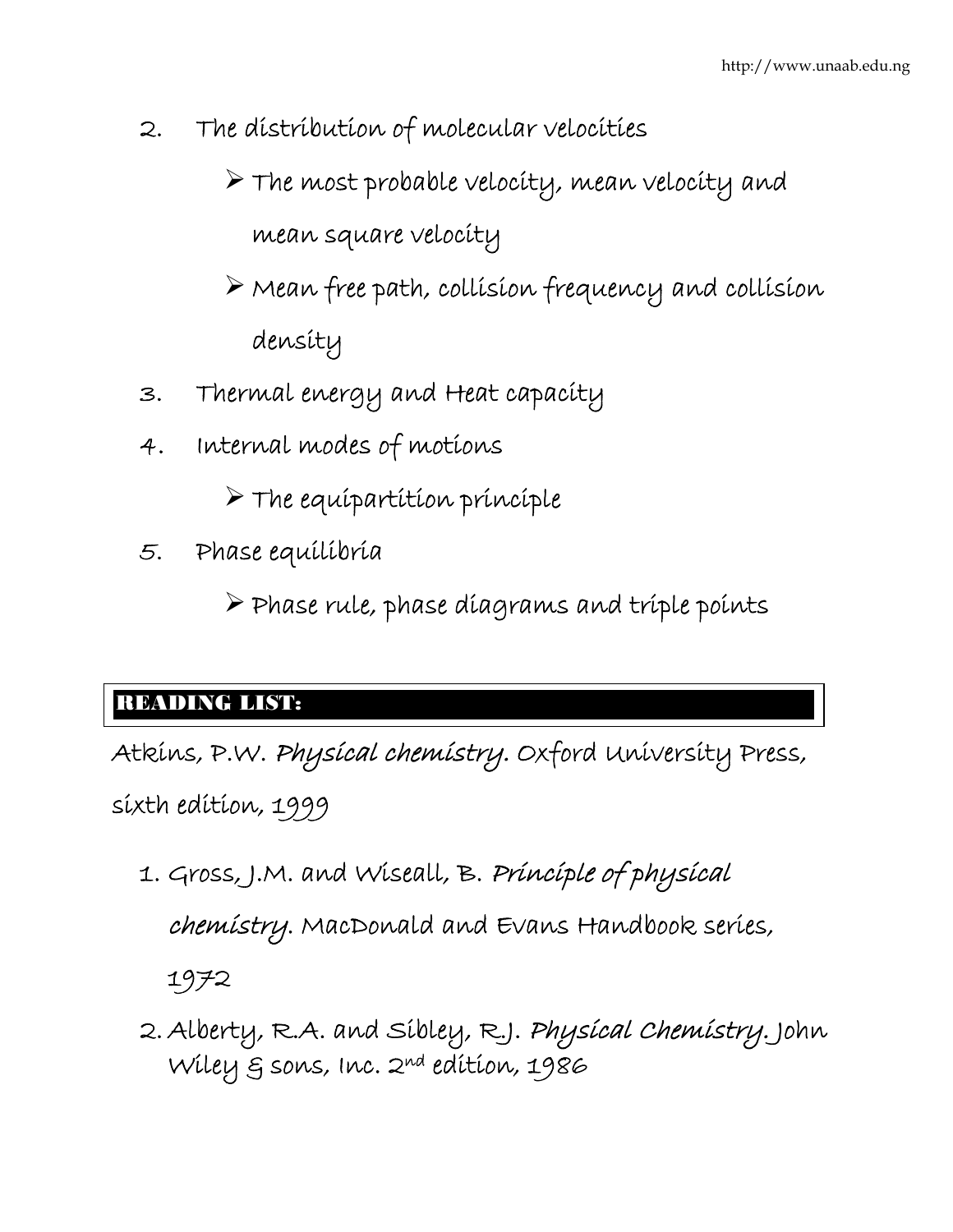- 3. Griffiths, P.J.F. and Thomas, J.D.R. Calculations in advanced physical chemistry. Edward Arnold Inc. 3rd edition, 1978
- 4.Engel, T. and Ried, P. Physical Chemistry. Pearson Education Inc., 2006
- 5. Bahl, A and Bahl, B.S. Essentials of physical chemistry, S.Chand and Company Ltd. 2007
- 6.Brown, T.L., Lemay, H.E., Bursten, B.E and Murphy, C.J Chemistry: The central science. Pearson Education, 11th Edition 2009.
- 7.Sharma, K.K. and Sharma, L.K. Physical chemistry.

### COURSE REQUIREMENTS:

Students are expected to have a minimum of  $75\%$ attendance in this course before they could be allowed to write the examination.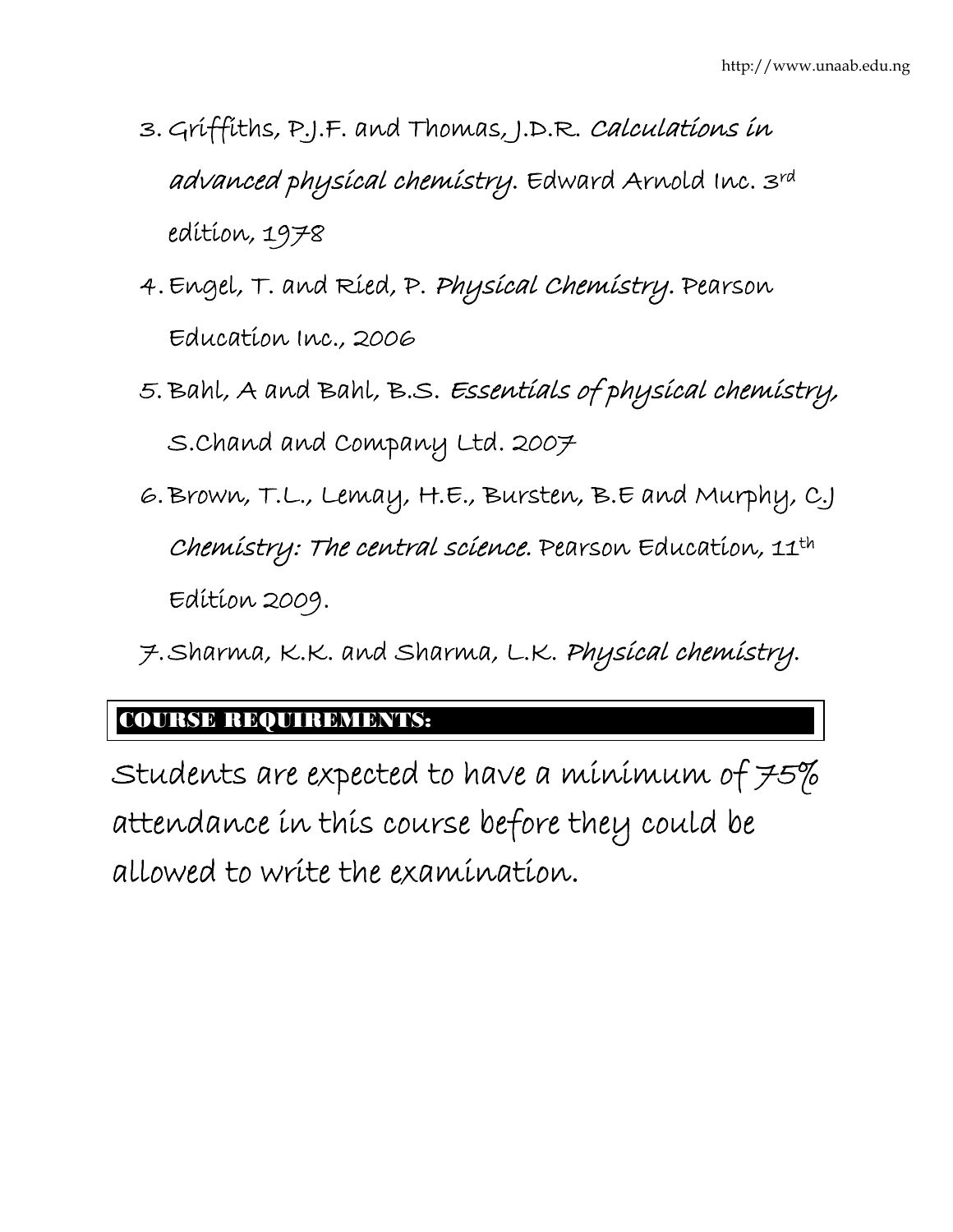#### **CHM 231; BASIC PHYSICAL CHEMISTRY II**

#### **SECTION A**

#### **CHEMICAL THERMODYNAMICS**

**Thermodynamics:** This is the study of energy changes in chemical and physical processes and of the laws and relationships which govern them. Some terms are commonly used:

- (a) **System;** A system in thermodynamics is defined as collection of matter i.e that part of the universe under study. The rest of the universe of course being isolated.
- (b) **Surrounding:** The rest of the universe not under study. A system could be isolated from its surrounding i.e it's completely insulated such that no heat flow exists between the system and its surrounding.
- (c) **State of a system:** The state of a system is specified by determining all its properties such as pressure, volume etc.
- (d) **Process:** A process is a change from one state A to another state B.
- (e) **State function:** A state function is a property or function of properties which depends only on the state and not on path by which the state was reached, a differential dx of a function x (not necessarily a state function) is termed a perfect differential if it can be integrated between two states to give a value  $X_{AB} = (A \le x \le B)$  dx which is independent of the path from A to B. If this holds, X must be a state function. Kinetic energy, Internal energy are state functions.
- (f) **Intensive Properties.** Are those whose values are independent of the size of system taken i.e the properties will be the same whether small or great amount of the system is considered. E.g. temperature, pressure, density, refractive index ,etc.
- (g) **Extensive properties:** are those whose values depend or are proportional to size of the system. Increase in size of the system obviously will increase this property , e.g, heat capacity, mass, volume, enthalpy, and entropy.

There are four basic laws of thermodynamics, all having many different formulations that can be shown to be equivalent. The zeroth law states that if two systems are each in thermal equilibrium with a third system, then they is in thermal equilibrium with each other.

#### **First Law of thermodynamics**

 The first law states that for any process the difference of the heat Q supplied to the system and the work W done by the system equal the change in internal energy, U.  $\Delta U = Q - W$ 

A chemist is often faced with the task of determining whether a particular process will occur under specified conditions, and if it does occur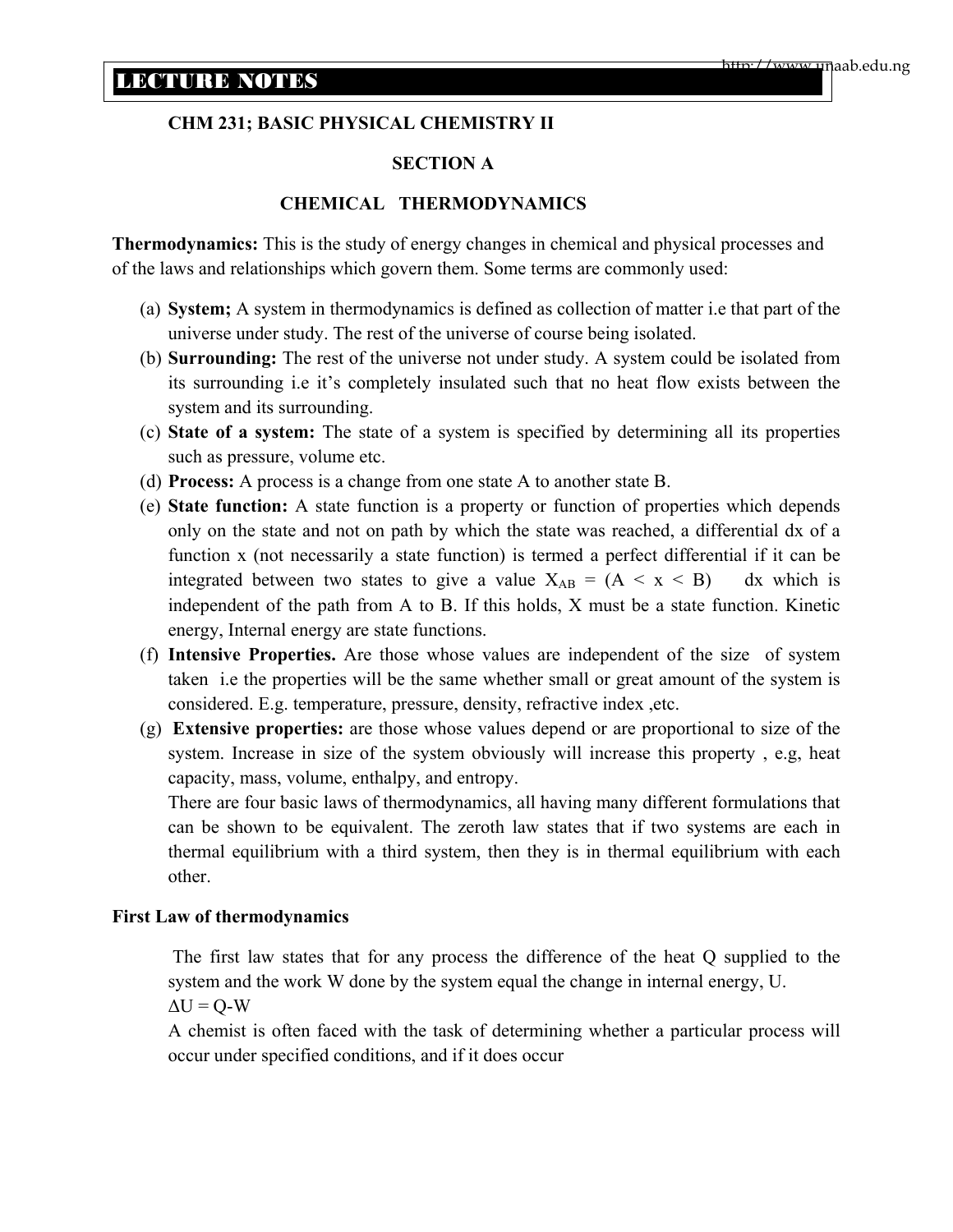#### **Measurement of Change in Internal Energy**

From the first law  $\Delta U = q - w$ , when work done is zero then  $\Delta U = q$ . One way of making a system do work is to make it expand against external pressure. If however the process is performed in a rigid vessel (i.e. a vacuum) i.e. constant volume, then, no work is done and  $q =$ ∆U. A process of making this happen can be done in a bomb calorimeter e.g. Figure (1 NOT SHOWN): Determination of heat of combustion in a bomb calorimeter.

In the bomb calorimeter combustion occurs at constant volume and as such heat changes is reflected in its internal energy  $\Delta u = q_v$ .

#### **Pressure – Volume work**

Consider a cylinder of cross-sectional area x, with a frictionless and weightless piston, let the pressure on the piston be P. Pressure = Force/ Unit area.

Total force acting on the piston  $= P_x$ , if as a result of expansion the piston moves a distance dl, therefore work is done (dw) by the gas on the surroundings which is equivalent to  $dw = F \cdot dl$ Pxdl. But  $x$ .dl = dv (sectional area x length = volume) which is the increase in volume due to movement of the piston. Therefore,  $dw = Pdv$ .

The total work in the expansion of the gas from initial volume  $v_1$  to the final volume  $v_2$  is given by  $W = (V_1 < x < V_2)$  PdV. Therefore,  $\Delta u = q - P dv$ , this means:

At constant volume (i.e. where there is no change in volume)  $dv = 0$ ,  $w = 0$  and  $\Delta U = q$ , and as such any thermal change in the calorimeter at constant volume must be the change in the internal energy due to the chemical reaction or physical reaction.

When the opposing pressure is zero (i.e. free expansion) that is the gas expands against a zero external pressure, no work is done  $\Delta U = q$ .

Opposing pressure is constant i.e. when opposing pressure is constant.

Then,  $\Delta U = g - P dv$  or  $q = \Delta u + P dv$  $= U_2 - U_1 + P (v_2 - v_1)$  $U_2 = U_1 + Pv_2 - Pv_1$  $q = U_2 + PV_2 - (U_1 + PV_1)$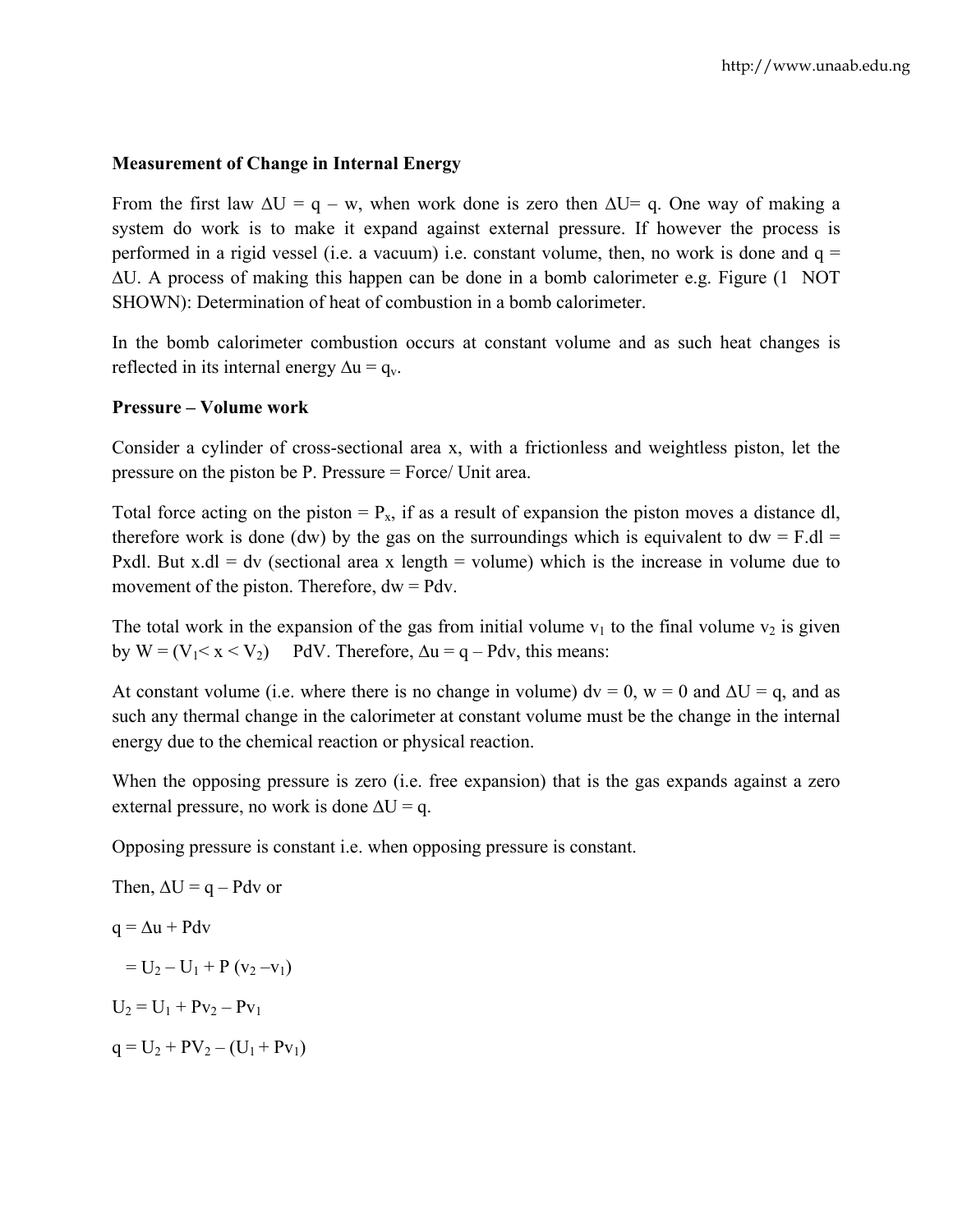Since u is a state function and Pv are properties of a state, therefore  $U + Pv$  represents a state function which is represent as H. Then  $H = U + Pv$ , therefore heat absorbed at constant pressure is called the enthalpy.  $q_p = \Delta H$ .

#### **Opposing pressure variable**

This can be calculated by putting P versus v and determine the area under the curve. In general w, will be positive if  $V_2 > V_1$  i.e. work is done by the gas on its surrounding (this is what happens when a system expands, pushing back its surroundings. If  $v_1 > v_2$  then w, is negative and a compression has taken place i.e. work is done by the surroundings on the gas.

#### **Heat capacities**

From the Bomb calorimeter, heat capacities are calculated. There can be two types,,  $C_v$ :- heat capacity at constant volume and  $C_p$ :- heat capacity at constant pressure.

 $C_v = dq_v/dT$  and  $C_p = dq_p/dT$ , since  $\Delta U = q_v$  and  $q_p = \Delta H$ , then  $C_v = (du/dT)_v$  and  $C_p = (dH/dT)_p$ 

Heat capacity of a system is the heat required to raise the temperature of the system by one degree if dq is a small amount of heat added to a system, the temperature of the system will rise by dT. Therefore the heat capacity is represented by  $C = dq/dT$ .

 $C_v = (dU/dT)_v$ , therefore  $C_v$  is the rate of change of internal energy with temperature at constant volume. While  $C_p = (dH/dT)_p$ ,  $C_p$  at constant pressure is the rate of change of enthalpy with temperature at constant pressure.

#### **Relationship between**  $C_v$  **and**  $C_p$  **(for an ideal gas)**

 $C_p - C_v = (dH/dT)_p - (dU/dT)_v$ , but  $H = U + PV$ , therefore  $dH/dT = dU/dT + d(PV)/dT$  for one mole of ideal gas  $PV = RT$ 

 $C_p = C_v + R$ , therefore the difference between the molar heat capacities for an ideal gas is R, the gas constant.

#### **Internal Energy of an Ideal Gas (Joule Experiment)**

When an ideal gas expands into a vacuum there is no gain or loss of heat.

Figure 2 (NOT SHOWN): Joule experiment.

Two similar bulbs, one containing air under pressure and the other empty were connected by a wide tube with a control. The water was stirred and temperature noted. After thermal equilibrium the control was opened and temperature noted (No change in temperature). It was deduced that since the gas expands into a vacuum i.e. when the external pressure is zero, no work is done by the gas in its expansion i.e.  $w = 0$ , and as no change was recorded in the temperature, the  $q = 0$ . Therefore, it means that  $\Delta u = g - w = 0$  and that there is no change in the internal energy of an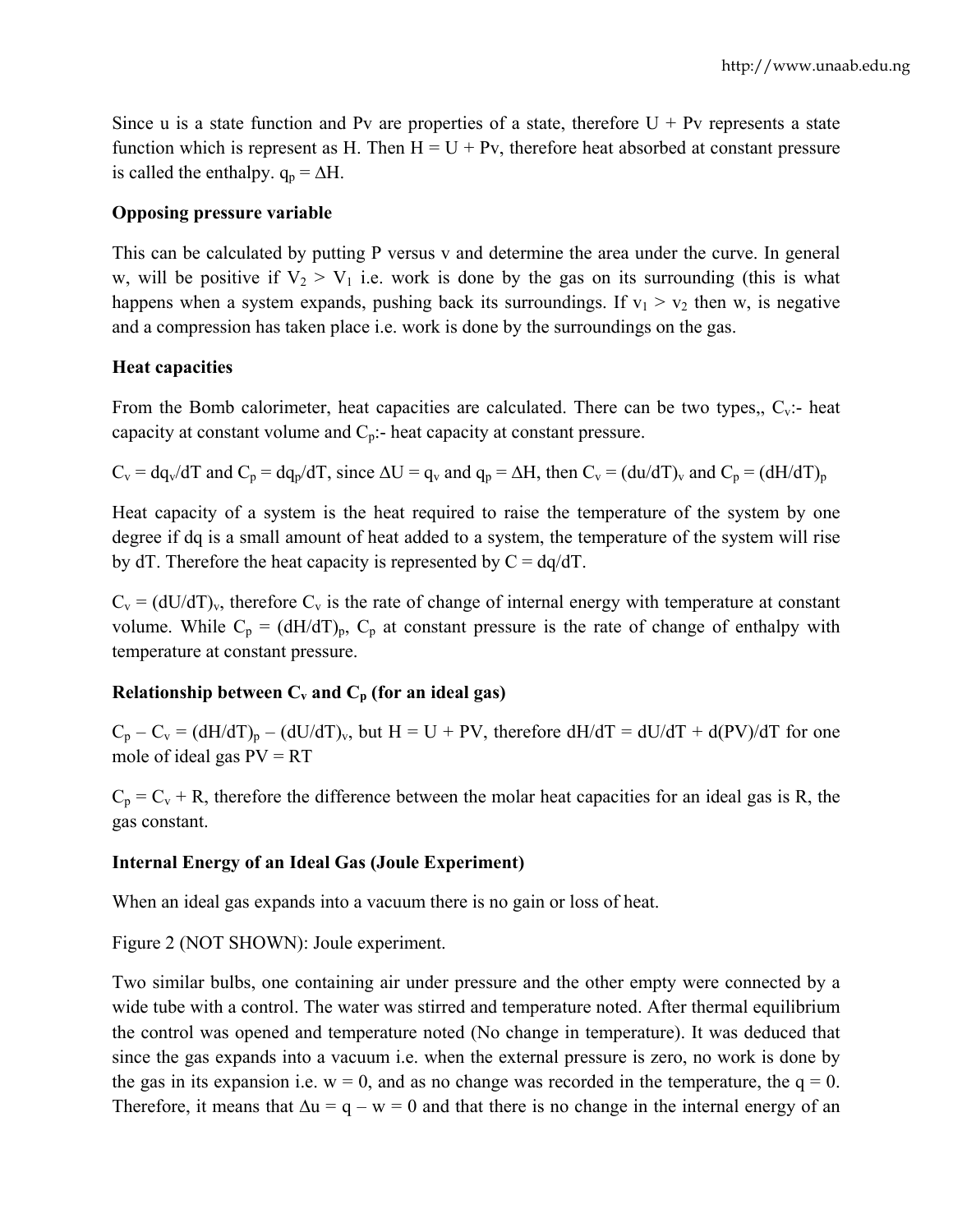ideal gas as a result of free expansion. (The internal energy, U of an ideal gas is independent of volume at constant temperature)

 $(dU/dv)_T = 0$ ,  $(dU/dv)_T dv + (dU/dT)_v dT = 0$ .

It can be calculated that the energy of the gas is a function of temperature only. The fact that  $(dU/dv)$ <sub>T</sub> = 0 indicate that for ideal gases intermolecular force of attraction is zero, but for real gas  $(dU/dv)$ <sub>T</sub> is a small but positive quantity.

#### **Effect of Pressure and Temperature on**  $C_p$  **and**  $C_v$

Since the internal energy du is independent of volume it is expected to be independent of pressure,  $C_v = dU/dT$ , indicating that heat capacity at constant volume of an ideal gas is independent of the volume or the pressure of the gas but a function of temperature. This is also similar for  $C_p$ ,  $C_p = dH/dT$ .

Show that by differentiating the equation  $H = U + Pv$  with respect to volume at constant temperature that  $(dH/dv)$ <sub>T</sub> = 0.

#### **Heat Capacity and Temperature Relationship**

Both  $C_v$  and  $C_p$  increases with temperature. And the dependence on temperature is predicted from experimental measurements. Such relationship is  $C_p = a + bT + cT^2 + dT^3$ 

Where a, b, c and d are constant determined from experimental values of heat capacities over a range of temperatures (temperature in  $K$ ). Using this type of relationship, the amount of heat required to raise the temperature of a gas system from  $T_1$  to  $T_2$  at  $C_v$  and  $C_p$  is given by

$$
\Delta U = (T_2 < x < T_1) \quad C_v dT = (T_2 < x < T_1) \quad (a + bT + cT^2 + dT^3) dT
$$
\n
$$
\Delta H = (T_2 < x < T_1) \quad C_p dT = (T_2 < x < T_1) \quad (a + bT + cT^2 + dT^3) dT
$$

#### **Isothermal Process**

Temperature is constant, and since U varies with temperature, it means that at constant temperature  $\Delta U =$  constant, therefore for isothermal process  $\Delta U = 0$  and  $q = w$ .

$$
q = (v_2 < x < v_1) \quad PdV, \, q = \Delta U + w \text{ and } \Delta U + PdV
$$

The magnitude of q will vary with w from zero, for a free expansion (when exert pressure against which expansion occur is zero) to a maximum for reversible process. (In which exert pressure and internal pressure only differ by an infinitesimal amount).

 $q = W = (v_2 < x < v_1)$  Pdv, for an ideal gas PV = nRT

 $q = (V_2 < x < V_1)$  (nRT/V)dV,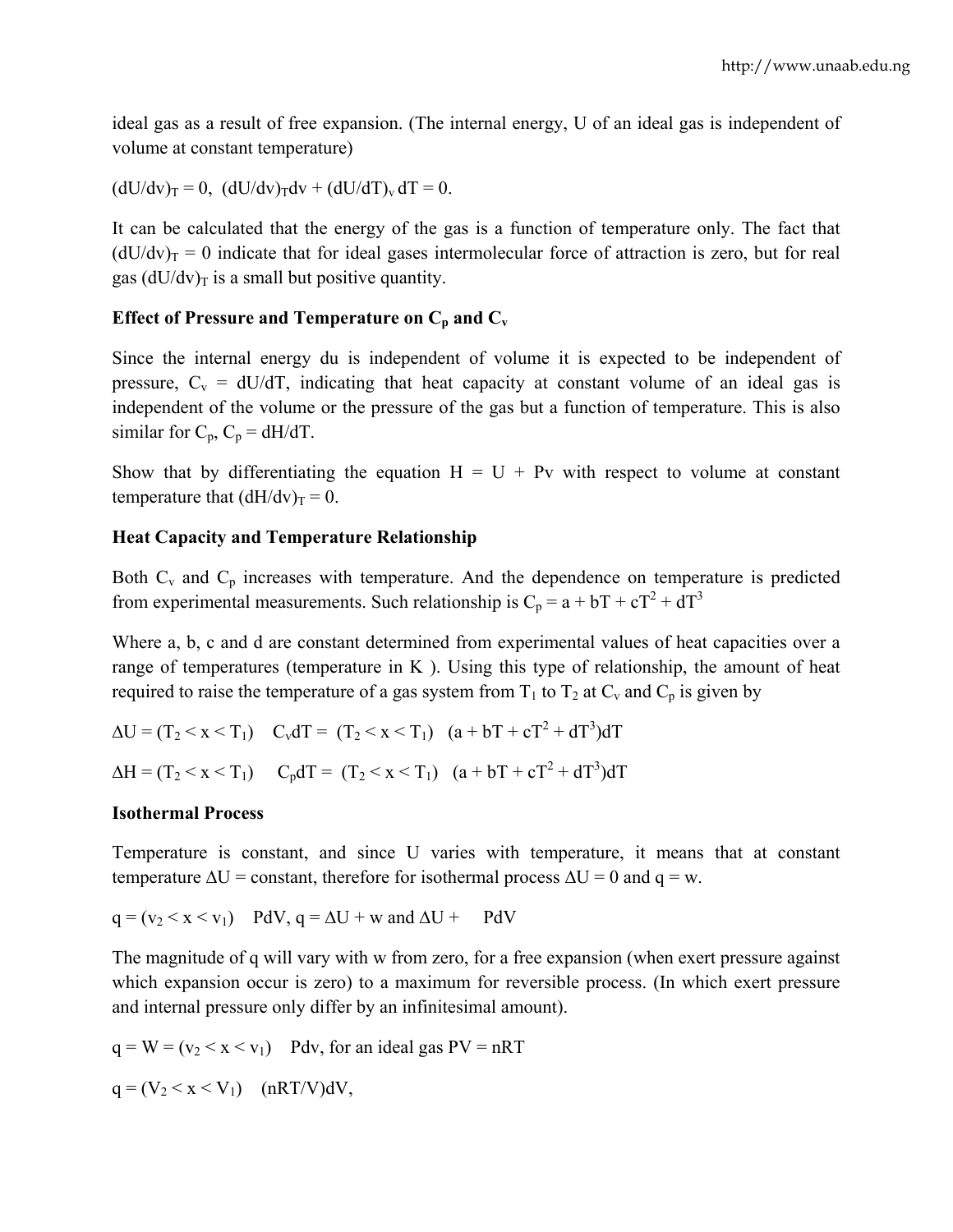$W_{\text{max}} = nRTln(V_2/V_1)$  or 2.303nRTlog( $V_2/V_1$ ),

but for an ideal gas at constant temperature the relationship  $P_1V_1 = P_2V_2$  holds (boyles law), thus  $P_1/P_2 = V_2/V_1$ 

 $W_{max} = nRTln(P_1/P_2)$ .

For real gases  $\Delta u \neq 0$  under isothermal conditions because even when temperature is constant, internal energy will change due to change in volume or pressure. The same is true ∆H. Therefore for real gases expanding,  $W_{\text{max}}$  will be less than the volume above depending on the degree of non-ideality.

Example 1:- Calculate the maximum work obtainable by the isothermal reversible expansion of 2 mole of Nitrogen from 10 litres to 20 litres at  $25^{\circ}$ C.

Solution:-

 $W_{max} = nRTln(V_2/V_1)$  $= 2.303nRTlog(V_2/V_1)$  $= 2 \times 2.303 \times 8.314 \times 298 \times \log(20/10)$  $= 3.44$ kJmol<sup>-1</sup>  $= 0.821$ kcalmol<sup>-1</sup>

Tutorial: - An ideal gas undergoes a reversible isothermal expansion from an initial volume  $V_1$  to a final volume  $10V_1$  and thereby does 16.628 Joules of work. The initial pressure was  $100Nm<sup>-2</sup>$ . (a) Calculate V1 (b) if there were 2 moles of gas. What must its temperature have been?

#### **Adiabatic Process**

An adiabatic process is one which there is no exchange of heat between the system and its surroundings i.e. q = 0. Work done is at the expense of the internal energy  $\Delta U = -W$ , this implies that if work is done on the system, the internal energy of the system will increase and ∆u will decrease if work is done by the system. From the first law;

 $\Delta U = -PdV$ 

 $C_v dT = -PdV$ , but for an ideal gas  $P = RT/V$ 

$$
C_v dT = - R(dV/V)
$$

For a process that takes the gas from  $V_1$  at  $T_1$  to  $V_2$  at  $T_2$ 

 $(T_1 \le x \le T_2)$   $C_v$   $dT/T = -(V_1 \le x \le V_2)$   $R$   $dV/V$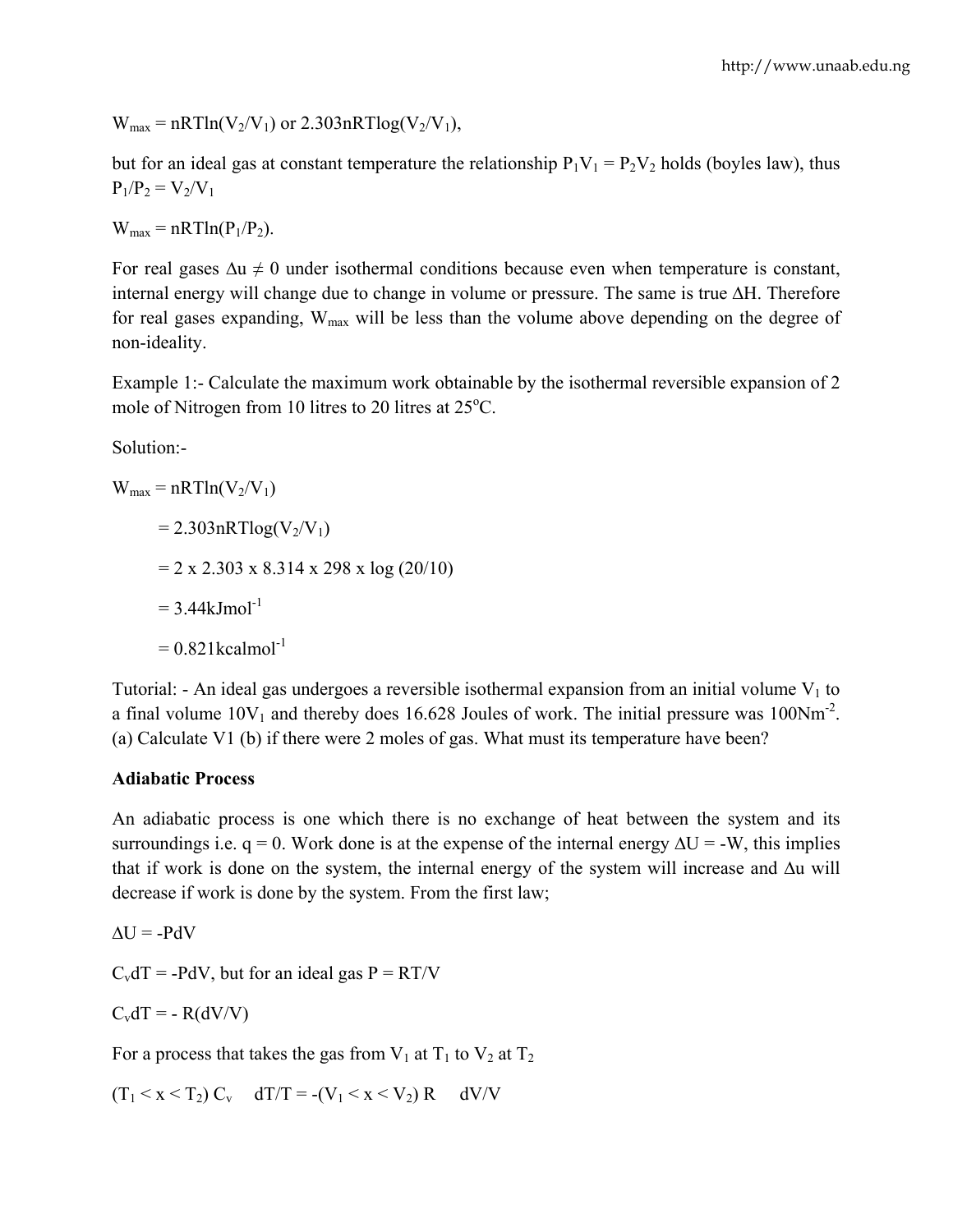$(C_v/R)ln(T_2/T_1) = -ln(V_2/V_1)$ , by rearranging

$$
\ln(T_2/T_1) = \ln(V_1/V_2)^{R/Cv}
$$

But we know that  $C_p - C_v = R$ ,

therefore  $ln(T_2/T_1) = ln(V_1/V_2)^{(Cp-Cv)/Cv}$ 

Let  $C_p/C_v =$ , this is the ratio of heat capacities at constant pressure and constant volume.

$$
\ln(T_2/T_1) = \ln(V_1/V_2)^{-1}
$$

Other equivalent relationships are:  $T_2V_2$   $^{-1} = T_1V_1$   $^{-1}$  or  $P_2V_2 = P_1V_1$ 

Or 
$$
T_2
$$
  $P_2$   $-1 = T_1$   $P_1$   $-1$ 

and  $W = nR (T_2 - T_1) / (-1)$ 

**The Joules Thompson Effect:** Use in measuring quantitative deviation from ideal law.

Figure (3 'NOT SHOWN)

A gas from a high pressure region A is allowed to pass to a low pressure region C through a porous plug B. Temperature of the gas is then taken at C. The entire system is thermally insulated (i.e. an adiabatic process,  $q = 0$ ).

Then  $\Delta U = -PdV$ , work done before gas is forced through is  $-PdV$  and work done by expansion is PdV.

But  $H = U = PdV$ , therefore  $H = -PdV + PdV$ 

 $\Delta H = 0$ , heat content of a system during its expansion through a porous plug remains constant.

Joule-Thompson Coefficient  $(\gamma_{\text{IT}})$ :- It is the rate of change of temperature with the pressure when a gas flows through a plug from a higher pressure to a low pressure

 $_{TT} = (dT/dp)<sub>H</sub>$ 

For an ideal gas  $_{\text{JT}} = 0$ . That is no change of temperature is observed in expanding through a porous plug. For real gases it is not zero but becomes smaller and approaches zero as conditions for ideality are approached. For most gases at normal temperature except for H<sub>2</sub> & He  $_{\text{JT}}$  is positive, showing that expansion results in cooling. For  $H_2$  and He at a very low temperature i.e. -80 $^{\circ}$ C for H<sub>2</sub> is required before  $_{\text{JT}}$ , can be positive. This is responsible for the extremely great difficulty of obtaining liquid  $H_2$  and liquid He.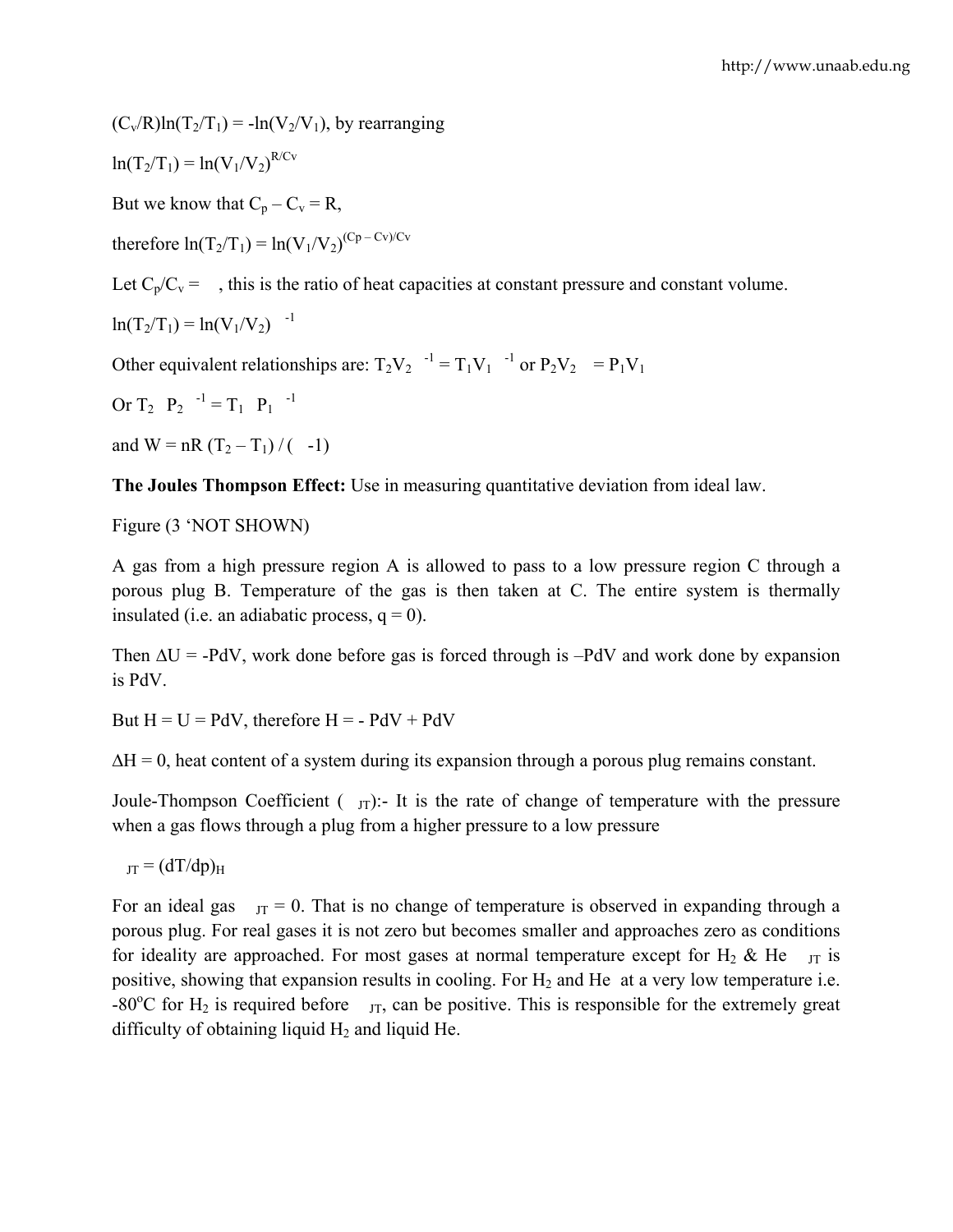#### **Variation of Enthalpy with Temperature**

Consider a reaction, Reactant  $\rightarrow$  Products

 $\Delta H = H_p - H_r$ , differentiating both sides with respect to temperatures;

 $(d\Delta H/dT)_p = (dH_{product}/dT)_p - (dH_{reactant}/dT)_p$ 

Therefore  $(d\Delta H/dT)_p = C_{p(product)} - C_{p(reactant)}$ .

Or  $(d\Delta H/dT)_p = \Delta C_p$ , Kirchoffs equation, where  $\Delta C_p = \sum C_{p(produced)} - \sum C_{p(reactant)}$ .

For a small range of temperature  $d(\Delta H) = \Delta C_p dT$ , that is  $C_p$  can be taken as constant. If it is constant then  $(\Delta H_1 \le x \le \Delta H_2)$   $d(\Delta H) = (T_1 \le x \le T_2)$   $\Delta C_p dT$ 

 $\Delta H_2$  -  $\Delta H_1 = \Delta C_p (T_2 - T_1)$ 

 $\Delta H_2 = \Delta H_1 + \Delta C_p (T_2 - T_1)$ . Where  $\Delta H_2$  is the heat of reaction at  $T_2$  and  $\Delta H_1$  is that at  $T_1$ .

However if the temperature internal is very large then  $\Delta C_p$  is not constant, and also a function of temperature. Note that generally heat capacities of gases vary with temperature as a function of power series of T.

 $\Delta C_p = a + bT + cT^2 + dT^3$ .  $\Delta H_2 = \Delta H_1 + (T_1 \le x \le T_2)$   $\Delta C_p dT$ .  $\Delta H_2 = \Delta H_1 + (T_1 \le x \le T_2)$   $(a + bT + cT^2 + dT^3)dT$ 

Tutorial: - The standard heat of formation for NH<sub>3</sub> is -11.02kcalmol<sup>-1</sup> at 298k. Heat capacities at this temperature for N<sub>2</sub>, H<sub>2</sub> and NH<sub>3</sub> are 6.96, 6.89 and 8.38calmol<sup>-1</sup>; determine  $\Delta H^{\circ_{298k}}$  and  $\Delta H_{773k}$  for the reaction.

#### **Questions**

Explain the terms:-

- 1. System, surroundings, state of system, change of system.
- 2. What do you understand by the term internal energy and enthalpy of a system? How are they related?
- 3. Two litres of  $N_2$  at  $0^{\circ}$ C and 5 atm pressure are expanded isothermally against a constant pressure of 1 atm until the pressure of the gas is also 1 atm, assuming ideal behaviour. What are the values of W, ∆u, ∆H and q?
- **4.** One mole of an ideal gas is allowed to expand reversibly against a confining pressure that is at all-time infinitesimally less than the gas pressure of 0.1 atm, the temperature being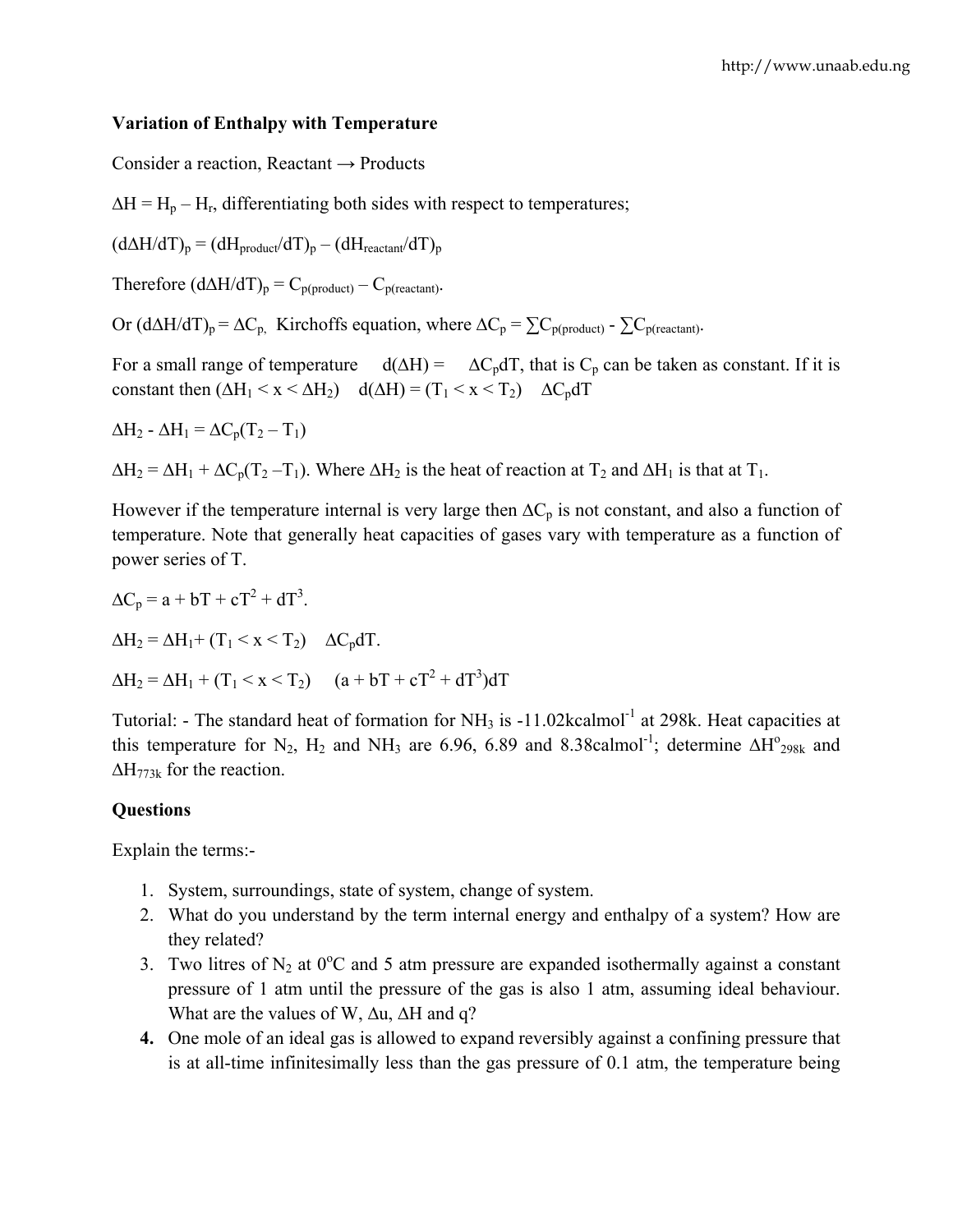kept constant at  $0^{\circ}$ C. (a) How much work is done by the gas (b) What is the change in u and H. (c) How much heat is absorbed?

#### **Second Law of Thermodynamics**

A chemist is often faced with the task of determining whether a particular process will occur under specified conditions, and if it does occur, it is important to estimate its extent. This is the essence of the second law of thermodynamics.

Many natural processes are known to occur spontaneously in one direction only. (1) For example a gas expands to occupy all the space made available to it. No gas is ever known to collect its molecule together leaving or vacating some available space and congregating in only a section of the space. (2) Heat flows spontaneously from a hot body when place in contact with cold body. (3) A mixture of hydrogen and water in ratio 1:2 by volume explodes when exposed to sunlight forming water. All these processes and their un-natural reverse processes satisfy the 1st law which predicts energetic of change but not direction of change.

General experience such as these show that systems tend to make from a non-equilibrium state to the one of equilibrium and once in this state they remains unchanged unless disturbed by some external agent. This means that the path to equilibrium is normally thermodynamically irreversible. Example one is not at equilibrium because of difference in pressure, and example two because of temperature difference while example three is a chemical change. What then determines the direction of change?

The second law predicts the criterion of chemical change and the direction of change, 1st law predicts energetic of change, but not the direction of change. There is a quantity called entropy, which is a function of the state of the system. In a reversible process the entropy of the universe remains constant. Therefore, **second law of thermodynamics states that spontaneous reaction occurs in the direction of increasing entropy**.

#### **Entropy a state functions**

That entropy is a state function can be proved from the axiom called the inequality clausius. This states that for all thermodynamic cycles  $dq/dT \le 0$ , the equality holds for a reversible cycle while the inequality holds for the irreversible cycle. Let a system undergo a reversible process from state 1 to 2 along path A and let the cycle be completed along path B, which is also reversible.

dq/T = 0 = (1A < x < 2A)dq/T + (2B < x < 1B)dq/T ................................ (1)

Now consider another reversible cycle which has the same initial path A but is completed along path C (which is also reversible) thus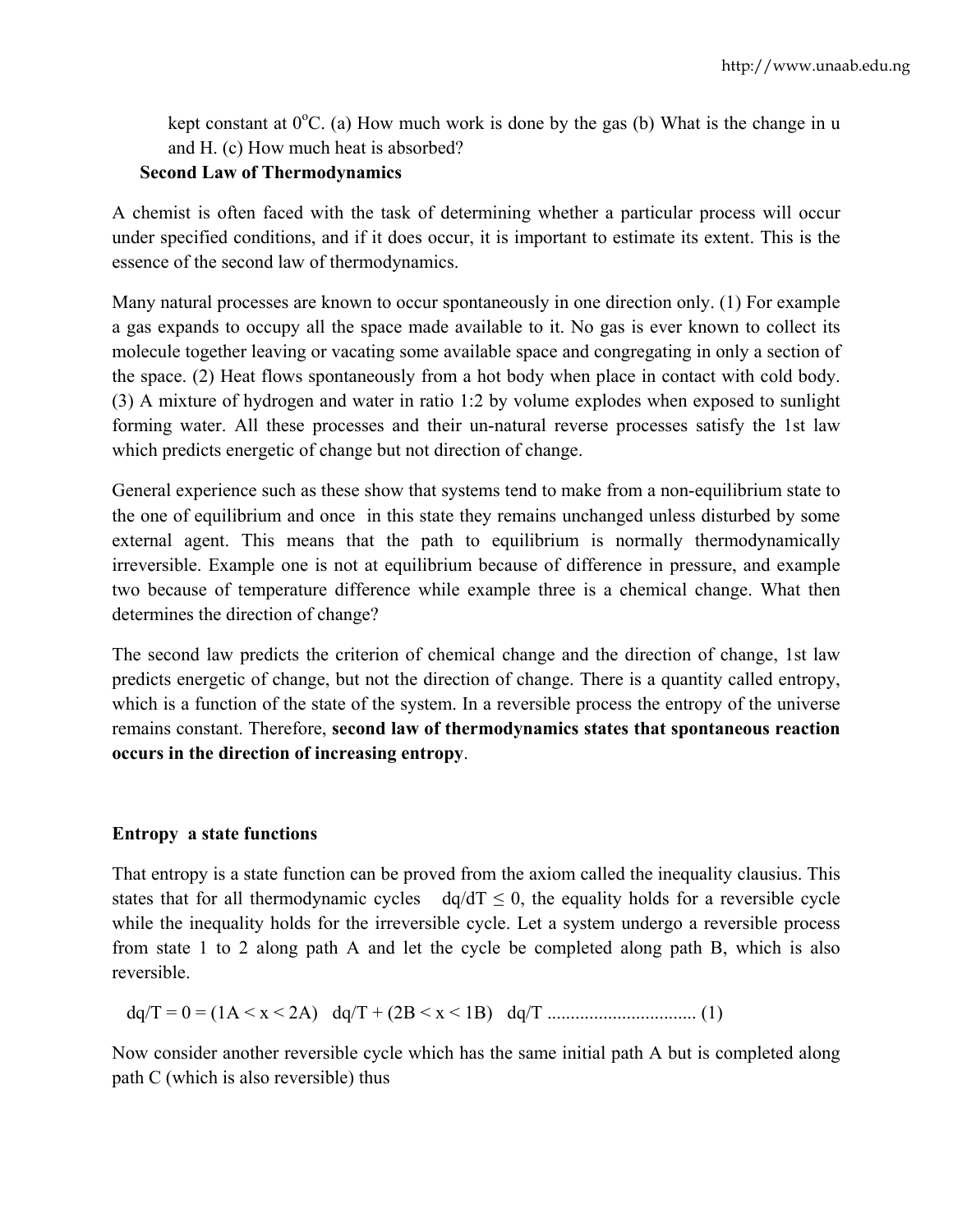dq/T = 0 = (1A < x < 2A)dq/T + (2C < x < 1C)dq/T ................................ (2)

Substituting eqn (2) from (1);  $(2B \le x \le 1B)$  dq/T =  $(2C \le x \le 1C)$  dq/T

Therefore dq/T is the same for all reversible paths between states 1 and 2 and is independent of the reversible path between state 1 and 2; dq/T is a state function and thus property is called entropy and denoted by S thus,  $dS = (dq/T)_{rev}$  and  $(1 \le x \le 2)$   $dS = (1 \le x \le 2)$   $(dq/T)_{rev}$ .

Therefore,  $S_2 - S_1 = \Delta S = (1 \le x \le 2)$  (dq/T)<sub>rev</sub>.

Note that the definition involves only the heat released or absorbed in a reversible path only. When the path is irreversible the heat absorbed or released is not usable in calculation of  $\Delta S$ .

Therefore,  $(dq/T)_{rev} \neq (dq/T)_{irr}$ , dq/T depends on path, but  $\Delta S$  does not.

#### **How the second law does predicts the direction of change**

Note that a spontaneous change is irreversible and  $2<sup>nd</sup>$  law state that during this process, the entropy of the universe increases. To predict whether a change is spontaneous or not ∆S is completed for system and its surroundings which contribute the universe during the change. If ∆S is +ve, process is spontaneous, if ∆S is zero or –ve, no spontaneous change will occur and the process is already in equilibrium.

#### **Entropy changes for some simple processes**

Phase changes at constant T and P

 $\Delta S_{trans} = \Delta H_{trans}/T_{trans}$ 

Solid  $\rightarrow$  Liquid, Solid  $\rightarrow$  Vapour, Liquid  $\rightarrow$  Vapour and Solid I  $\rightarrow$  Solid II

Reversible Isothermal volume change

Isothermal (i.e. T constant)  $\Delta u = 0$ , from first law  $q = W = P_{ext} dV = P dV = (nRT/V) dV$  $=$  nRTln(V<sub>2</sub>/V<sub>1</sub>)  $=$  q<sub>rev</sub>.

But  $\Delta S = q_{rev}/T = (nRT/T)ln(V_2/V_1) = nRln(V_2/V_1)$ .

Note that for expansion  $V_2 > V_1$  and  $\Delta S$  is positive. Thus the expansion of a gas to fill all available space is spontaneous.

Irreversible Isothermal volume change

∆S is a state function independent of path, hence ∆S is the same as for reversible path between the two states,  $\Delta S = nR\ln(V_2/V_1)$ .

Mixing of two gaseous samples (even if both are at constant  $T \& P$ )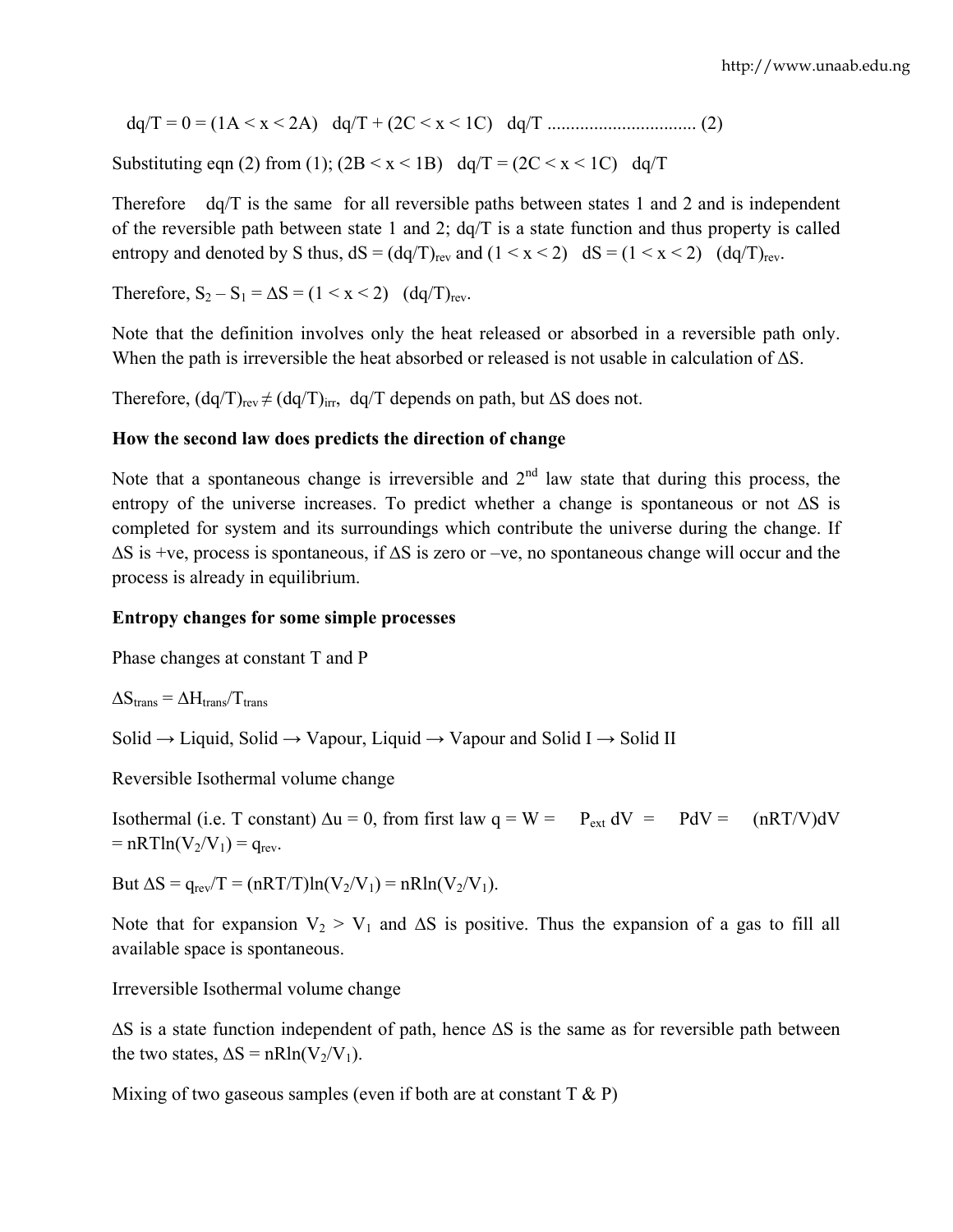$\Delta S = n_1 R \ln[(V_1 + V_2)/V_1] + n_2 R \ln[(V_1 + V_2)/V_2]$ 

Therefore, even if  $V_1 = V_2$ ,  $\Delta S$  must increase i.e. mixing is a spontaneous process.

Reversible Adiabatic & Irreversible Adiabatic change dqrev = 0, therefore  $\Delta S = 0$ .

Entropy change on heating or cooling a substance at constant volume process

 $\Delta S = (T_1 \le x \le T_2)$  C<sub>v</sub>dT/T. Also at constant pressure  $\Delta S = (T_1 \le x \le T_2)$  C<sub>p</sub>dT/T. The investigation of this expression depends on whether  $C_v \& C_p$  are temperature dependent or are completely constant and independent of temperature in the range considered.

#### **Entropy change for an Ideal gas**

Simultaneous heating and expansion of a gas initial  $T_1V_1$  and final  $T_2V_2$ , this can be seen as 2 reversible steps,  $q_{rev} = \Delta u + W$  and  $q_{rev} = C_v dT + PdV$ .

Step 1: Heat at constant volume  $V_1$  from  $T_1$  to  $T_2$ ,  $\Delta S_1 = (T_1 < x < T_2)$   $C_v dT/T$ .

Step 2: Expand gas Isothermally at  $T_2$  from  $V_1$  to  $V_2$ ,

$$
\Delta S_2 = (V_1 < x < V_2) \quad RdV/V = (V_1 < x < V_2) (1/T) \quad (RT/V)dV
$$

Therefore,  $\Delta S_{total} = \Delta S_1 + \Delta S_2 = (T_1 \le x \le T_2)$   $(C_v/T) dT + (V_1 \le x \le V_2)$   $(R/V) dV$ 

$$
= (T_1 < x < T_2) \quad (C_v/T) dT + R\ln(V_2/V_1).
$$

Similarly,  $\Delta S_{total} = (T_1 < x < T_2)$  (C<sub>v</sub>/T) dT - Rln(P<sub>2</sub>/P<sub>1</sub>)

For a process occurring at constant volume  $\Delta S = C_v \ln(T_2/T_1)$ 

#### **Application of 2nd law to some simple types of chemical reaction**

 $A \rightarrow B$ , Ice  $\rightarrow$  Liquid water

 $CaSO_{4(s)} + 2H_2O_{(1)} \rightarrow CaSO_4.2H_2O_{(1)}$ 

In this way we deliberately avoid complications due to gaseous expansion. If we assume reactions occur in calorimeter at pressure P immersed in a heavily lagged thermo flask maintained at temperature T. Then let the entropy change accompanying 1 mole of  $A \rightarrow 1$  mole of B be ∆S. If x mole of A has reacted, then entropy change of reaction is x∆S. Entropy change of both is -x∆H/T, where ∆H is the enthalpy change accompanying the transformation of 1 mole of A  $\rightarrow$  1 mole of B. Therefore,  $\Delta S$ <sub>(total for isolated system or universe)</sub> = x $\Delta S$  - x $\Delta H/T$  = x( $\Delta S$  -  $\Delta H/T$ ) =  $x/T(\Delta H - T\Delta S)$ .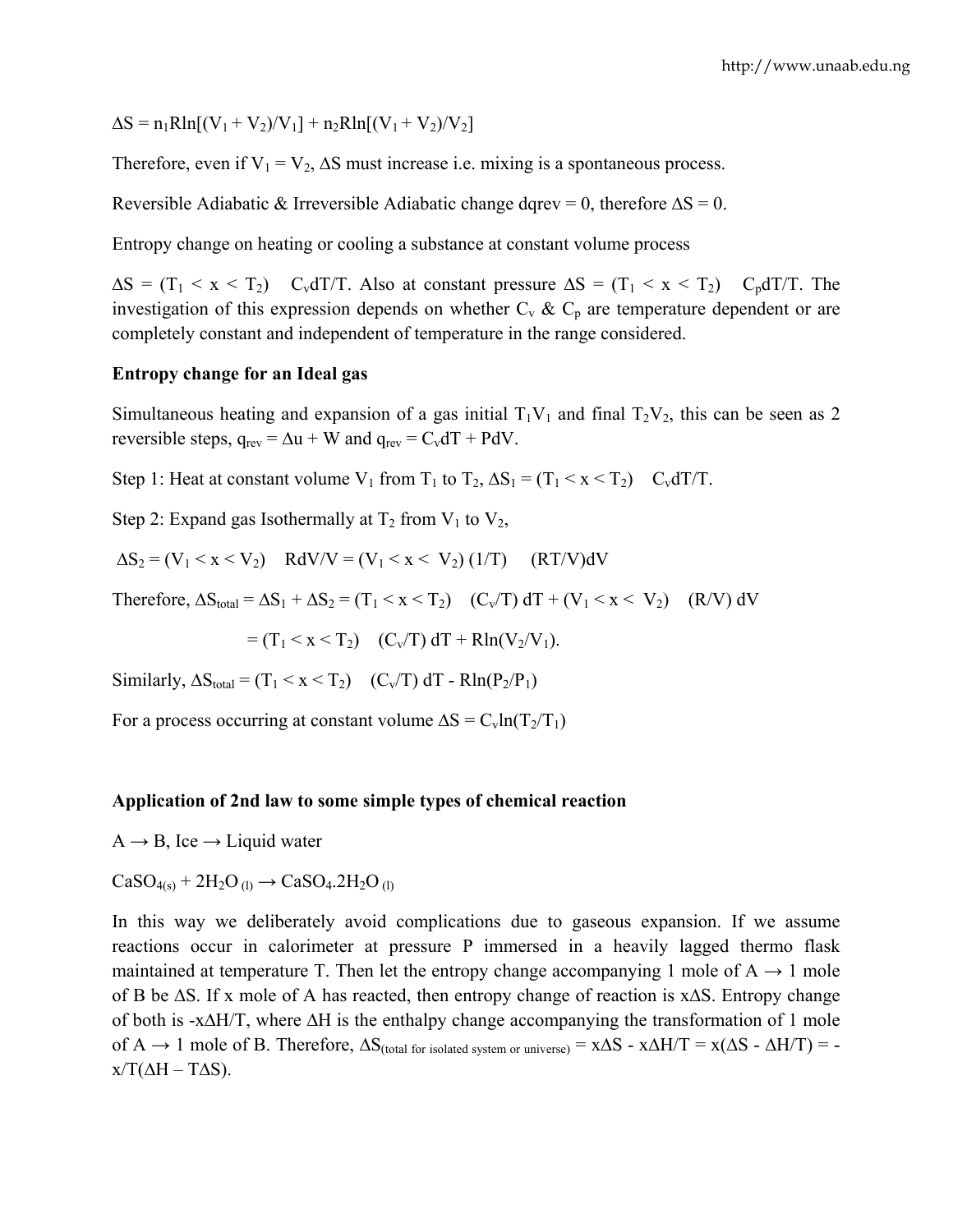$\Delta S_{\text{total}} = -x/T[(H_2 - H_1) - T(S_2 - S_1)] = -x/T[(H_2 - TS_2) - (H_1 - TS_1)]$ 

Since H, S and T are properties of the state of system, the quantity H - T $\Delta S$  is also a state property which is denoted by ∆G that is the Gibbs free energy.

Therefore,  $\Delta S_{total} = -x/T(\Delta H - T\Delta S) = -x/T(G_2 - G_1) = -x/T(\Delta G)$ . For the process to be spontaneous in this isolated the system  $\Delta S > 0$  i.e. +ve since x is the number, than  $\Delta G$  must be negative.

Thus for spontaneous process  $\Delta G = \Delta H$  - T $\Delta S$  must be –ve. If  $\Delta G$  is zero,  $\Delta S_{total} = 0$  then the system must be in thermodynamic equilibrium. If  $\Delta G$  is +ve, then  $\Delta S_{total}$  is –ve, then the change under consideration cannot be spontaneous i.e. it will not occur naturally.

#### **Molecular Interpretation of Entropy**

Entropy is a measure of the disorder or change in a system. High orderliness means low entropy, e.g. as in crystal and solids. Whereas low orderliness indicates high entropy e.g. as in a gas, Hence entropy increases with volume increases or with temperature increases. For example melting i.e. change from solid to liquid usually involves little entropy increase, whereas evaporation i.e. change from liquid to gas involves high entropy change.

Example:- 14g of Nitrogen gas at 10°Cand a pressure of 1 atm are heated to 14°C. Calculate the entropy change when the process takes place at constant pressure. Take the heat capacity of Nitrogen in the relevant temperature range to be given by

 $C_p = 26.98 + 5.90 \text{ x } 10^{-3} \text{T} - 3.40 \text{ x } 10^{-7} \text{T}^2 \text{ J} \text{mol}^{-1} \text{k}^{-1}$ . Answer = 5.473Jk<sup>-1</sup>.

Calculate the heat of formation ( $\Delta H$ ) for 1 mole of ammonia gas at 120°C. You are given that the standard heat of formation for ammonia  $\Delta H^{\circ}_{f}(NH_3) = 46.18 \text{kJmol}^{-1}$ .

The following data are provided for the reaction,  $CO_{(s)} + \frac{1}{2}O_{(s)} \rightarrow CO_{(s)}$ . Standard enthalpies of formation  $CO_2$  = -393.4kJmol<sup>-1</sup>,  $CO$  = -110.5kJmol<sup>-1</sup>,  $O_2$  = -121.5kJmol-1k<sup>-1</sup>. Standard entropy of formation  $CO_2 = 213.6$ Jmol<sup>-1</sup>k<sup>-1</sup>,  $CO = 197.9$ Jmol<sup>-1</sup>k<sup>-1</sup> and  $O_2 = 205.0$ Jmol<sup>-1</sup>k<sup>-1</sup>. Calculate the free energy change for this reaction at  $25^{\circ}$ C and 1 atm.

Calculate the change in entropy ∆S when one mole of water at 100k is heated at constant, pressure of 1 atm to 500k. You may assume the normal freezing point and boiling point of water to be 273k and 373k. Latent heat of vaporization is  $40.28 \text{kJmol}^{-1}$ , latent heat fusion is 6.00kJmol<sup>-1</sup> <sup>1</sup>, molar heat capacities in units of Jmol<sup>-1</sup>k<sup>-1</sup>

Solid,  $C_p = 2.092 + 0.125T$ , liquid,  $C_p = 75.29$  and Vapour,  $C_p = 30.315 + 9.621 \times 10^{-3}T + 1.184$  $x 10^{-6}T^2$ .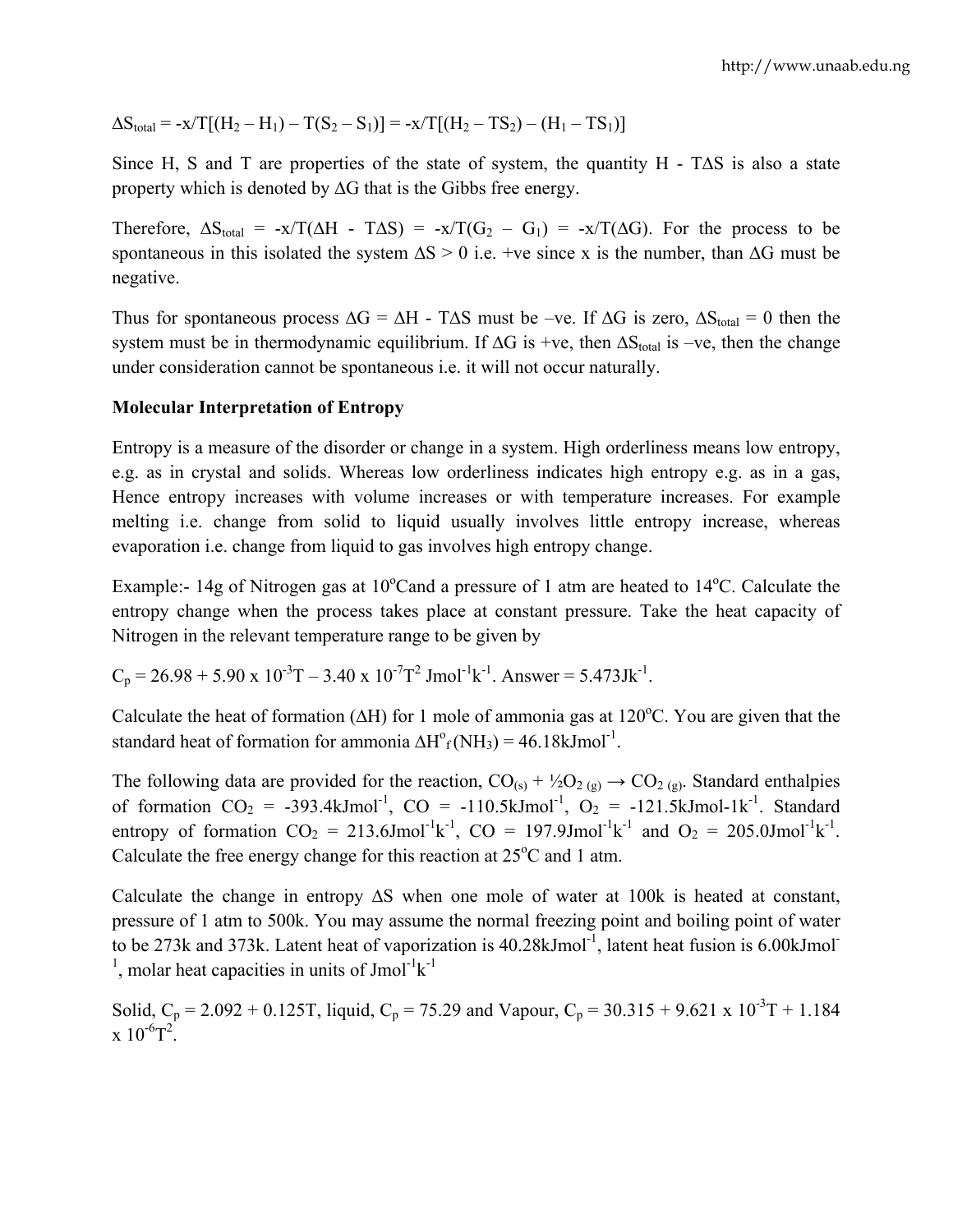First identify the various steps,

 $H_2O_{\text{(solid at 100k, 1 atm)}} \rightarrow H_2O_{\text{(solid 273k, 1 atm)}} \rightarrow H_2O_{\text{(liquid 273k, 1 atm)}} \rightarrow H_2O_{\text{(liquid 373k, 1 atm)}} \rightarrow H_2O_{\text{(vap)}}$  $373k$ , 1 atm)  $\rightarrow$   $H_2O_{(van\ 500k, 1 \text{ atm})}$ .  $\Delta S = (100 \le x \le 273)$  C<sub>p</sub> (dT/T) = (100  $\le x \le 273$ ) [(2.092 + 0.125T)/T]dT = (2.092/T +  $0.125$ )dT = 2.092ln(273/100) +  $0.125(273 - 100) = 23.726$ .  $\Delta S = \Delta H_{\text{fusion}}/T_{\text{fusion}} = (6.003 \times 10^3)/273 = 21.989.$  $\Delta S = (100 \le x \le 273)$  C<sub>p</sub> (dT/T) = (273 < x < 373) (75.3/T)dT = 75.3ln(373/273) = 23.486  $\Delta S = \Delta H_{\text{vap}}/T_{\text{vap}} = (40.282 \times 10^3)/373 = 107.99$  $\Delta S = (373 \le x \le 500)$  C<sub>p</sub> (dT/T) = (373  $\le x \le 500$ ) [(30.315 + 9.621 x 10<sup>-3</sup>T + 1.184 x 10<sup>-3</sup>  ${}^{6}T^{2})/T$ ]dT  $\Delta S = (373 \le x \le 500)$   $[(30.35/T) + 9.621 \times 10^{-3} + 1.184 \times 10^{-6} T] dT$  $= 30.35\ln(T_2/T_1) + 9.621 \times 10^{-3}(T_2 - T_1) + (1.184 \times 10^{-6}/2)[T_2^2 - T_1^2]$  $= 8.893 + 1.222 + 0.0654 = 10.192$  $\Delta S_{\text{total}} = 23.726 + 21.989 + 23.486 + 107.995 + 10.192 = 187.388 \text{J} \text{mol}^{-1}$ .

#### **Gibbs free energy and Total Energy**

 $\Delta G = \Delta H - T \Delta S$ 

∆H can be regarded as total energy absorbed or evolved. ∆S has to do with ordering of the system. Therefore T∆S can be regarded as energy involved in organizing or ordering the system. The balance ∆H -T∆S denoted by ∆G is called the free energy which is the energy available to do work by the system. The implication of this is that the total energy of the system is partially tied down with organizing the component of the system, while the rest is energy freely available to do useful work.

#### **Relationship between ∆G and the Equilibrium constant k**

From  $H = u + PV$ ,  $G = H - TS$ , then  $G = u - TS + PV$ .

 $dG = dH - TdS - SdT$ .  $(G = H - TS)$ , but  $dH = du + PdV + VdP$  (from  $H = u + PdV$ )

 $TdS = du + PdV$  at equilibrium, therefore  $dG = du + PdV + VdP - du - PdV - SdT$ 

$$
= -SdT + VdP
$$

At constant temperature  $dT = 0$ ,  $(dG/dP)_T = V$  or  $dG = VdP$ . For 1 mole of a perfect gas,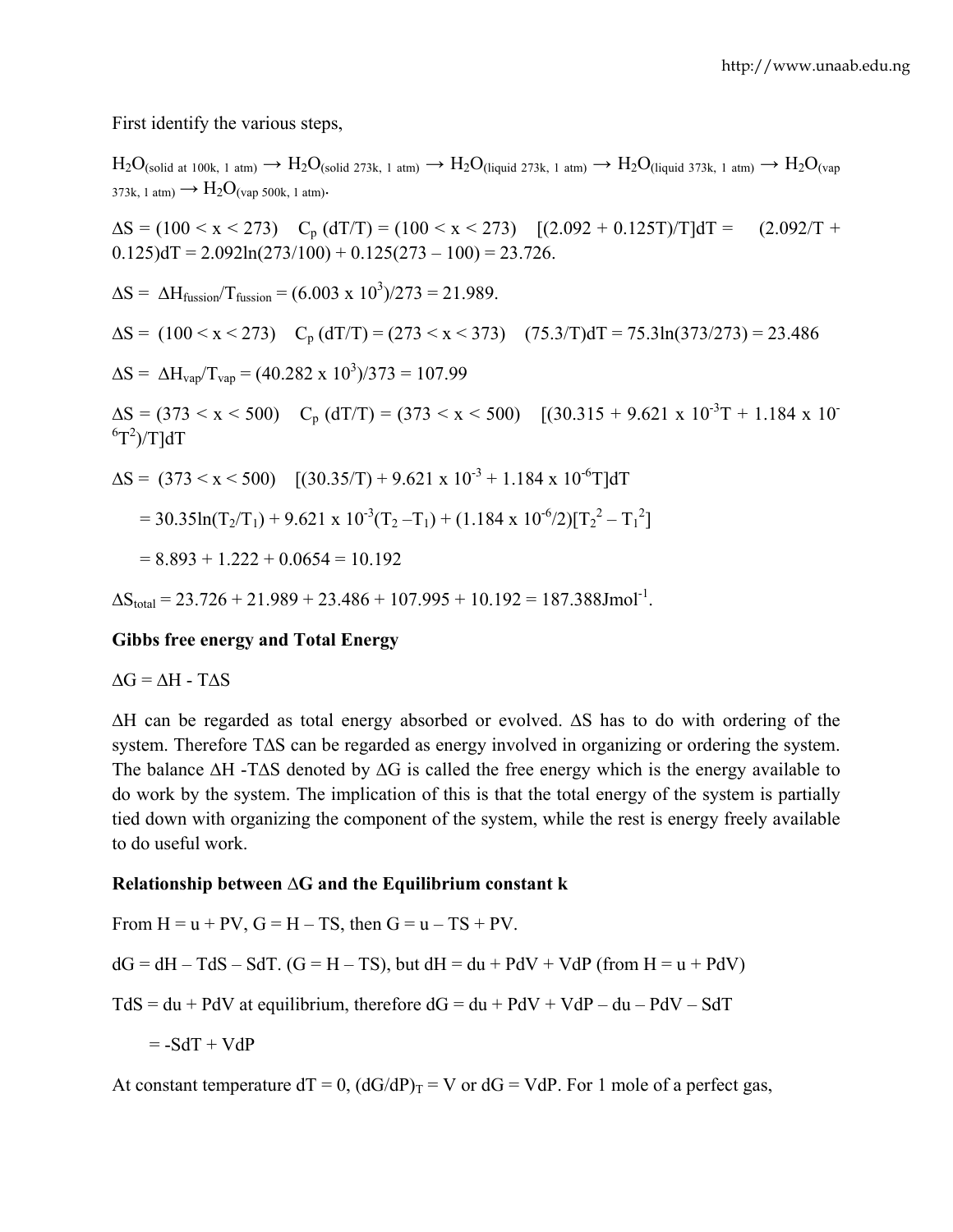$PV = RT$ ,  $V = RT/P$  and  $dG = (RT/P)dP$  $(G_1 < x < G_2)$  dG =  $(P_1 < x < P_2)$  RT dP/P  $G_2 - G_1 = RT\ln(P_2/P_1)$ , where  $(P_2/P_1) = K$ , but  $(P_1/P_2) = -k$  $\Delta G = -RTlnk$ Relating the eqn  $\Delta G = \Delta H - T \Delta S = -RT \text{lnk}$ .  $\Delta H$  - T $\Delta S$  = -RTlnk,  $k = e^{-\Delta G/RT}$ 

lnk =  $-\Delta H/RT + \Delta S/R$ .

Therefore if one knows the value of the equilibrium constant at a number of different temperature. Then a plot of lnk vs. 1/T gives a straight line slope of ∆H/R from which ∆H can be found. Also it can be obtained by calculation of only 2 mole of k are known.

 $\Delta H^{\circ} = (2.303RT_2T_1)/(T_2 - T_1)log(k_1/k_2)$ 

 $ln(k_1/k_2) = -\Delta H/R[(T_2 - T_1)/(T_1T_2)]$ 

• The vapour pressure of H<sub>2</sub>O above mixtures of CuCl<sub>2</sub>.H<sub>2</sub>O and CuCl<sub>2</sub>.2H<sub>2</sub>O is given in the following tables:

| 40 <sup>C</sup> | .                       | $\sim$ $\sim$ | - r               | $\Omega$                              |
|-----------------|-------------------------|---------------|-------------------|---------------------------------------|
| ∼               |                         |               | OU.U              | OV.V                                  |
| D<br>atm        | $\Lambda$ $\Omega$<br>∸ | 0.17          | $\bigcap$<br>1.20 | $\sim$ $\sim$ $\sim$<br>v. <i>∍⊃∸</i> |

Using a graphical procedure calculate (a) the standard enthalpy  $\Delta H^{\circ}$  of the reaction

#### **Third Law of Thermodynamics**

This law states that the entropy of a pure perfectly crystalline substance is zero at the absolute zero of temperature. If a crystal is imperfectly by a way of being a mixture of two or more substance, or having lattice vacancies or defects, then entropy at absolute zero will be greater than zero, although it can be small.

The third law establishes for us a reference zero of entropy. Therefore it is possible to obtained absolute values of entropy for any substance at any temperature T. The third law is of considerable importance in that it permits the calculation of absolute values of entropy of pure substances from thermal data alone. Consider a process involving the transformation of a solid from the absolute zero of temperature to some temperature T below its melting point.

Solid  $_{(0\text{ok. p})}$  = Solid  $_{(T,p)}$ 

The entropy change for such a process is given by  $(S_0 < x < S_T)$  dS =  $(0 < x < T)$  (C<sub>p</sub>/T)dT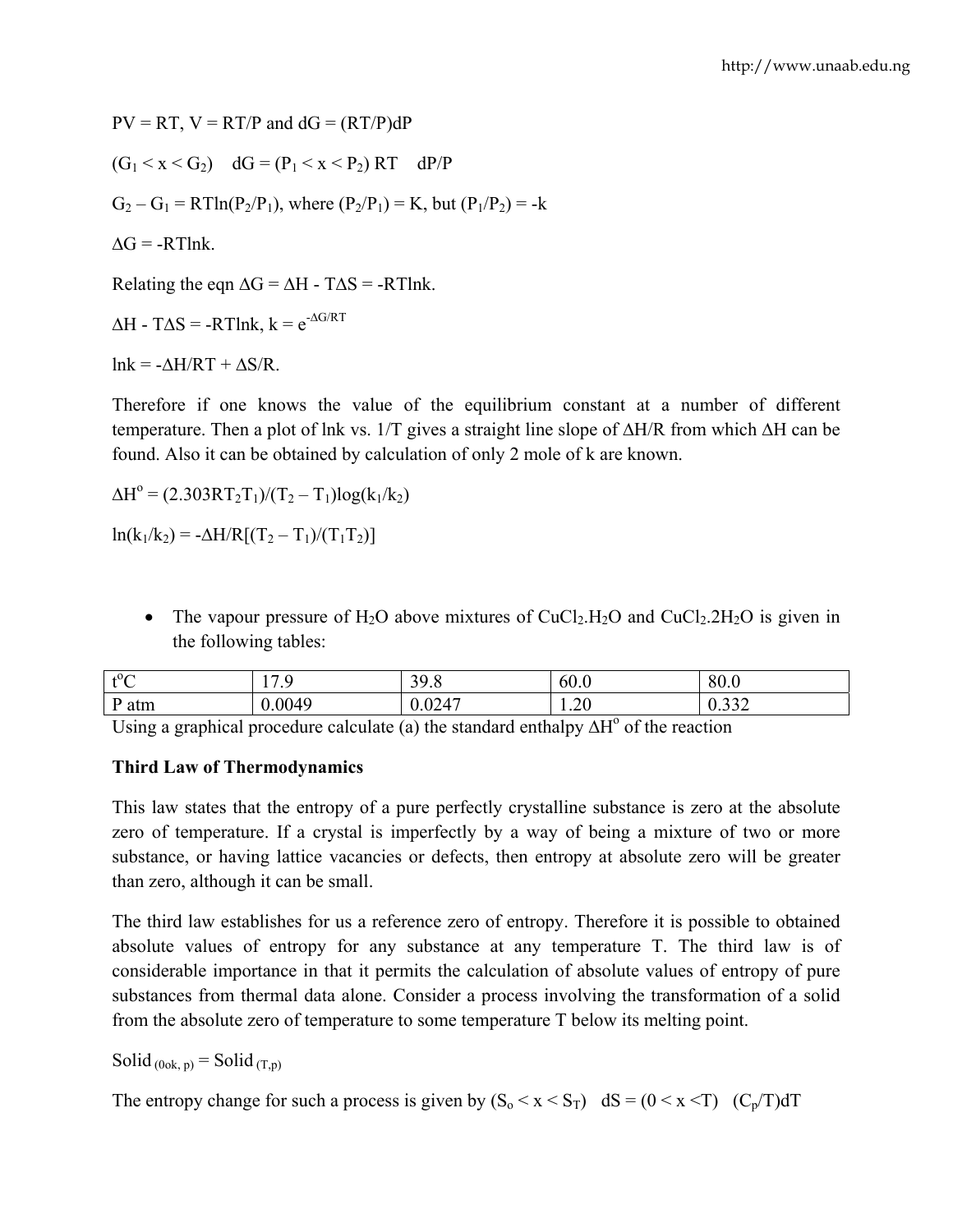$S_T - S_o = (0 \le x \le T)$  (C<sub>p</sub>/T)dT where  $S_T$  is the entropy at temperature T and S<sub>o</sub> is the entropy at 0k. Since by the third law  $S_0 = 0$  at  $T = 0k$  one has  $S_T = (0 \le x \le T)$  (C<sub>p</sub>/T)dT

$$
= (0 < x < T) \quad (C_p dlnT)
$$

 $\Delta S = (0 \le x \le T)$  (C<sub>p</sub>ln (T<sub>2</sub>/T<sub>1</sub>).

The integral above is positive since entropy can only increase with temperature.  $S_T$  known as the absolute entropy of a substance or the third law. Third law can also be utilized to determine absolute entropies of substances that are liquid or gaseous at ordinary temperatures. This is possible because the total absolute entropy of a substance in a particular state at a given temperature is the sum of all the entropy changes the substance has to undergo in order to reach the particular state from the crystalline solid at 0k. Thus to obtain the entropy of a gas above the boiling point of the substance we have (a) the entropy change of heating the crystalline solid from T = 0 to T = T<sub>f</sub> C<sub>psolid</sub>(dT/T). (b) The entropy change on fusion  $\Delta H_f/T_f$ . (c) the entropy change due to heating the liquid from the fusion  $T_f$  temperature to boiling temperature  $T_b$ ,

 $C_{\text{pliq}}(dT/T)$  (d) the entropy change due to vaporization  $\Delta H_{\text{vap}}/T_{\text{vap}}$  (e) the entropy change due to heating of the gas from  $T_b$  to the desired temperature T,  $C_{pg}(dT/T)$ . Hence,

 $\Delta S_{\text{Total}} = C p^s d \ln T + \Delta H_{\text{fus}} / T_{\text{fs}} + C p^l d \ln T + \Delta H_{\text{vap}} / T_{\text{vap}} + C p^s d \ln T)$ .

The expression above is general for the evaluation of the absolute entropy for all the phases, solid, liquid, gaseous. For a solid, only the first two terms in the equation are relevant. If however, the substance is a liquid at temperature T, then use the first four terms and replace the upper limit of the fourth expression with T, When the substance is gaseouse , all terms must be used.

#### **Debye Theory of heat capacity of crystals (or Debye third power law for heat capacities of solids at low temperatures)**

This law is ;

Cp s = a T3 ............................................... (1)

 where a is a constant The contribution to solid, s, from the curve below the lowest experimental temperature, T' is obtained from ;

S(T') = ( 0 < x < T) aT2 dT = 1/3aT'<sup>3</sup> =1/3Cp<sup>s</sup> (T'). ................... (2)

This means that the correction term is one-third the measured heat capacity at the lowest experimental temperature, T' provided that this temperature is within the range for which equation (1) is valid.

$$
\Delta S_{\text{Total}} = C p^s dlnT + \Delta H_{\text{fus}} / T_{\text{fs}} + C p^l dlnT + \Delta H_{\text{vap}} / T_{\text{vap}} + C p^s dlnT).
$$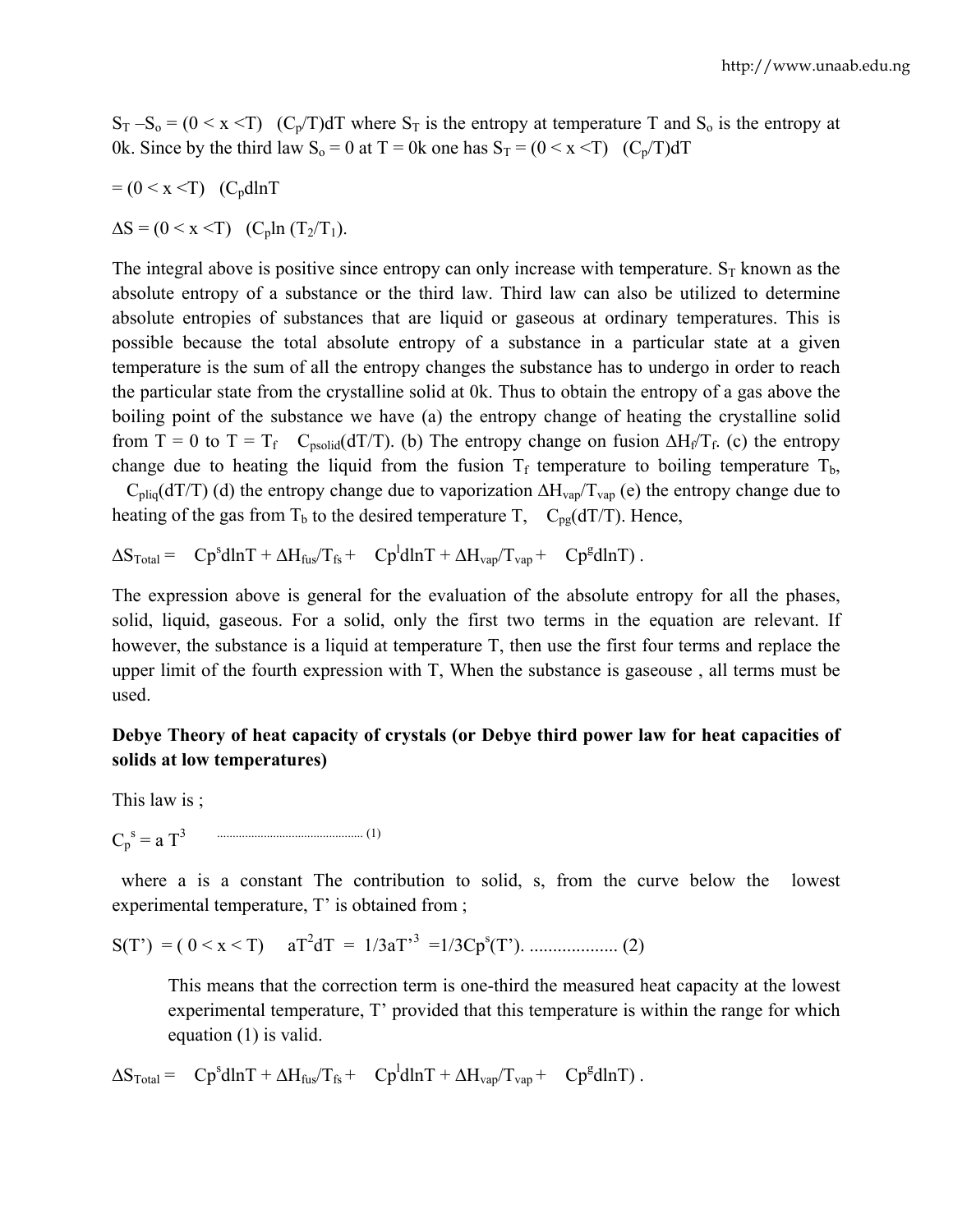Calculate the entropy change in ∆S when one mole of water at 100k is heated at constant pressure of 1 atm to 500k. (Given that normal freezing point & boiling point of water to be 273k and 373k, Heat of vaporization is  $40.28$ kJmol<sup>-1</sup> latent heat of fusion  $6.00$ kJmol<sup>-1</sup>). Molar heat capacities in unit of Jmol<sup>-1</sup>k<sup>-1</sup>, Solid C<sub>p</sub> = 2.092 + 0.125T, liquid C<sub>p</sub> = 75.29, gas C<sub>p</sub> = 30.352 +  $9.621 \times 10^{-3} + 1.184 \times 10^{-6}T^{2}$ .

Absolute entropies may be used to calculate the entropy changes accompanying chemical reactions. The standard entropy change for a general chemical reaction is

 $\Delta S^{\circ} = \sum_{\text{ini}} S^{\circ}(\text{product}) + \sum_{\text{ini}} S_{i}^{\circ}(\text{reaction})$ . Where n<sub>i</sub> is the number of moles of component i in a balanced eqn and  $S_i$  is the standard molar entropy for component i. Thus in order to determine the entropy change required for the reaction at  $25^{\circ}$ C.

 $S_{(S, rhombic)} + 3/2O_{2(g)} \rightarrow SO_{3(g)}$ 

 $\Delta S_{(reaction)} = S^{\circ}(SO_3) - [S^{\circ}_{(S, rhombic)} + 3/2S^{\circ}(O_{2(g)})]$ 

Since the molar entropies of  $SO_{3(g)}$ ,  $S_{(rhombic, S)}$  and  $O_{2(g)}$  are 61.24, -7.62 and -49.0 respectively.

 $\Delta S^{\circ}$  (reaction) = -61.24 – [-7.62 + 3/2(-49.0)] = 19.9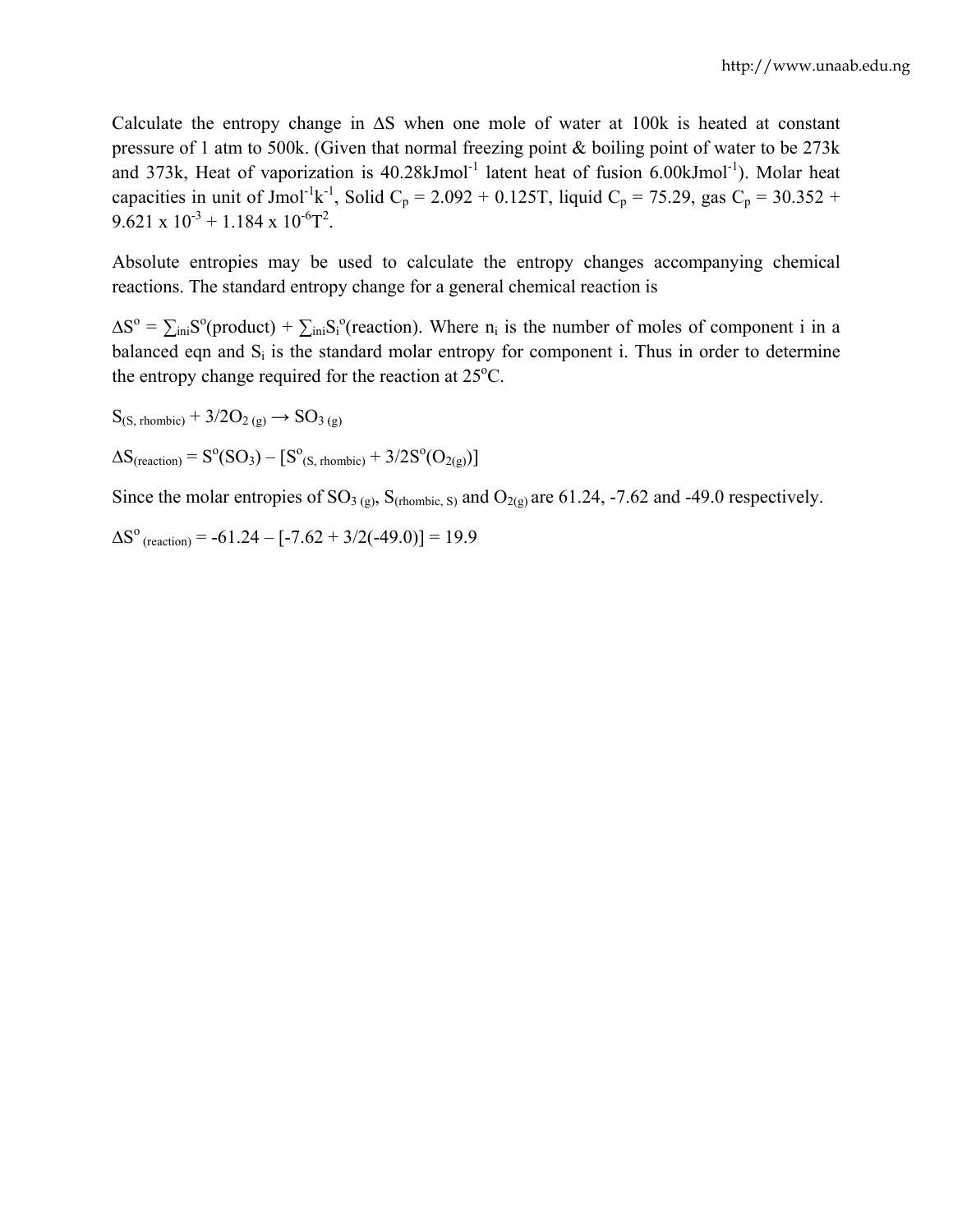# SECTION B

Kinetic theory of gases

### Postulates of kinetic theory

- 1. Every gas consists of identical molecules which are considered as non interacting point masses.
- 2. Molecules are in constant random motion and the associated translational kinetic energy is determined only by the absolute temperature.
- 3. The pressure exerted by the gas is due to the bombardments by the gas molecules with the walls of the container.
- 4. The collisions of molecules with each other and with the walls of the container are perfectly elastic.
- 5. The molecules of a gas are small, hard sphere and exert no forces on each other, except at the instant of collision.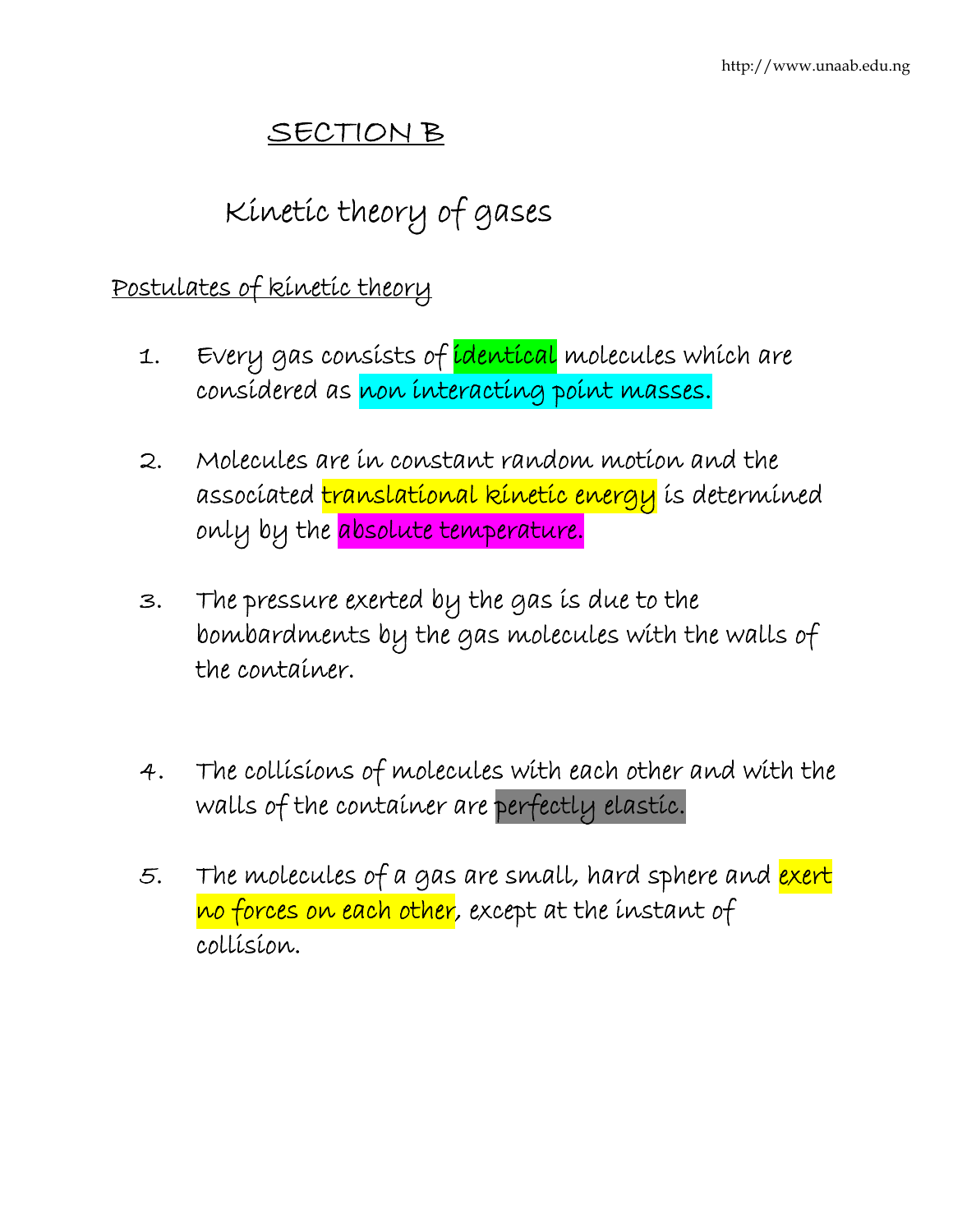- 6. Since the molecules are very small compared to the distance between them, the volume occupied by the molecule is negligible compare to the total volume of the container.
- 7. There is no effect of gravity on the motion of the molecules of a gas.

# Derivation of Ideal gas equation from the kinetic theory

Consider a cubic container of a gas of each side 'a' containing N number of molecules. The velocity U of the gas can be resolved into 3 component velocities  $u_x, u_y$  and  $u_z$ .



The magnitude of U is given by the Pythagoras' theorem as

$$
U^2 = U_x^2 + U_y^2 + U_z^2 \tag{1}
$$

Consider 1 molecule of the gas in the cube, moving in the xdirection.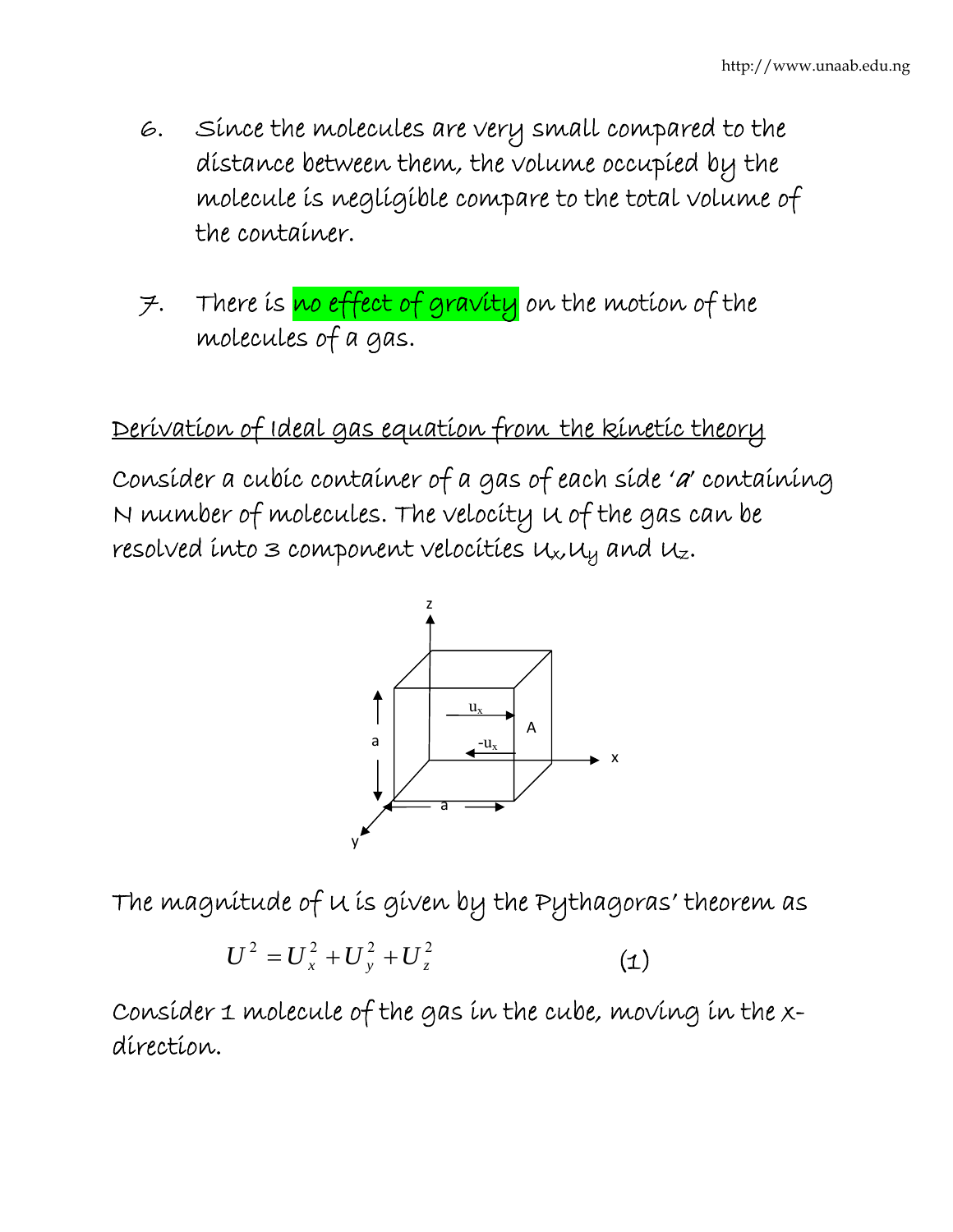The distance travelled between successive collision on the surface of a=2a

The time between successive collisions is given by  $\Delta t = \frac{1}{U_{x}}$ *a*  $\Delta t = \frac{2a}{U}$ 

After each collision with surface A, there will be a change in momentum, i.e momentum before collision= *mUx* (2a)

and momentum after collision = 
$$
-mU_x
$$
 (2b)

$$
\therefore \text{Change in momentum, } \Delta \text{ mU}_x = 2mU_x \tag{3}
$$

Rate of change in momentum,  $\frac{\Delta m U_x}{\Delta t} = \frac{2 m U_x}{2 a_{xx}'} = \frac{m U_x}{a}$ *U a mU t*  $mU_x \equiv 2mU_x \equiv mU_x^2$ *x*  $x = \frac{2mV}{x}$ 2  $\frac{\Delta mU_x}{\Delta t} = \frac{2mU_x}{2a_x} = \frac{mU_x^2}{a}$  (4)

From Newton's second law of motion,  $F = \frac{\Delta m U_x}{\Delta t} = \frac{mU}{a}$ *t*  $F = \frac{\Delta mU_x}{\Delta x} = \frac{mU_x^2}{\Delta x}$  $=\frac{\Delta m U_x}{\Delta t}$  =

Area of surface  $A = a^2$  and pressure,  $P = \frac{Force}{Area}$  (5)

The pressure exerted by the molecule on surface A is  $P_1$ ,

$$
SO, \quad P_1 = \frac{mU_x^2}{a \times a^2} = \frac{mU_x^2}{a^3} \tag{6}
$$

Let  $\vee$  represent the volume of the cubic box, then  $\vee = a^3$ 

$$
\therefore P_1 = \frac{mU_x^2}{V}
$$

So,

$$
P_1 = \frac{mU_x^2}{V} \tag{7}
$$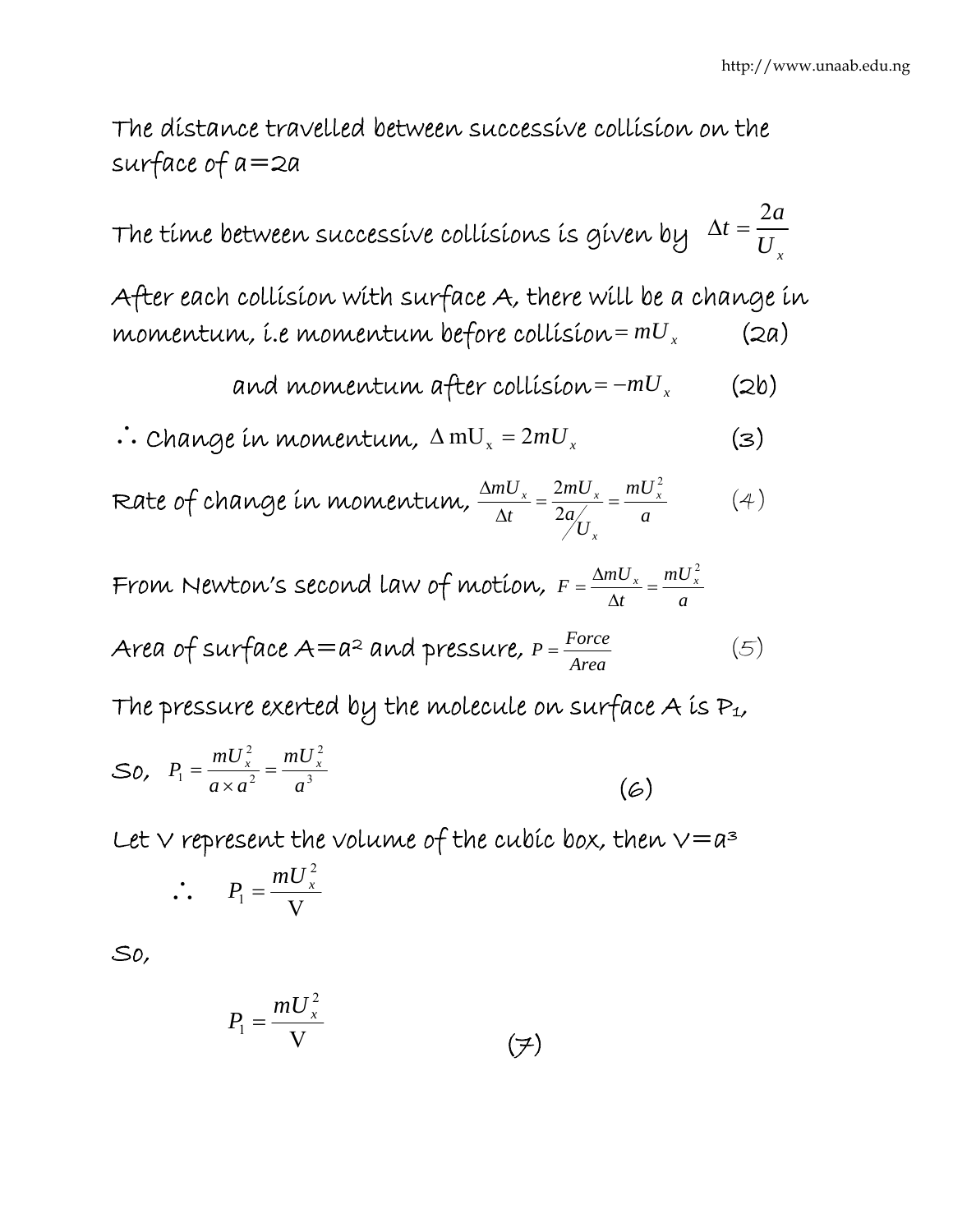Since the collisions of molecule 1 with surface A are perfectly elastic, the velocity Ux and mass of each molecule are constant. *i.e.*  $P_1$ =constant

Total pressure on surface A will be given by

$$
P = P_1 + P_2 + P_3 \dots + P_N
$$
  
\n
$$
\implies P = \sum_{i=1}^{N} P_i
$$
 (8)

Recall that

$$
P_{1} = \frac{mU_{x}^{2}}{V}
$$
  

$$
P = \sum_{i=1}^{N} \frac{mU_{xi}^{2}}{V} = \frac{m}{V} \sum_{i=1}^{N} U_{xi}^{2}
$$
 (9a)

Since it is not possible to measure the velocity of each of the molecule, the average velocity of all the molecules is given by

$$
\overline{U}_{x}^{2} = \frac{\sum U_{xi}^{2}}{N}
$$
 (9b)  
\n
$$
\implies \sum U_{xi}^{2} = \overline{U}_{x}^{2} N
$$
 Where t is a counter and  $\overline{U}^{2}$  is  
\n
$$
\therefore P = \frac{mNU_{x}^{2}}{V}
$$
 (10)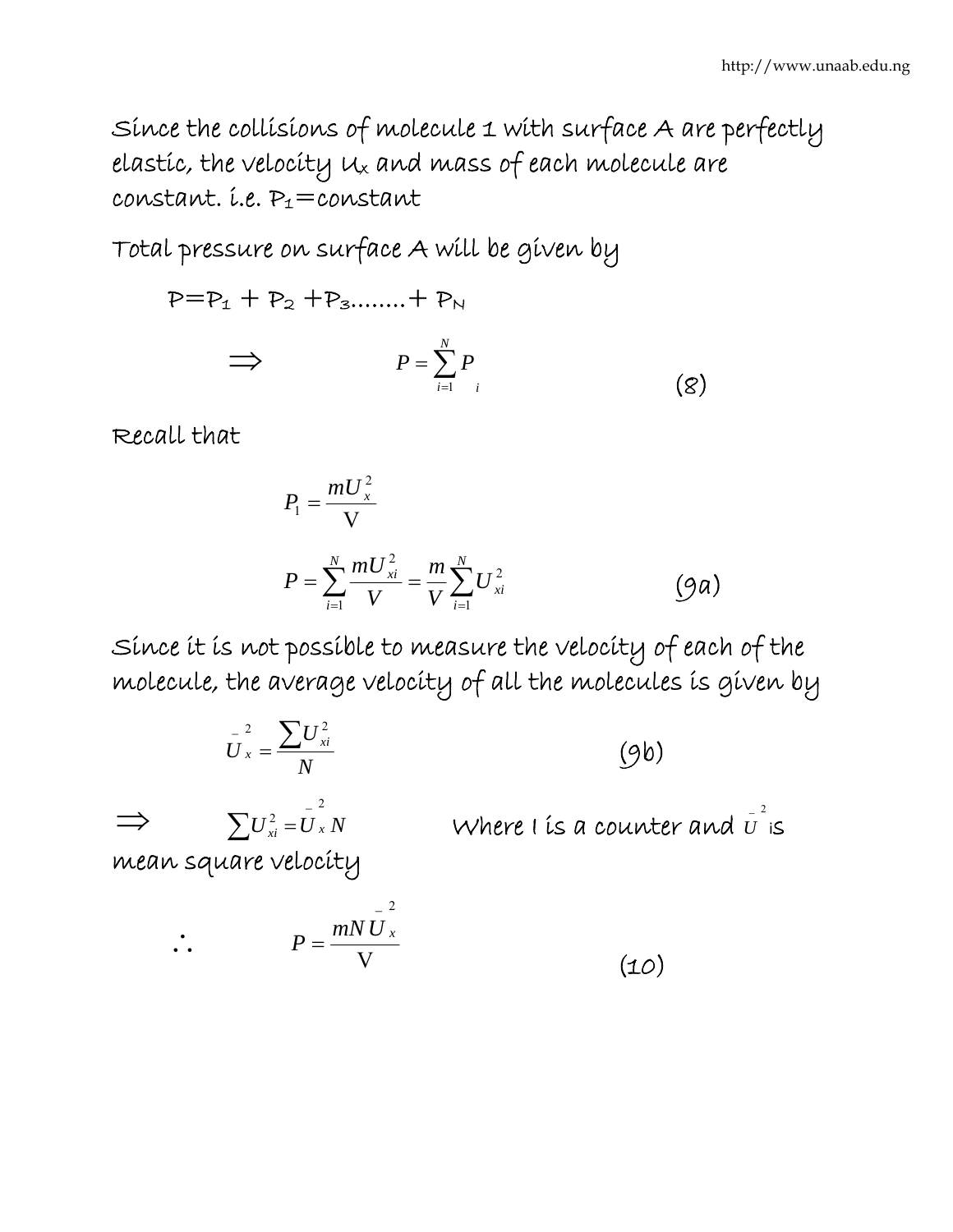### For each molecule,

2 1 2  $U_1 = U_{x1}^2 + U_{y1}^2 + U_{z}^2$ 2 2 2  $U_2 = U_{x2}^2 + U_{y2}^2 + U_z^2$ :  $\mathbf{r} = \mathbf{r} \cdot \mathbf{r}$ :  $\sim$   $\sim$   $\sim$   $\sim$  $U_N = U_{xN}^2 + U_{yN}^2 + U_{zN}^2$ Adding up:  $\overline{U}^2 = \frac{\sum U_i^2}{N}$  where N is number of molecule *<sup>N</sup> U N U N*  $=\frac{\sum U_{xi}^2}{\sum_{i=1}^{2}} + \frac{\sum U_{yi}^2}{\sum_{i=1}^{2}} + \frac{\sum U_{zi}^2}{\sum_{i=1}^{2}}$  $(11)$ 

Since the motion is entirely random and the 3 directions x, y and z are equivalent.

Then,  
\n
$$
\vec{U}_x = \vec{U}_y = \vec{U}_z
$$
\n
$$
\vec{U}_x = \frac{\vec{U}_x^2}{3}
$$
\n
$$
\vec{U}_x = \frac{\vec{U}_x^2}{3}
$$
\n
$$
\vec{U}_x = \frac{\vec{U}_x^2}{3}
$$
\n(12)\n
$$
\vec{U}_x = \frac{1}{3} Nm \vec{U}
$$
\n(13a) for N molecule of gas\nFor 1 mole,  
\n
$$
PV = \frac{1}{3} N_A m \vec{U}
$$
\n(13b)

But  $N_A m = M$  where *M* is molar mass and *m* is the relative molecular mass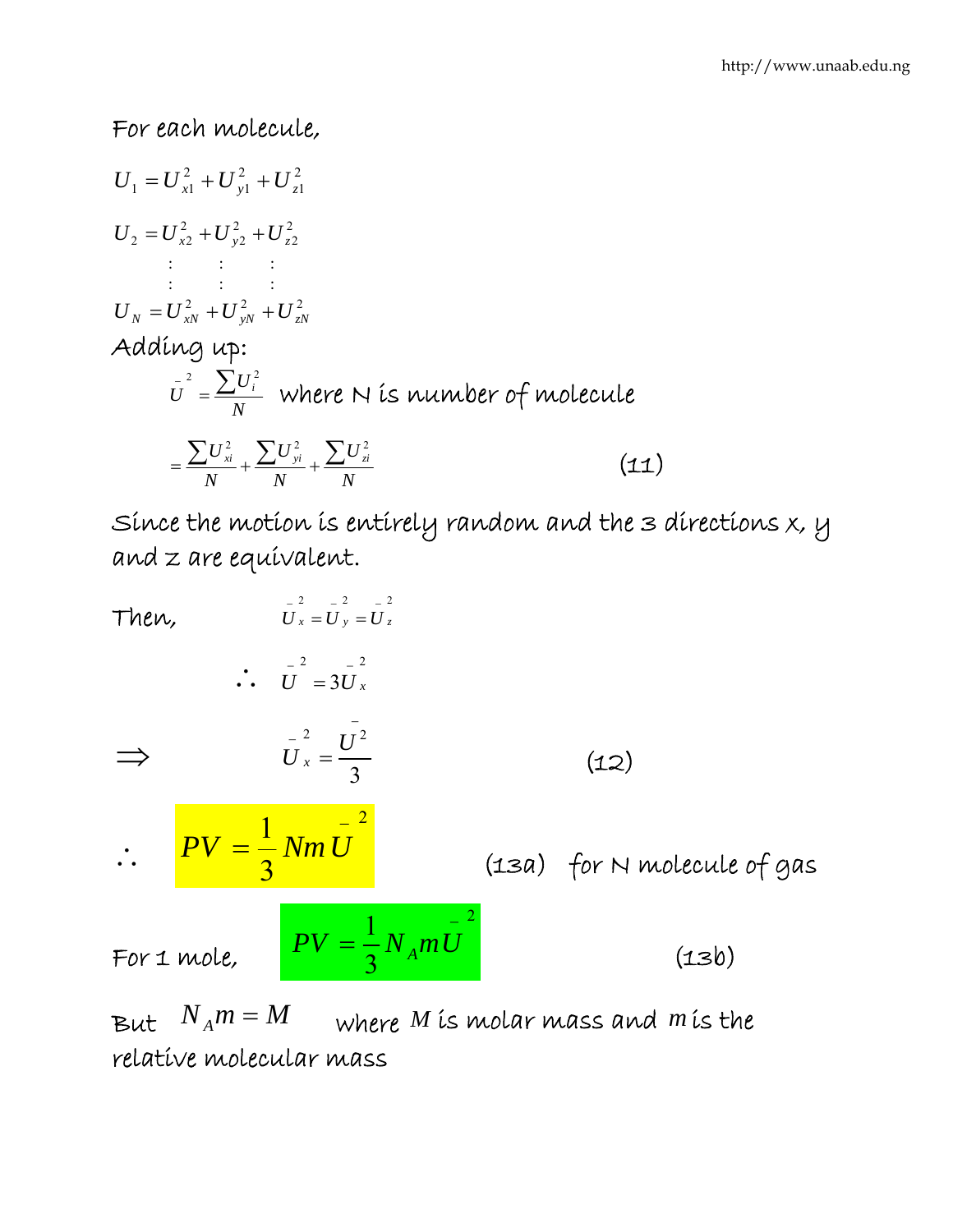$$
PV = \frac{1}{3} M \bar{U}^{2}
$$
 (13c)  

$$
PV = \frac{1}{3} n M \bar{U}^{2}
$$
 (13d)

For n mole,

∴<br>∴

## Deductions of gas laws from kinetic theory

(1) Boyles law: According to the law,  $PV = constant$  at constant mass and temperature.

According to the postulate 2 of the kinetic theory, the translational kinetic energy for N molecule is directly proportional to the absolute temperature.

$$
\begin{aligned}\n\hat{\iota} \cdot e & E_{trans} = \frac{1}{2} Nm \bar{U}^2 \alpha T \\
&= \frac{1}{2} Nm \bar{U}^2 = KT \qquad (14) \\
\text{Multiply both sides by } 2/3 \\
\implies \frac{1}{3} Nm \bar{U}^2 = \frac{2}{3} KT \qquad (15)\n\end{aligned}
$$

Recall that

$$
PV = \frac{1}{3} Nm\overline{U}^2
$$

$$
PV = \frac{2}{3}KT
$$
 (16)

$$
\implies \qquad PV = constant if \; \text{if a constant}
$$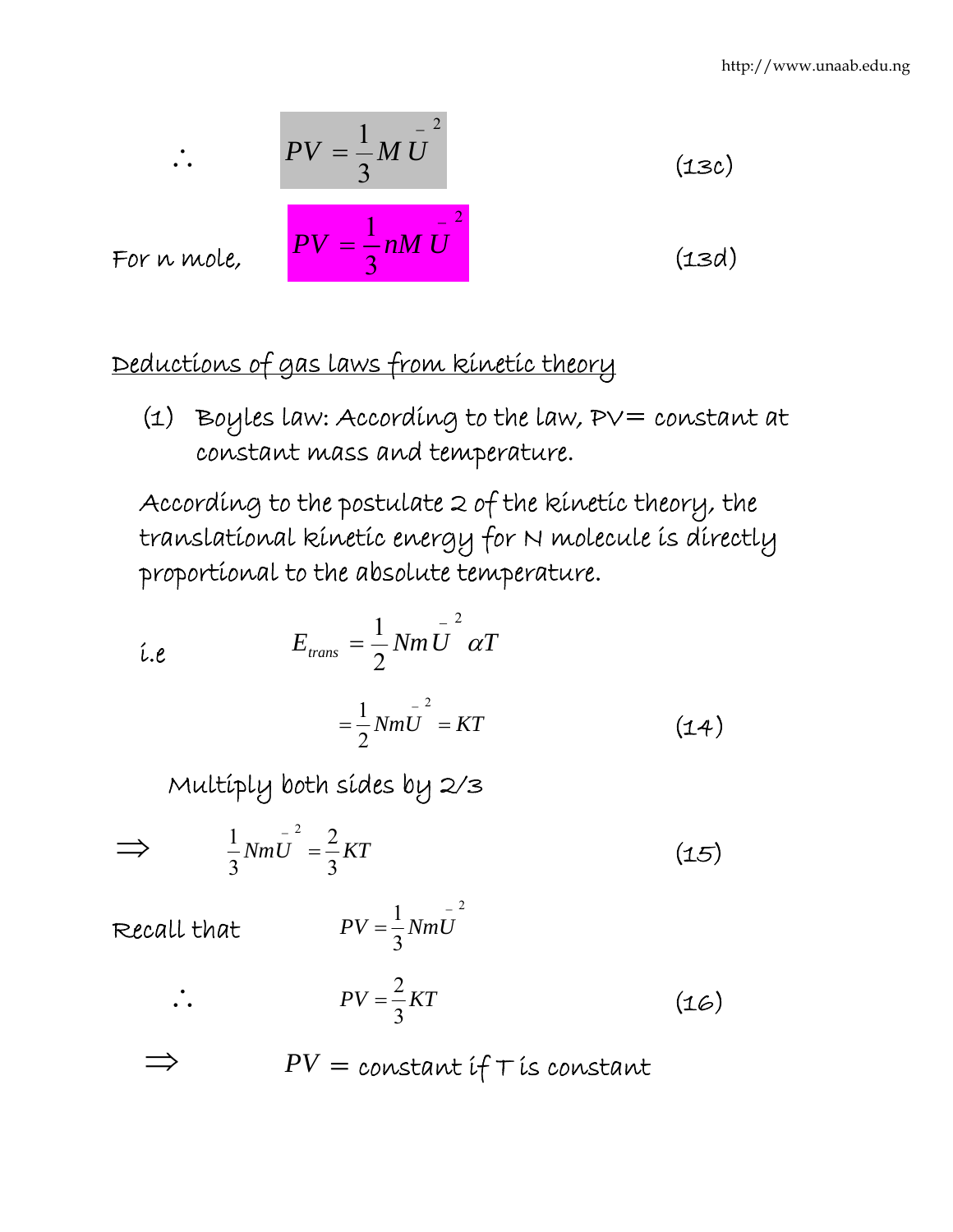2. Charles law: The law states that V **α** T at constant mass and pressure. Recall that  $PV = \frac{2}{3}KT$  $=\frac{2}{3}$ 

$$
V = \frac{2}{3} \left( \frac{K}{P} \right) T \tag{17}
$$

Avogadro's law: To deduce this law, let there be 2 gases 1  $\xi$  2 existing at the same temperature and pressure.

$$
P_1 V_1 = \frac{1}{3} N_1 m_1 U_1^2 \quad \text{---} \quad \text{For gas } \mathbf{1}
$$
 (18a)

$$
P_2 V_2 = \frac{1}{3} N_2 m_2 U_2^2
$$
----- For gas 2 (18b)

But P and  $\vee$  for the 2 gases are the same

$$
\therefore P_1 V_1 = P_2 V_2
$$
  
Hence, 
$$
\frac{1}{3} N_1 m_1 U_1^2 = \frac{1}{3} N_2 m_2 U_2^2
$$
 (19)

Since the 2 gases are at the same temperature, the average kinetic energy per molecule will be the same.

$$
\text{i.e.} \qquad \frac{1}{2} m_1 \bar{U}_1^2 = \frac{1}{2} m_2 \bar{U}_2^2 \qquad (20)
$$

Thus, the equation 19 is reduced to  $N_1=N_2$  which authenticate the law.

Graham law: the law states that the rate of diffusion of a gas at a particular temperature and pressure is inversely proportional to the square root of its density.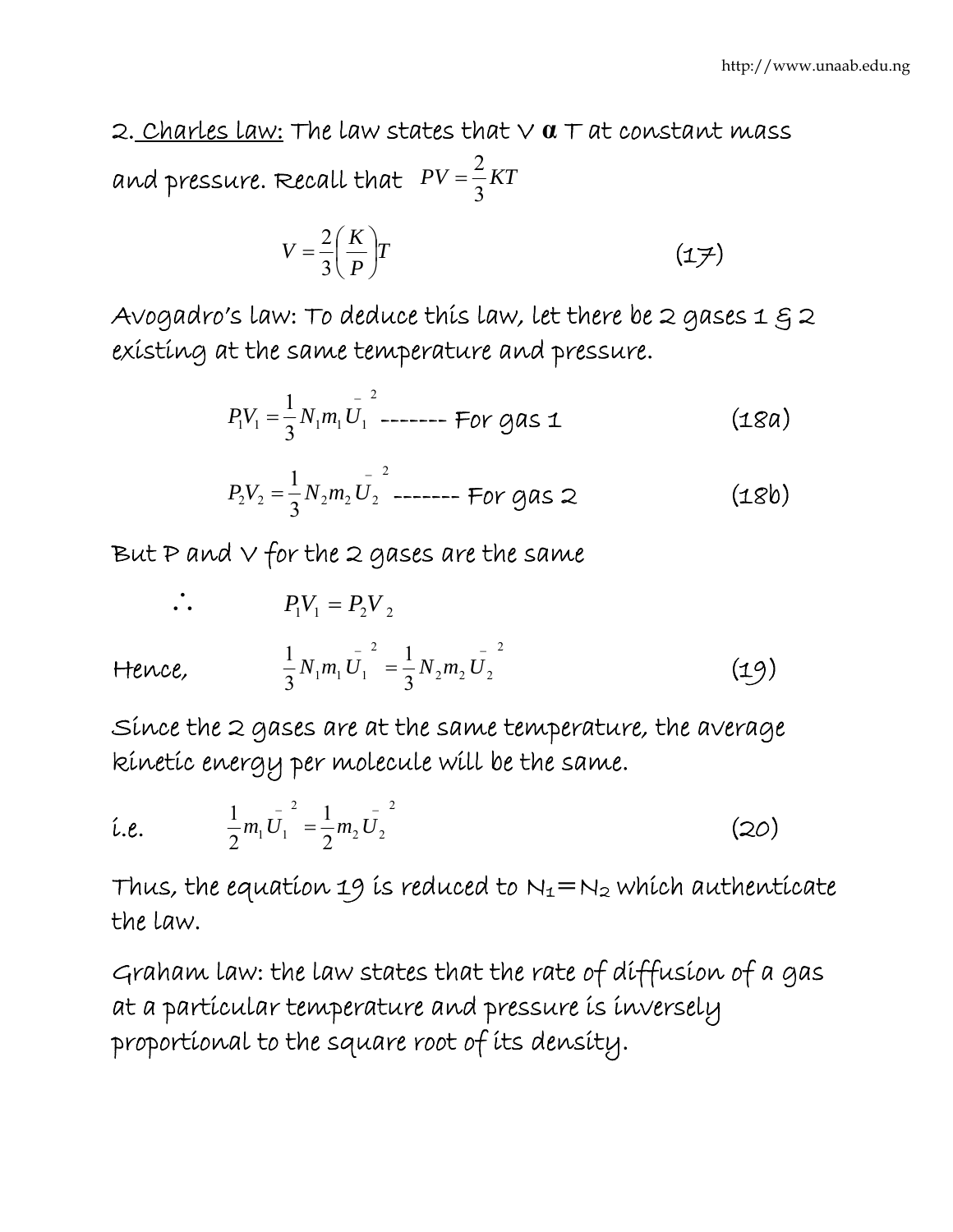i.e 
$$
ra\frac{1}{\sqrt{d}}
$$
 (21) where r is rate of  
diffusion and d is the density  
Hence,  $\frac{r_1}{r_2} = \frac{\sqrt{d_2}}{\sqrt{d_1}}$  (22)

Applying the kinetic theory,  $PV = \frac{NmU}{3} = nRT$ − (23)

$$
\bar{U} = \sqrt{\frac{3nRT}{Nm}}
$$
 (24)

When n=1 for each of the 2 or more gases at constant temp. But  $N_A m = M$ 

∴<br>∴ 1 1 3 *M*  $\bar{U}_1 = \sqrt{\frac{3RT}{M_1}}$  and  $\bar{U}_2 = \sqrt{\frac{3RT}{M_2}}$ 2 3 *M*  $\bar{U}_2 = \sqrt{\frac{3RT}{L}}$  (25)  $\therefore \frac{U_1}{U_2} = \sqrt{\frac{M_{2}}{M_{1}}}$ 2 1 *M M U*  $\frac{U_1}{I_1}$  = − ⇒ 1  $1 - \int^{1}^{1} 2$ 2 1 2 2 1 *M M U U d d*  $\frac{r_1}{r_2} = \sqrt{\frac{d_2}{d_1}} = \frac{U_1}{U_1} =$ − (26)

Dalton's law of partial pressure: consider N1 molecules of a gas 1 with mass  $m_1$  and velocity  $\bar{\upsilon}_1$  occupying volume  $\vee$ , the pressure exerted by these molecules is given by

$$
P_1 = \frac{1}{3} \frac{N_1 m_1 \bar{U_1}^2}{V} \tag{27a}
$$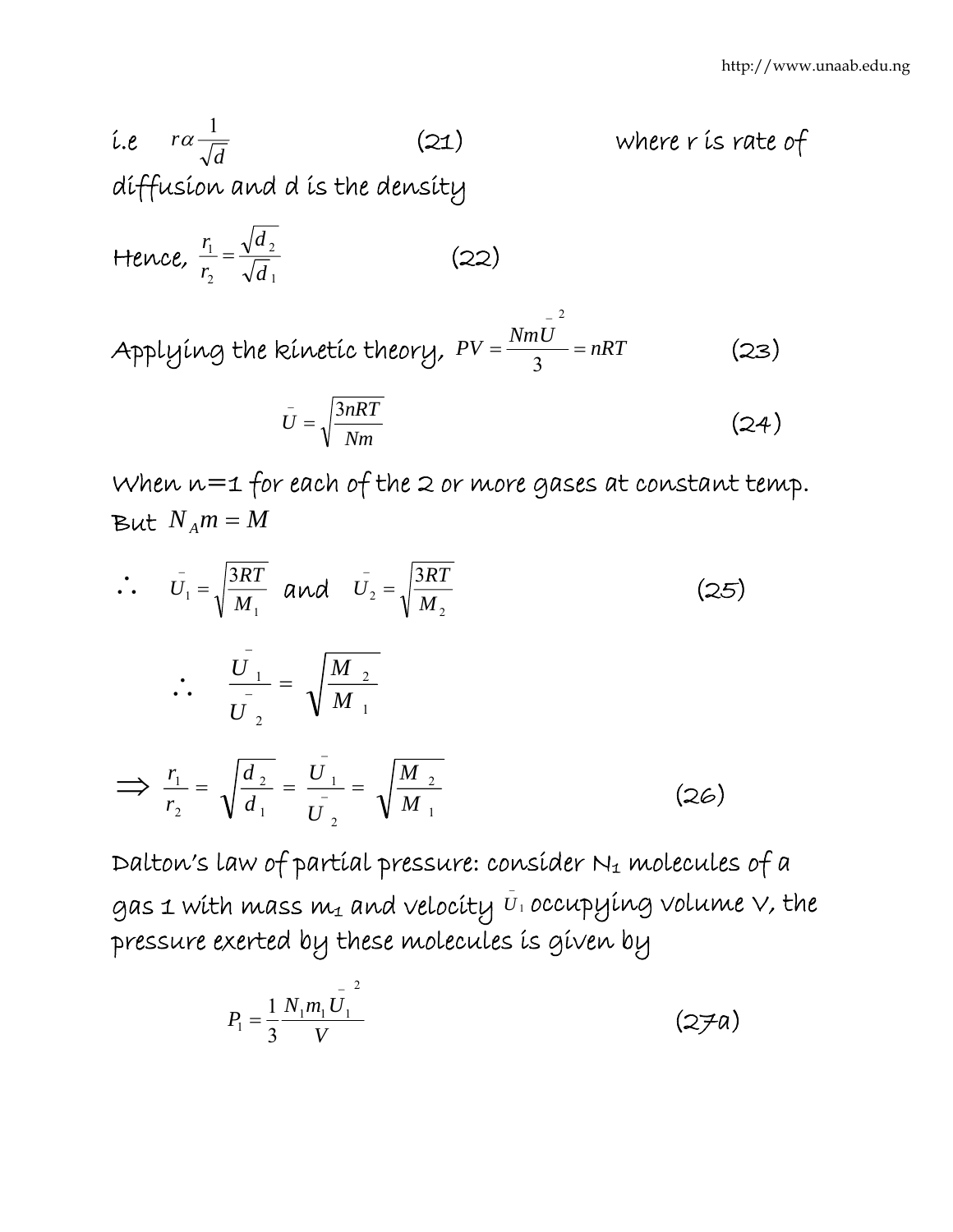Under similar condition, N2 molecules of gas 2 exerted

pressure P<sub>2</sub>, 
$$
P_2 = \frac{1}{3} \frac{N_2 m_2 U_2}{V}
$$
 (276)  
For the  $3^{rd}$  gas,  $P_3 = \frac{1}{3} \frac{N_3 m_3 U_3}{V}$  (27c)

Assuming that all the 3 gases are put together in a vessel of the same volume and at the same pressure, the total pressure is given by

$$
P = \frac{1}{3} \frac{N_1 m_1 \bar{U_1}^2}{V} + \frac{1}{3} \frac{N_2 m_2 \bar{U_2}^2}{V} + \frac{1}{3} \frac{N_3 m_3 \bar{U_3}^2}{V}
$$
 (28a)  
\n
$$
\implies P = P_1 + P_2 + P_3
$$
 (28b)

N.B: from all the deductions of the gas laws from kinetic theory of gases, it follows that 2 3  $1 \frac{1}{\lambda}$  $PV = \frac{1}{3}NmU$  is in agreement with the empirical (classical) ideal gas equation PV=nRT where *n* is the number of mole of gas.

$$
\therefore PV = \frac{1}{3} N m \overline{U}^2 = nRT
$$

### Deviation from ideal gas behavior

Experimental evidences have shown that very few gases obey the ideal gas equation only at low pressure and high temperature, and that most gases show marked deviation from the ideal behavior at high pressure and low temperature.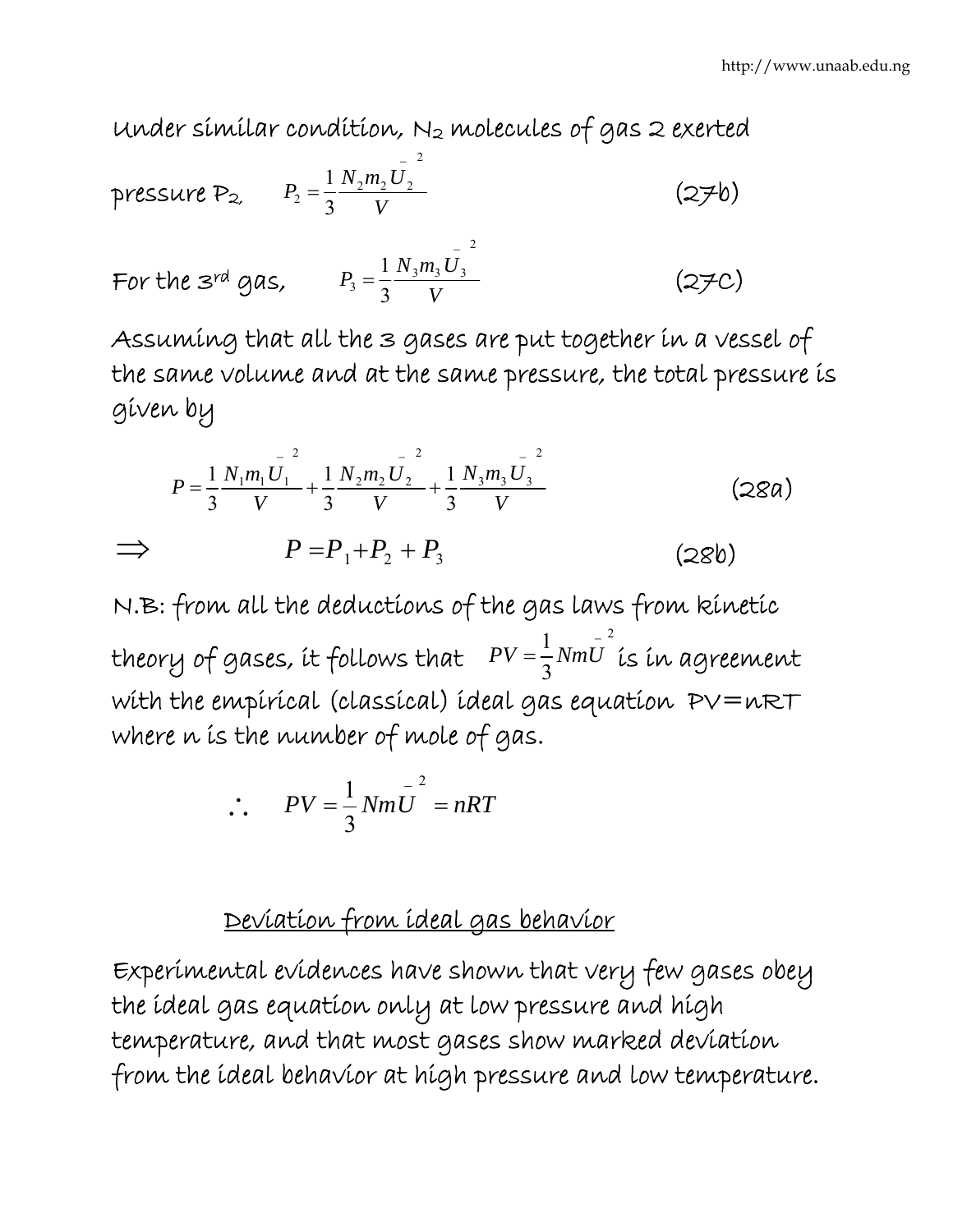

# A plot of PV against pressure shows that most gases behave

### From the diagram,

- $(i)$  The smaller molecules like  $H_2$  and He, the curve starts at the value of PV (ideal) and the value of PV increases with the pressure.
- (ii) The larger molecules like  $O_2$  and  $CO_2$ , the curve also start at the value of PV (ideal), show a decrease in PV in the beginning, passes through a minimum and then begin to increase with increasing pressure.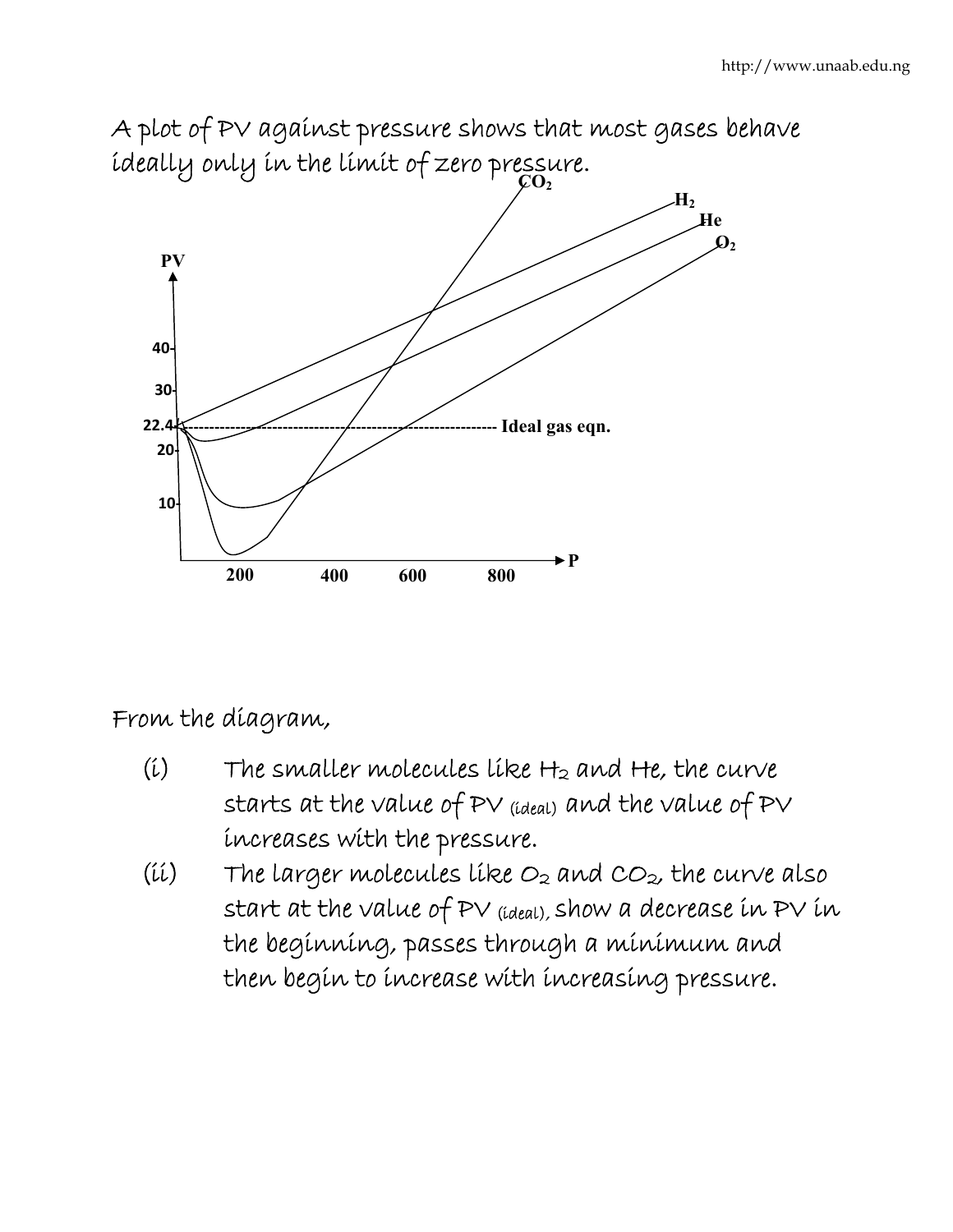Also, a plot of compressibility factor, z against the pressure at constant temperature shows deviation from ideal gas behaviour.

Meanwhile, compressibility factor is an index of deviation from ídealíty. í.e.  $Z = \frac{PV}{RT}$ 

For 1 mole of an ideal gas,  $Z=1$ , and it is independent of pressure and temperature.

For real gases, Z is a function of both temperature and pressure and its value varies. The amount by which the actual factor differs from unity gives a measure of deviation from ideality for the gas.

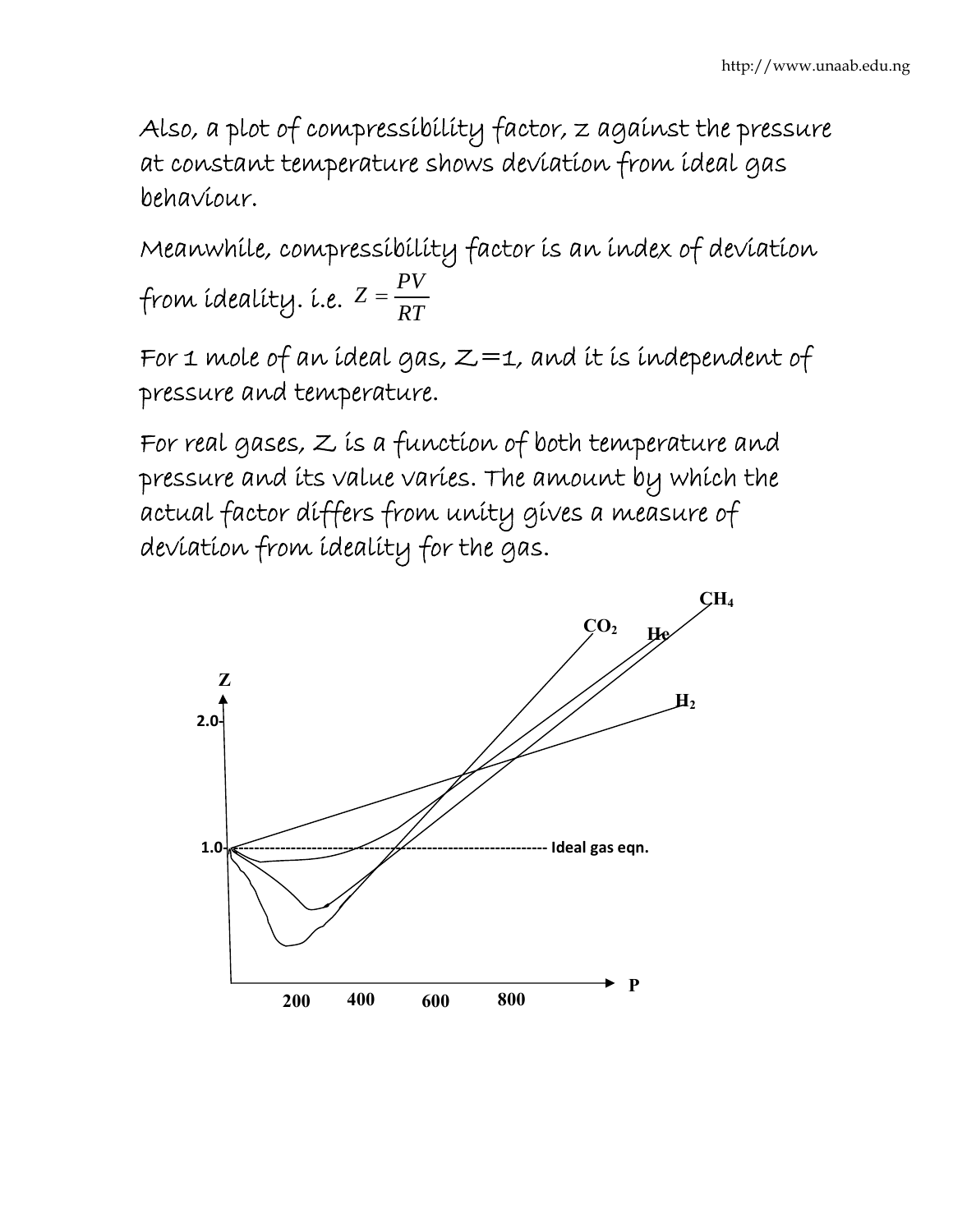From the diagram above, for H2, z increases continually but for  $N_2$ , CH<sub>4</sub> and CO<sub>2</sub>, Z first decreases and then increases rapidly with increasing pressure. Experiments have shown that for those gases which can easily be liquefied (i.e. N2, CH4 and  $CO_2$ ), z decreases sharply below the value of unity at low pressure.

Also, a plot of z against P for Nitrogen gas at different temperature shows that the dip in the curve becomes less pronounced with increasing temperature.



From the graph above, an increase in temperature causes the minimum to become smaller and at the same time, the position of the minimum moves toward lower pressure.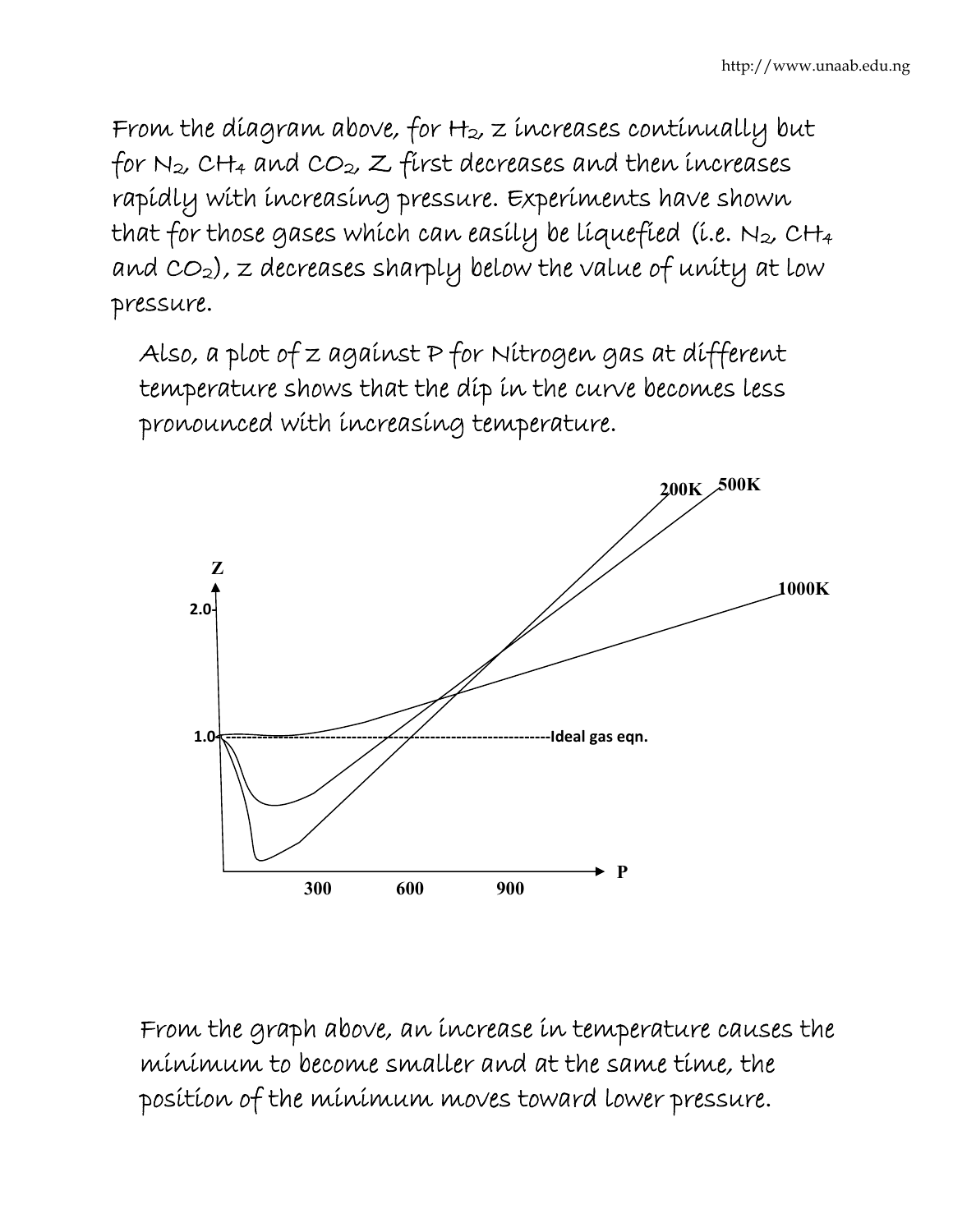N.B: As temperature increases, the gas closely approaches ideal behaviour (represented by the dashed horizontal line). This confirms that deviation from ideality occur at high pressure and low temperature.

# Causes of deviation

Deviation from ideality occurs because of the following weak assumptions in the postulates of kinetic theory of gases.

- (i) The volume occupied by the molecule is negligible compare to the total volume of the gas. This is not true at lower temperature and high pressure where the molecules of the gas get so closed that the liquefaction and finally solidification of the gas occur. Since solids cannot be compressed, it confirms that molecules of the gas occupy some volume.
- (ii) Molecules exert no force on each other. However, liquefaction occurs because there is force of attraction between the molecules of the gas.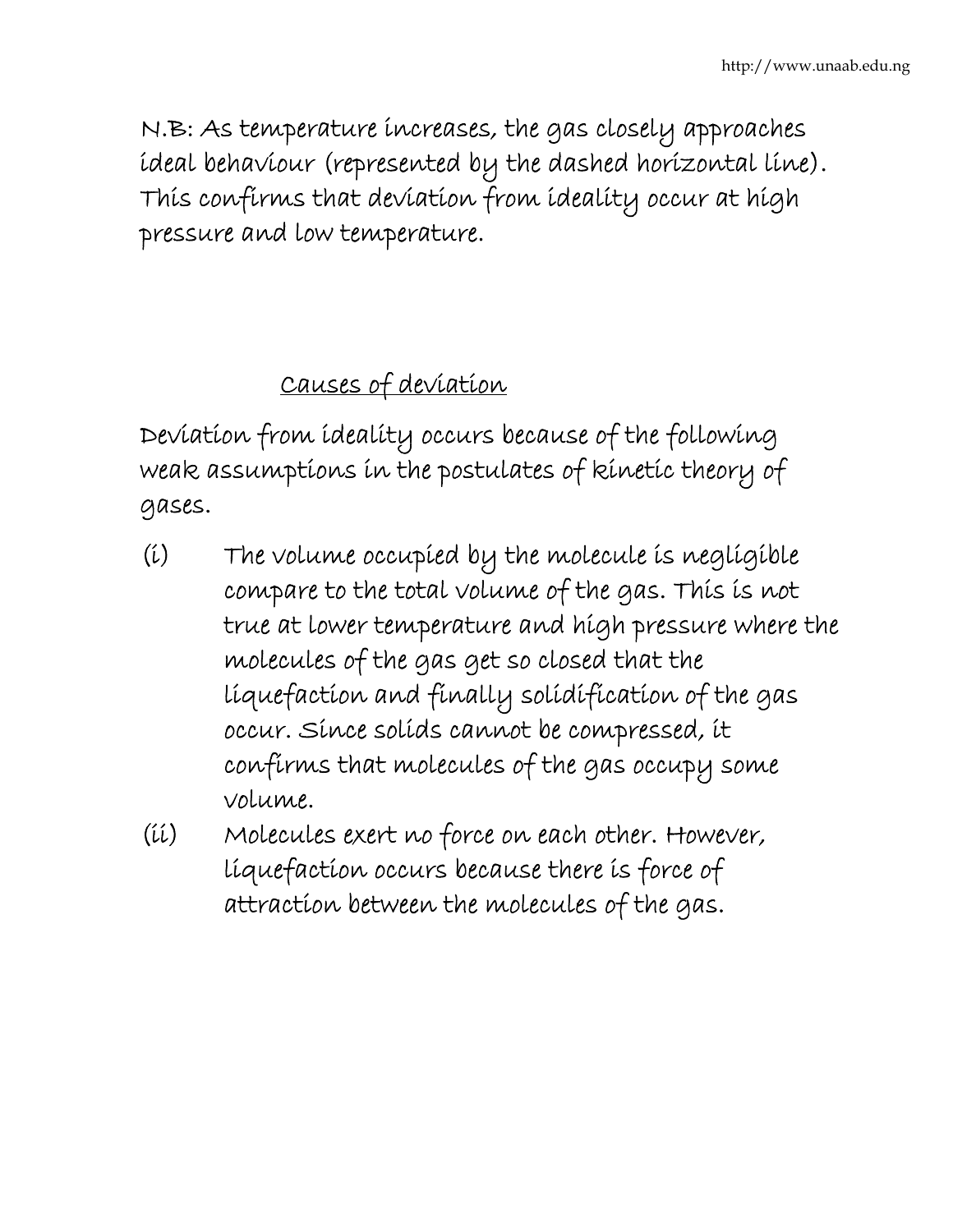### The van de Waal's equation

This equation takes into consideration the effects due to finite size and intermolecular forces. Van der Waals introduces the correction term to the deviation from ideality. The equation is

$$
(P + \frac{a}{V^2})(V - b) = RT \text{ For 1 mole}
$$

But for n mole, the equation becomes

$$
\left(P + n^2 a \middle/_{V^2}\right) (V - nb) = nRT
$$

Where  $n$  is the number of mole of the gas,  $a \in B$  b are the van der Waals constants whose magnitudes depend on the type of the gas, and the units in which the pressure and volume are expressed.

## Van der Waal and critical phenomenon

Crítícal temperature,  $T_c$ : crítícal temperature of a gas is that temperature above which it cannot be liquefied no matter how great the pressure the pressure applied. It is given by the

expression *Rb*

$$
T_c = \frac{8a}{27Rb}
$$

Critical pressure, Pc: is the minimum pressure required to liquefy a gas at its critical temperature. It is given as

$$
P_c = \frac{a}{27b^2}
$$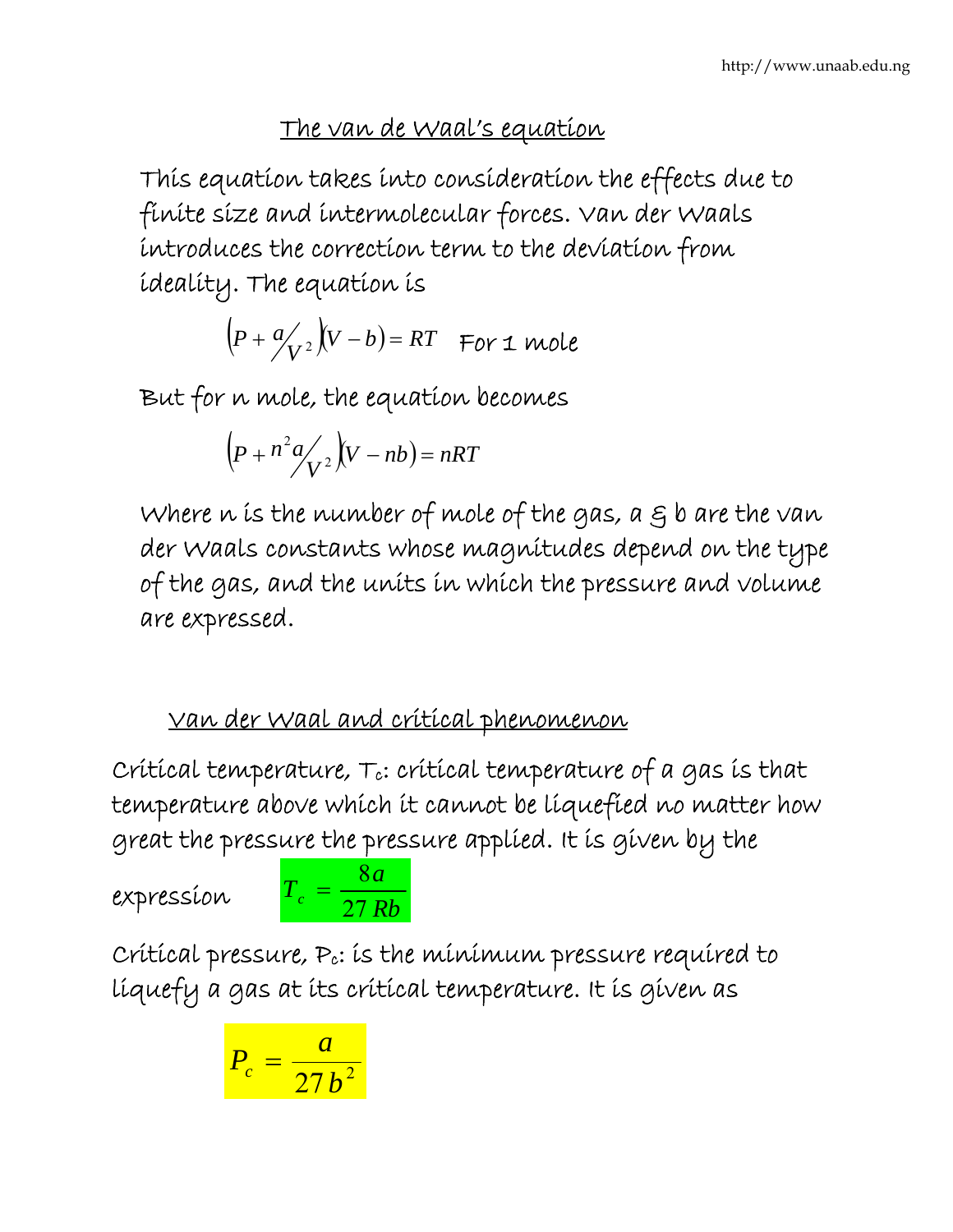Critical volume,  $v_c$ : it is the volume occupied by 1 mole of it at its critical temperature and pressure. It is expressed as



The van der Waals constant a and b can be expressed in terms of critical constants by means of the following equations

$$
\begin{array}{ll} \text{(i)} & b = \frac{1}{3} V_c \\ & \text{ } & \end{array}
$$

$$
(ii) \qquad b = \frac{RT_c}{8P_c}
$$

$$
(iii) \qquad a = \frac{27 R^2 T^2}{64 P_c}
$$

N.B: Numerical problems related to these concepts shall be treated during the lecture hours.

## The distribution of molecular velocities

While deriving the equation for pressure from the kinetic theory of gases, it was assumed that all molecules are moving with the same speed, i.e having the root mean square velocity  $(\bar{u}^2)$ . However, in practice, all the molecules cannot move with the same speed because they are frequently colliding with each other and walls of container leading to the interchange of momentum by the molecules. For example, consider two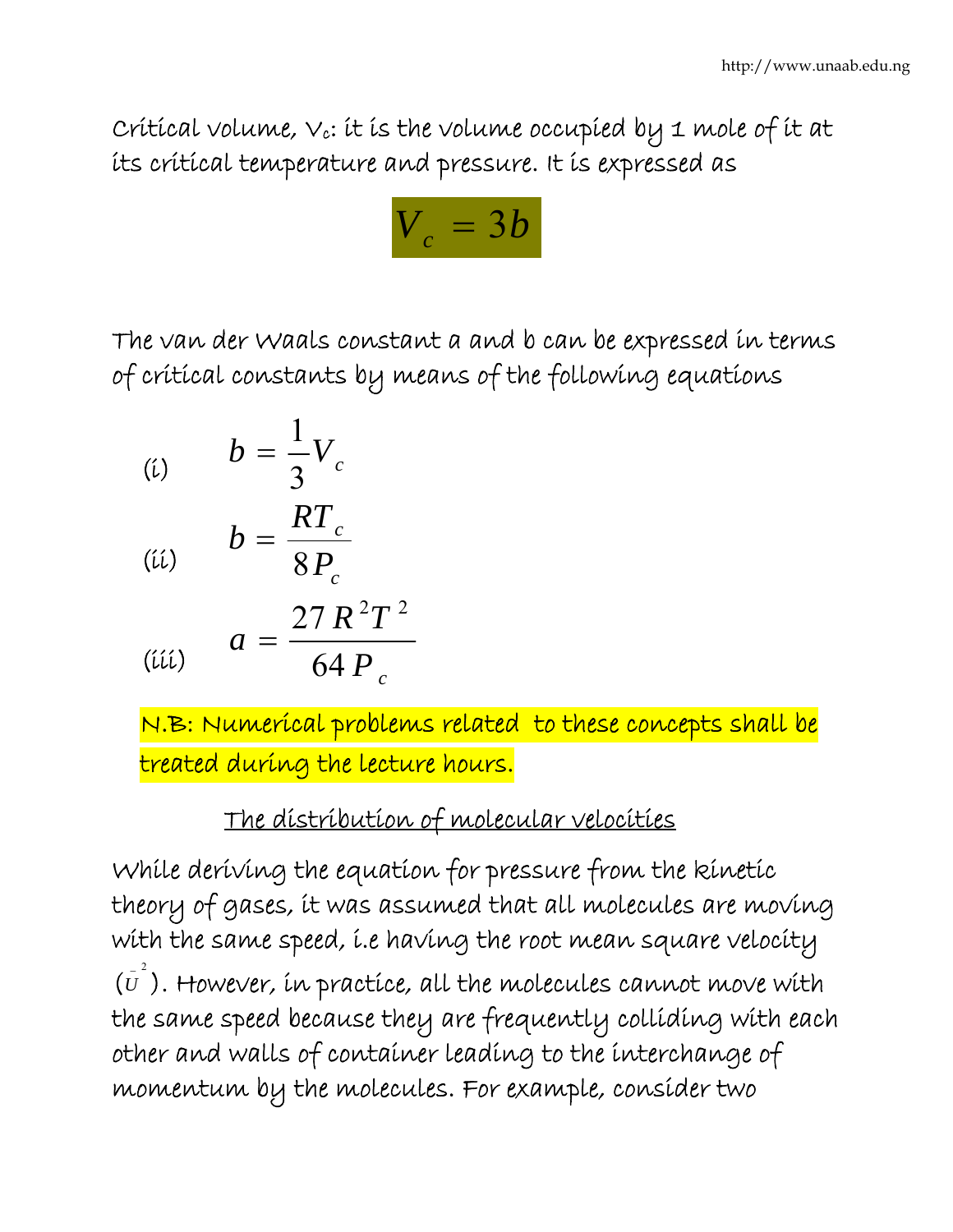molecules with a given velocity moving in the same direction and collided. During collision, it is possible that one molecule may completely transfer its momentum to the other thereby causing the latter molecule to move off with increased velocity and the former may stop completely and vice versa.

The molecules can experience collisions in all the possible direction. The net result is that, for a fixed number of molecules at a fixed temperature, a distribution of molecular velocities varying from zero to very high value will be attained. A plot of fraction molecules having a given velocity nu against the velocity U at a definite temperature represent the distribution of molecular velocities and the graph is known as Maxwell-Boltzmann distribution of molecular velocities.

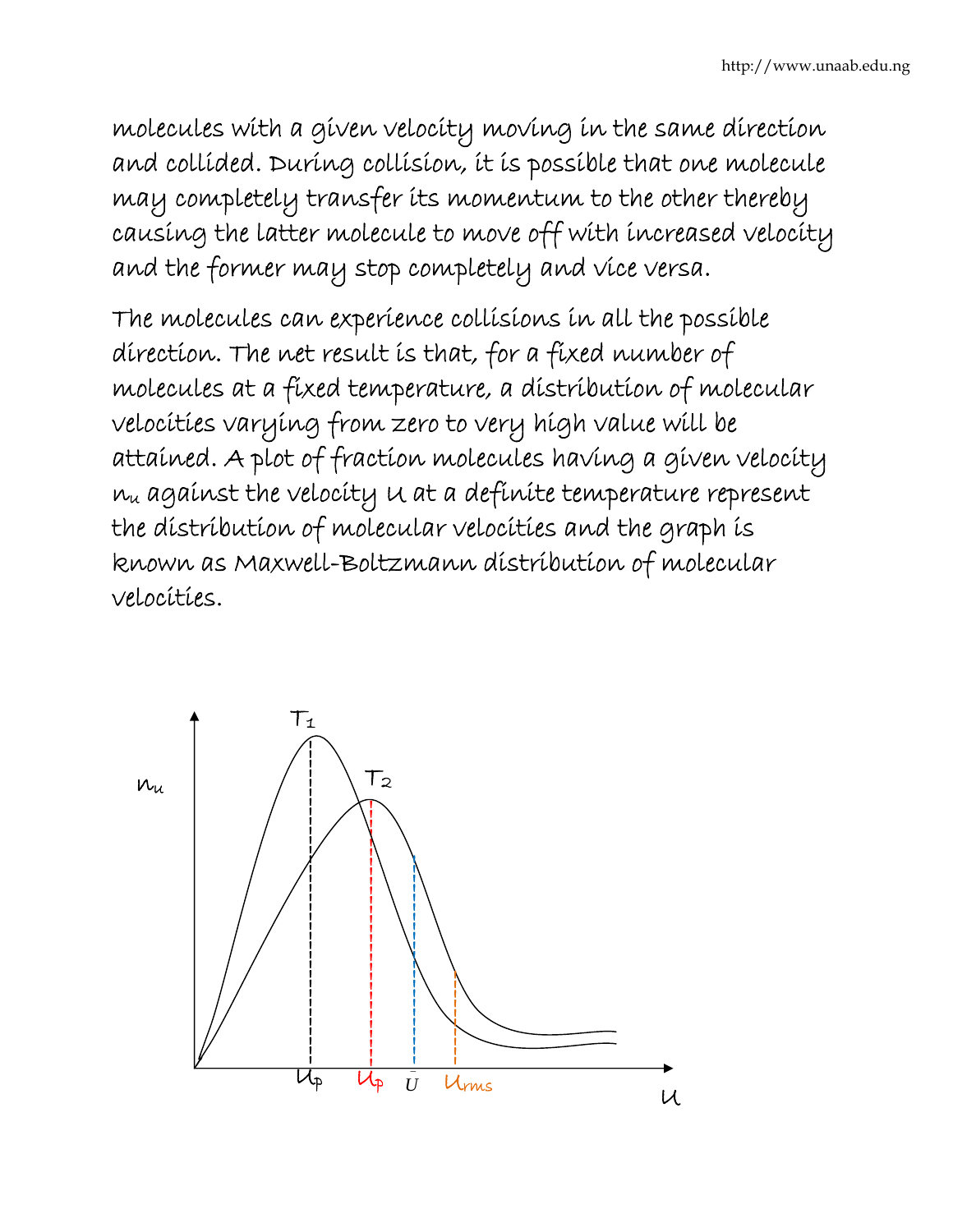Total area under the curve  $=$  total number of molecules in the collection, i.e. total number of molecules having all velocities.

The most probable velocity  $u_p$  of the molecules is the velocity possessed by the greatest number of molecule which is given by the maximum in the curve. It varies linearly with the temperature, i.e. at higher temperature; a greater fraction of molecules is expected to have higher velocities. Hence, the maximum of the curve at  $T_2$  shifts to higher velocity as compared to that of  $T_1$ .

Since the kinetic energy is proportional to  $\bar{\vec{v}}^{\,2}$  , the mathematical expression that relate the number of molecule ni having an energy Ei at a given temperature is

 $n_i = ce^{-\frac{1}{K}}$ *E i*  $n_i = ce^{-\frac{E_i}{kT}}$  but c=n<sub>T</sub>, i.e. the total number of molecules of gas and k is Boltzmann's constant.

$$
\implies \qquad n_i = n_T e^{-\frac{E_i}{kT}}
$$

The average (mean) velocity,  $\bar{v}$  of the molecule of a gas is

defined as  $\bar{U} = \frac{1}{n_T} (U_1 + U_2 + U_3 + \dots + U_i) = \frac{1}{n_T} \sum_{i=1}^{n_T} \bar{U}_i$ *nT i i T i T U n*  $U_1 + U_2 + U_3 + \dots$ *n U* 1  $\frac{1}{n_{\pi}}(U_1 + U_2 + U_3 + \dots + U_i) = \frac{1}{n_{\pi}}\sum_{i=1}^{n_{\pi}}U_i$ 

Therefore, the mean square velocity is given by

$$
U^{2} = \frac{1}{n_{T}} \Big( U^{2}{}_{1} + U^{2}{}_{2} + U^{2}{}_{3} + \dots \dots \dots \dots U^{2}{}_{i} \Big) = \frac{1}{n_{T}} \sum_{i=1}^{n_{T}} U^{2}{}_{i}
$$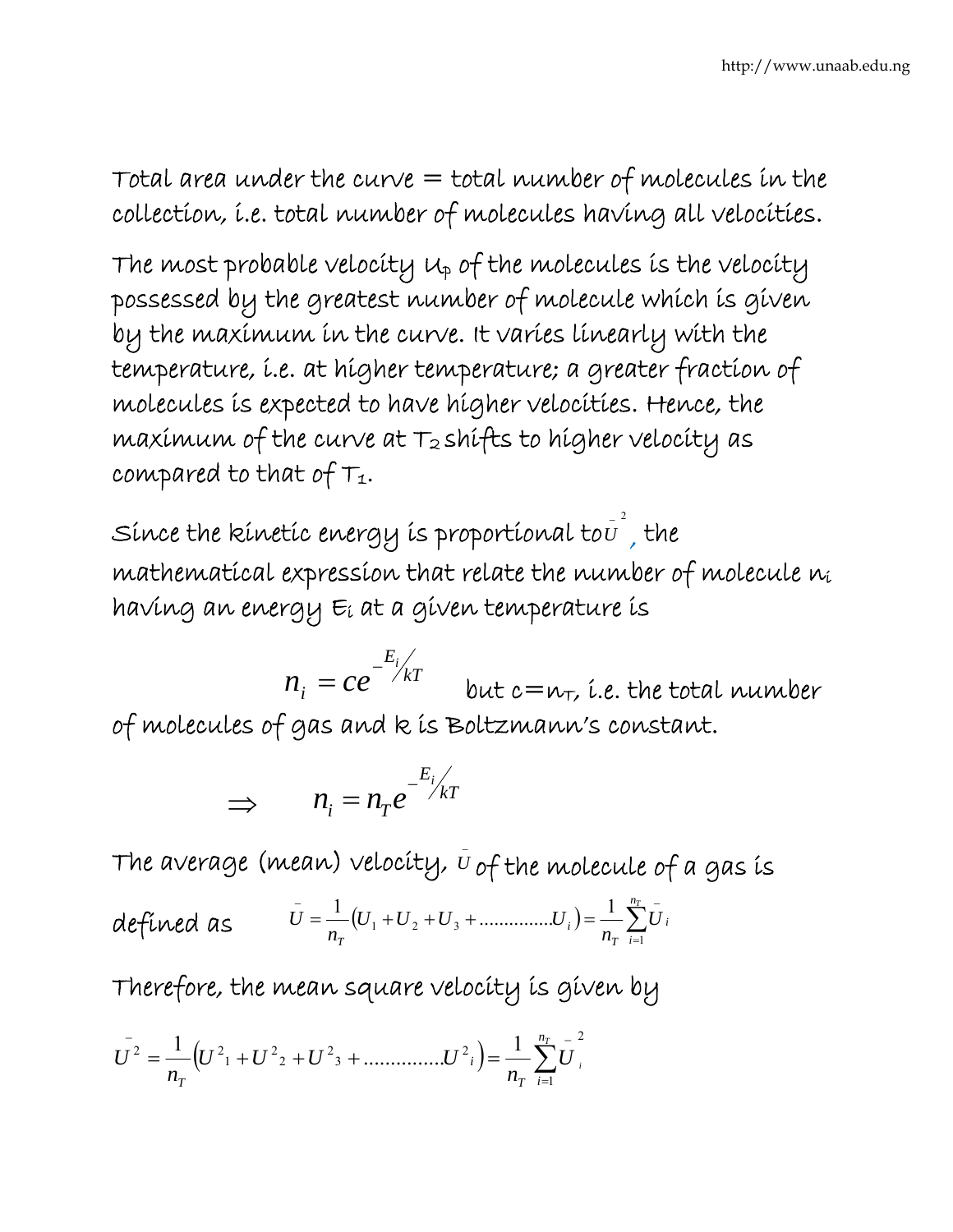Hence, the root means square velocity, u ms is given by

$$
\left(U^2\right)^{\frac{1}{2}} = U_{rms} = \frac{1}{n_T} \sum_{i=1}^{n_T} \left(\frac{U_i^2}{U_i^2}\right)^{\frac{1}{2}}
$$

Relating the root mean square to the molar mass

$$
PV = \frac{nM\overline{U}}{3} = nRT
$$
  
\n
$$
\frac{M\overline{U}}{3} = RT \qquad \text{for } 1 \text{ mole}
$$
  
\n
$$
\overline{U}^2 = \frac{3RT}{M}
$$
  
\n
$$
\overline{U}_{rms} = \sqrt{\overline{U^2}} = \sqrt{\frac{3RT}{M}} = \sqrt{\frac{3PV}{M}} = \sqrt{\frac{3P}{D}} = 1.7\sqrt{\frac{RT}{M}}
$$
  
\nAlso,  $\overline{U}_{p} = \sqrt{\frac{2RT}{M}} = \sqrt{\frac{2PV}{M}} = \sqrt{\frac{2P}{D}} = 1.4\sqrt{\frac{RT}{M}}$  and  
\n
$$
\overline{U} = \sqrt{\frac{8RT}{\pi M}} = \sqrt{\frac{8PV}{\pi M}} = \sqrt{\frac{8P}{\pi D}} = \sqrt{\frac{5RT}{2M}} = 1.6\sqrt{\frac{RT}{M}}
$$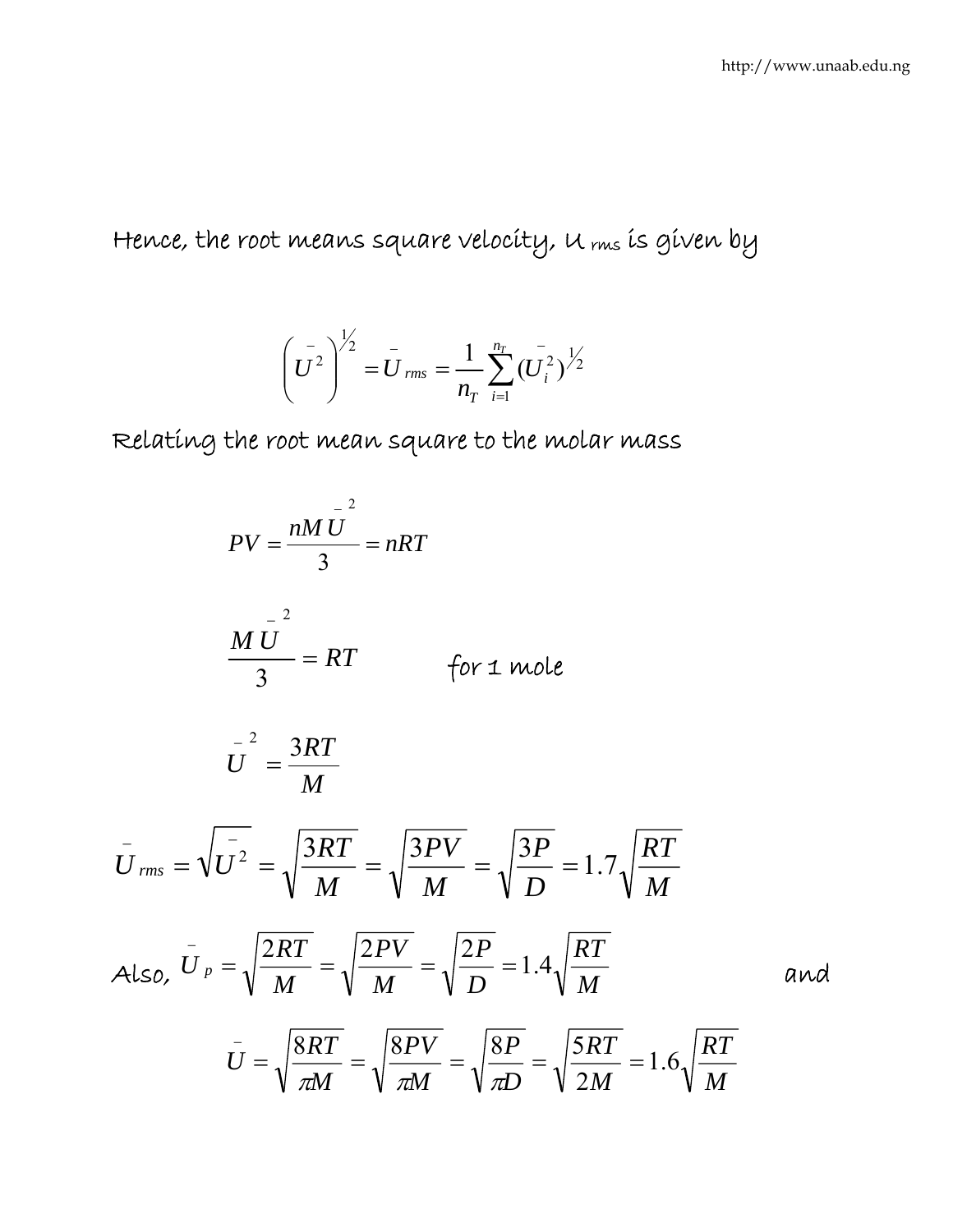Ratio of different velocities is

$$
\stackrel{-}{U}_{rms}:\stackrel{-}{U}:\stackrel{-}{U}_{p}=1.7:1.6:1.4
$$

N.B: Numerical problems related to these concepts shall be treated during the lecture hours.

### Collision properties

- 1. Mean free path;  $\lambda$  , it is the distance travelled by a molecule between two successive collisions. It can be expressed as follow
	- (a) In term of the coefficient of viscosity of gas,  $\eta$

*rms rms mnu du*  $\lambda = \frac{3\eta}{\eta} = \frac{3\eta}{\eta}$ where  $\lambda$  is the mean free path, n is the number of molecules per m3, m is the mass and d is the density

(b) In term of molecular diameter,  $\delta$ 

$$
\lambda = \frac{1}{\sqrt{2}\pi\delta^2 n}
$$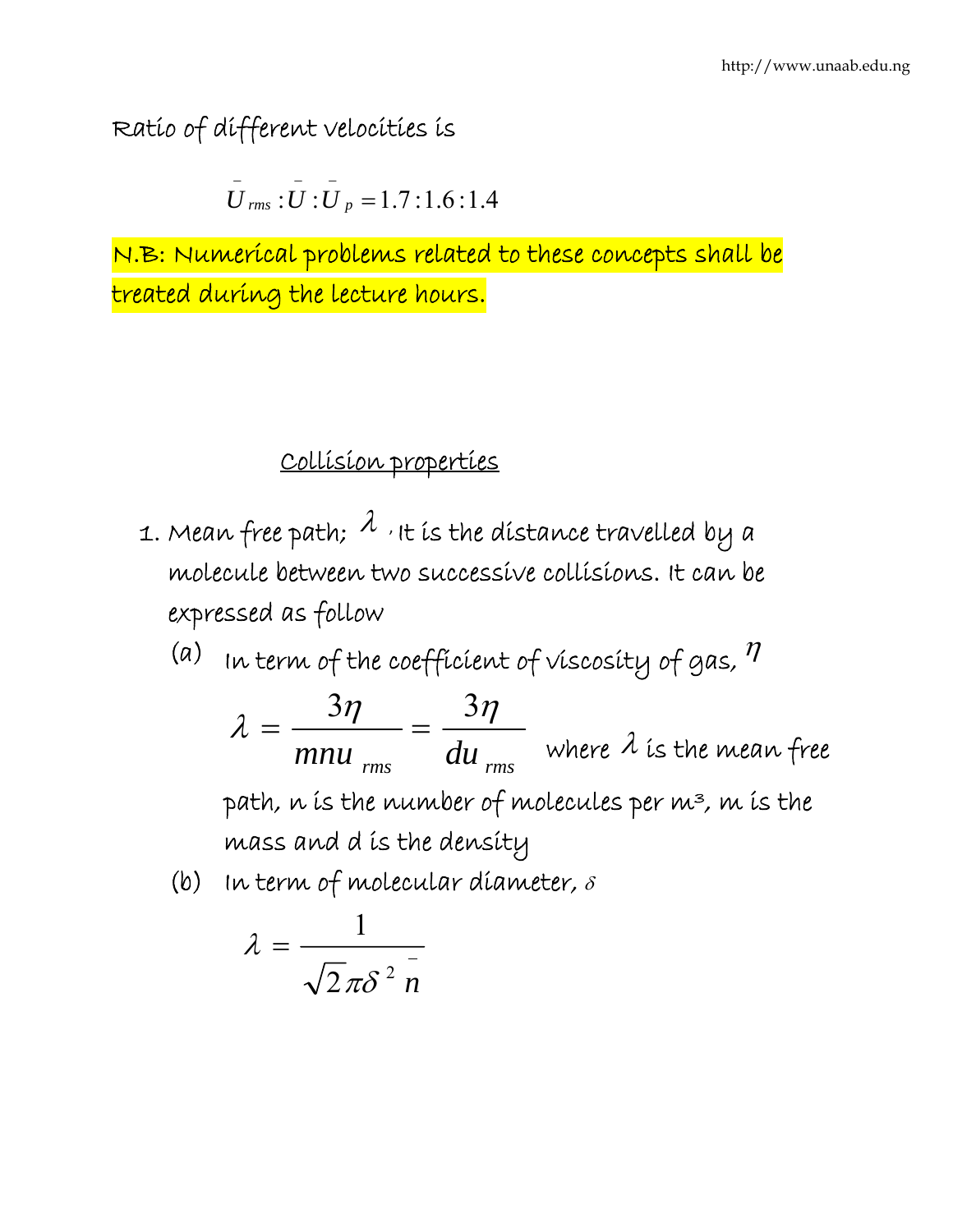where <sup>−</sup> *n* is the average number of molecules per cubic

centimeter and it is expressed as  $n = \frac{1}{RT} N_A$ *P*  $n =$ − .

2. Collision frequency, z: it is the number of molecular collisions taking place per second per unit volume of the gas. It is denoted by z and given by the relation

$$
z = \sqrt{2\pi\delta^2} \, \bar{n} < u > 0
$$

Where  $\langle u \rangle$ − *u* > is the average velocity and it is given as *M RT u* π 8  $$   $\leq$ </u> −

3. Collision diameter, Z: It is the number of collisions per unit time per unit area. It is given by

$$
Z = \frac{1}{\sqrt{2}} \pi \delta^2 \stackrel{-}{N} < u > \quad \text{where} \quad \bar{N} = \frac{N_A}{RT} P = \frac{P}{kT}
$$

N.B: Numerical problems related to these concepts shall be treated during the lecture hours.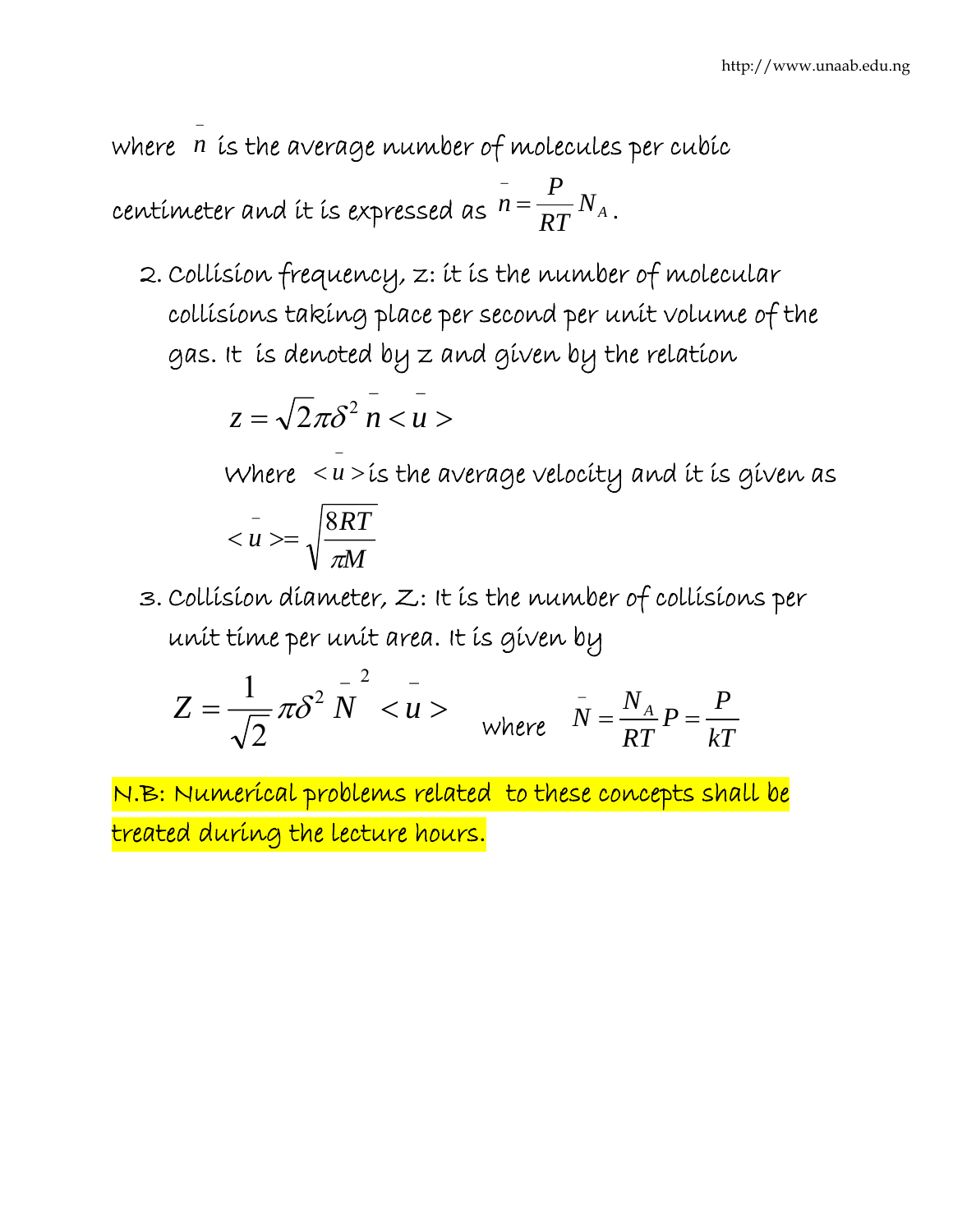### THERMAL ENERGY AND HEAT ENERGY

Recall that 
$$
nRT = \frac{1}{3} Nm \overline{U}^2
$$
 and  $R = N_A k$ 

 $Since N = nN_A$ 

$$
N = nN_A = \frac{1}{3} nN_A m u^{-2}
$$

$$
kT = \frac{1}{2} m u^{-2}
$$

3

Translational energy, 2 2  $E_{trans} = \frac{1}{2}mu$ 

$$
E_{trans} = \frac{1}{2} m \sum u_i^2
$$
 (For all molecules)

$$
u = \frac{1}{N} \sum u_i^2
$$
  
\n
$$
\Rightarrow \qquad N u = \sum u_i^2
$$
  
\n
$$
\therefore E_{trans} = \frac{1}{2} N m u
$$

But 
$$
nRT = \frac{1}{3} Nm \overline{U}^2
$$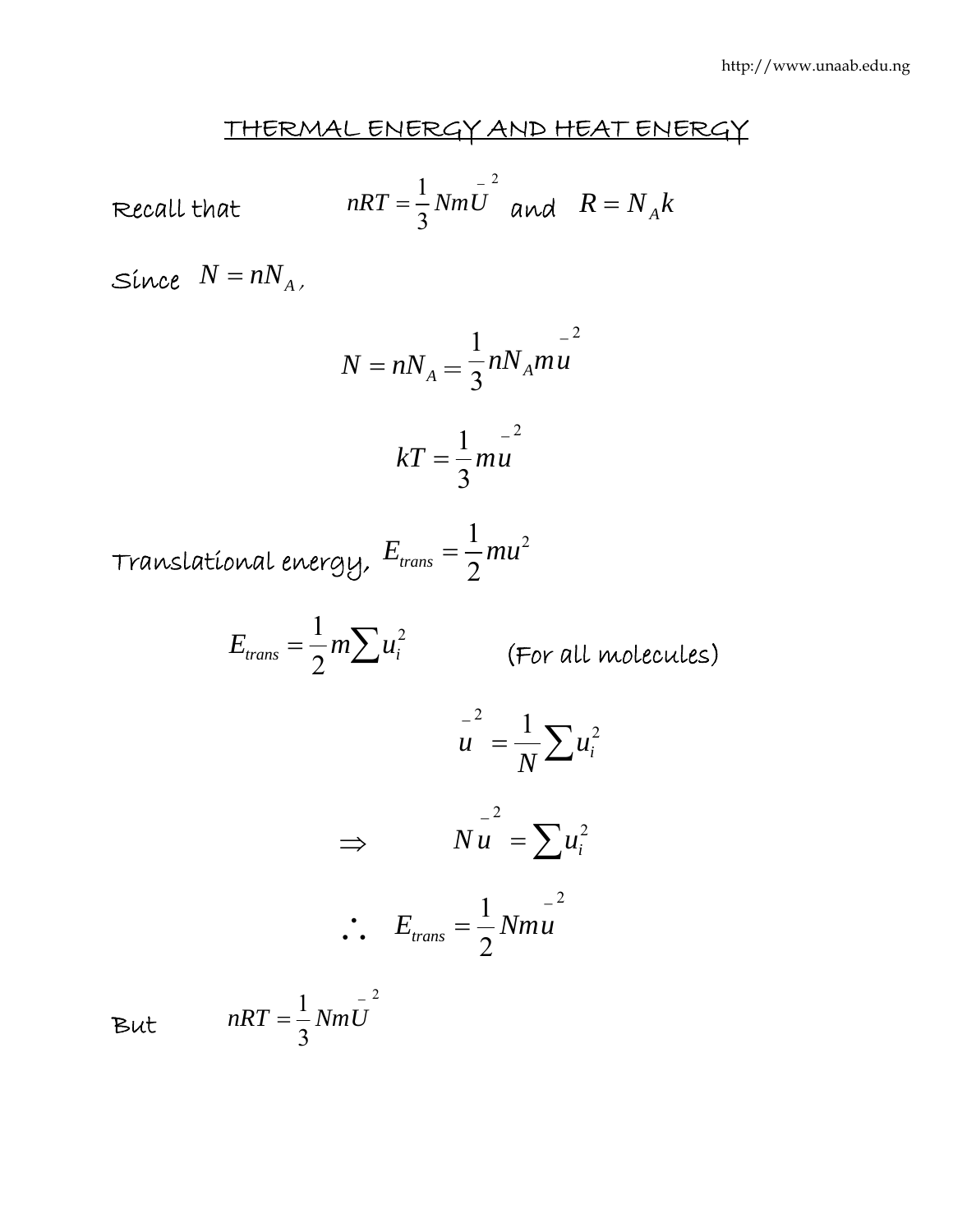Multiply both sides by  $\overline{3}$ 2

$$
E_{trans} = \frac{2}{3} nRT
$$
 for n moles  

$$
E_{trans} = \frac{3}{2} NkT
$$
 for N molecules

The heat supplied to the system tends to increase the translational energy.

For monoatomic gases (e.g. He, Ne, Kr, Xe,Rn, Hg and Na  $v$ apour). Let  $\in$  be the thermal energy for n moles.

∴ E=nRT

For a small quantity of heat supplied,  $dE = dq = nRdT$ The heat capacity at constant volume  $(c_v)$  is given by

$$
C_v = \frac{dq}{dT}
$$

$$
\therefore C_v = \frac{3}{2} nR
$$

But R=8.314JK-1mol-1

$$
C_v = \frac{3}{2} nR = 12.47 \text{ J} \text{mol}^{-1}
$$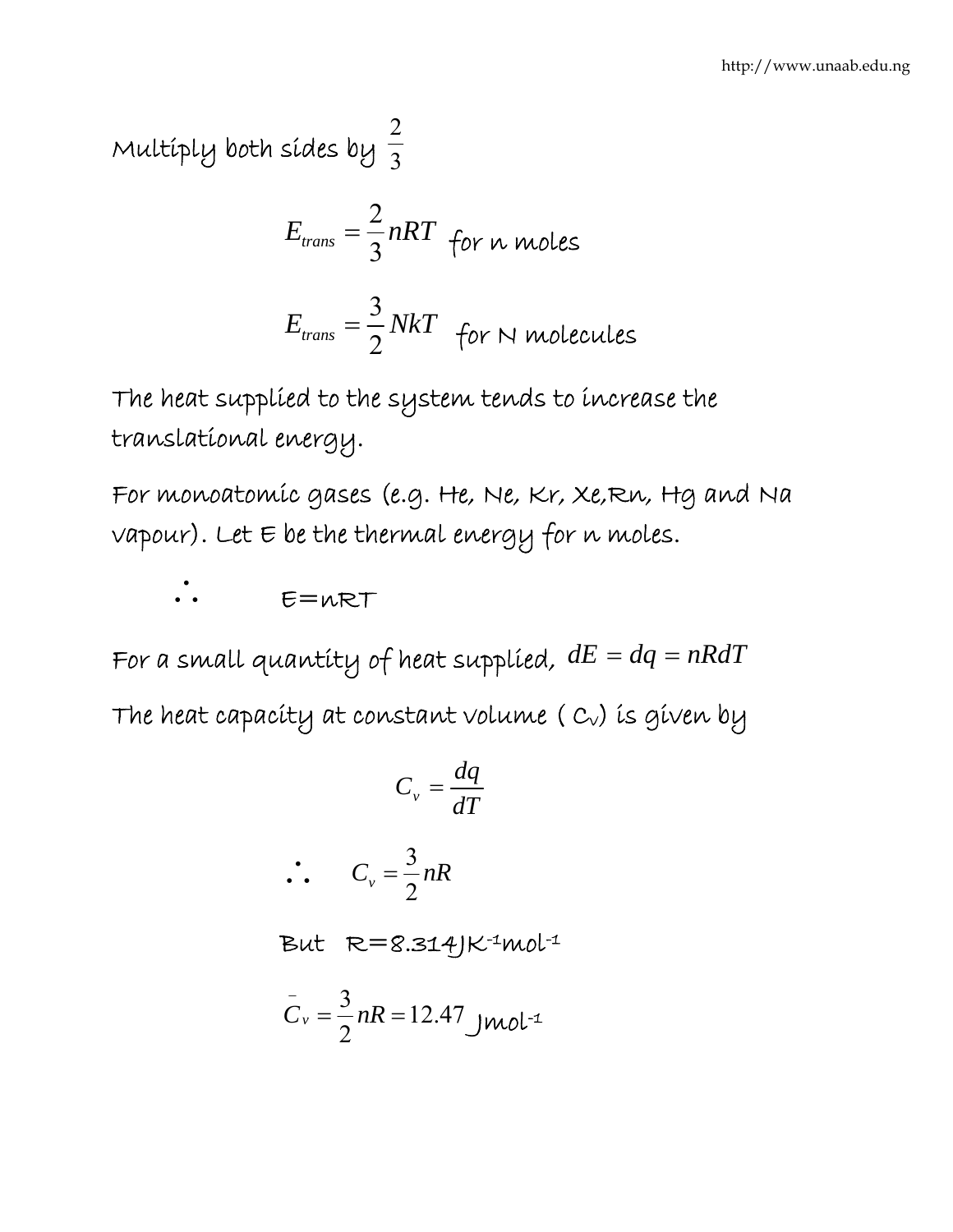Comment: The fact that heat capacity can be predicted is the justification that for the equation 2 3  $1 \frac{1}{\mathbf{M}_{\text{tot}} \mathbf{I}^2}$  $nRT = \frac{1}{2}NmU$ 

## Internal Modes of Motions

Since molecules have bonds, they can rotate, vibrate and thermal energy can be absorbed. Degree of freedom is a mode of motion e.g. for translational motion, D.O.F=3

For a molecule containing A atoms, A atom will contribute 3A D.O.F.

Then how is the 3A D.O.F distributed?

According to classical mechanics, there are linear and nonlinear molecules.

- (i) For linear molecule, there are 2 D.O.F rotational
- (ii) For non-linear molecule, there are 3 D.O.F rotational

For a linear molecules containing A atoms

Total  $D.O.F = 3A$ 

 $Translation$   $D.P = 3$ 

Rotational = 2

 $Vibrational = (3A-5)$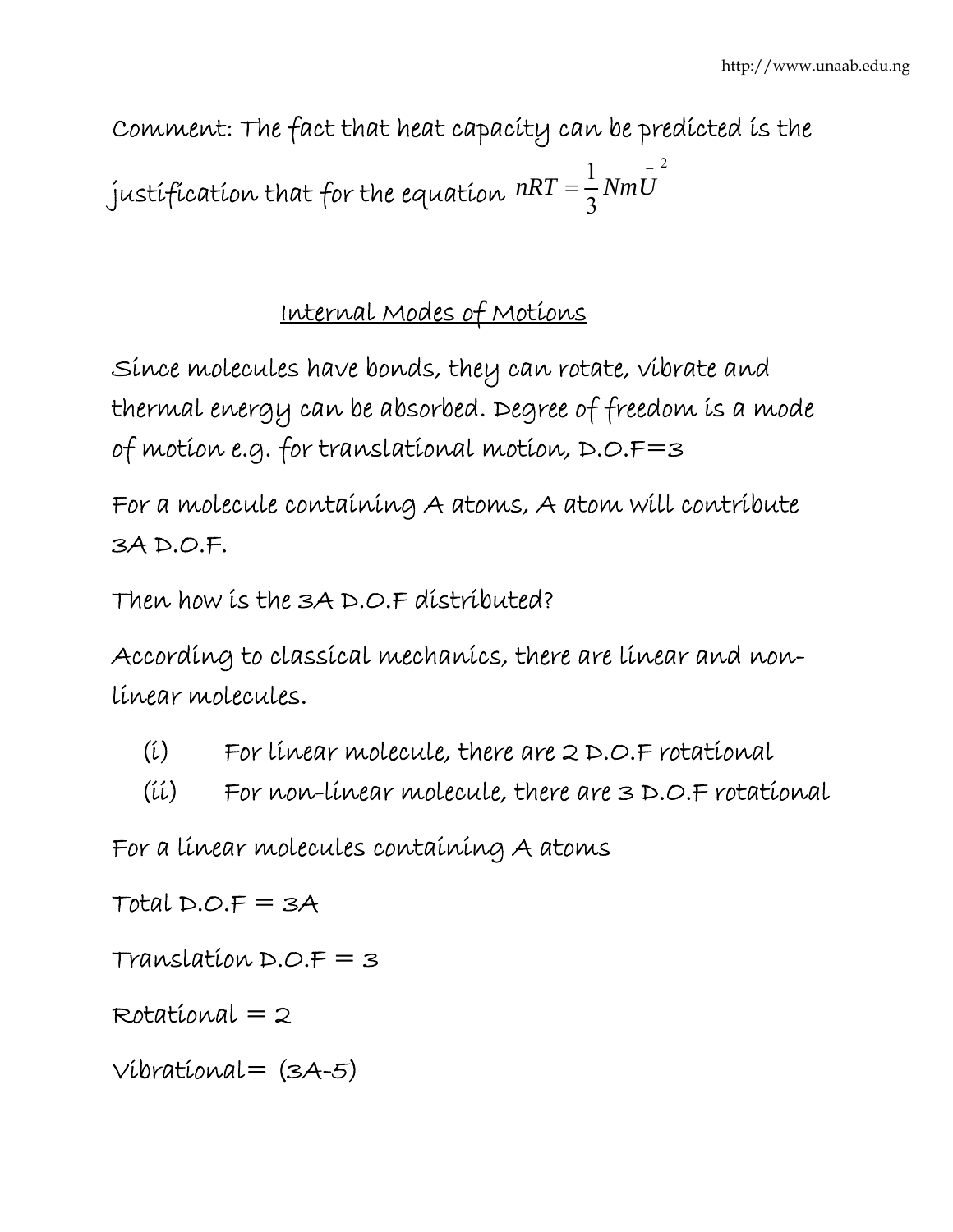For non-linear molecules containing A atoms

 $Total D.O.F = 3A$ Translation D.O.F = 3 Rotational = 3

 $Vibrational = (3A-6)$ 

### The equipartition principle

The principle of equipartition of energy states as follow:

- (a) Each translational and rotational D.O.F contributes ½kT to the thermal energy of 1 molecule (i.e. ½RT to the thermal energy of 1 mole).
- (b) Each Vibrational mode contributes kT per molecule or per mole.

Predicting the thermal energy, the following expressions are considered using classical mechanics.

$$
\blacktriangleright
$$
 For monodromíc gas:  $\bar{C}_v = 3 \cdot \frac{1}{2} R$ 

¾ For linear molecules :

$$
C_v = 3 \cdot \frac{1}{2} R + 2 \cdot \frac{1}{2} R + (3A - 5) R = \left(3A - \frac{5}{2}\right) R
$$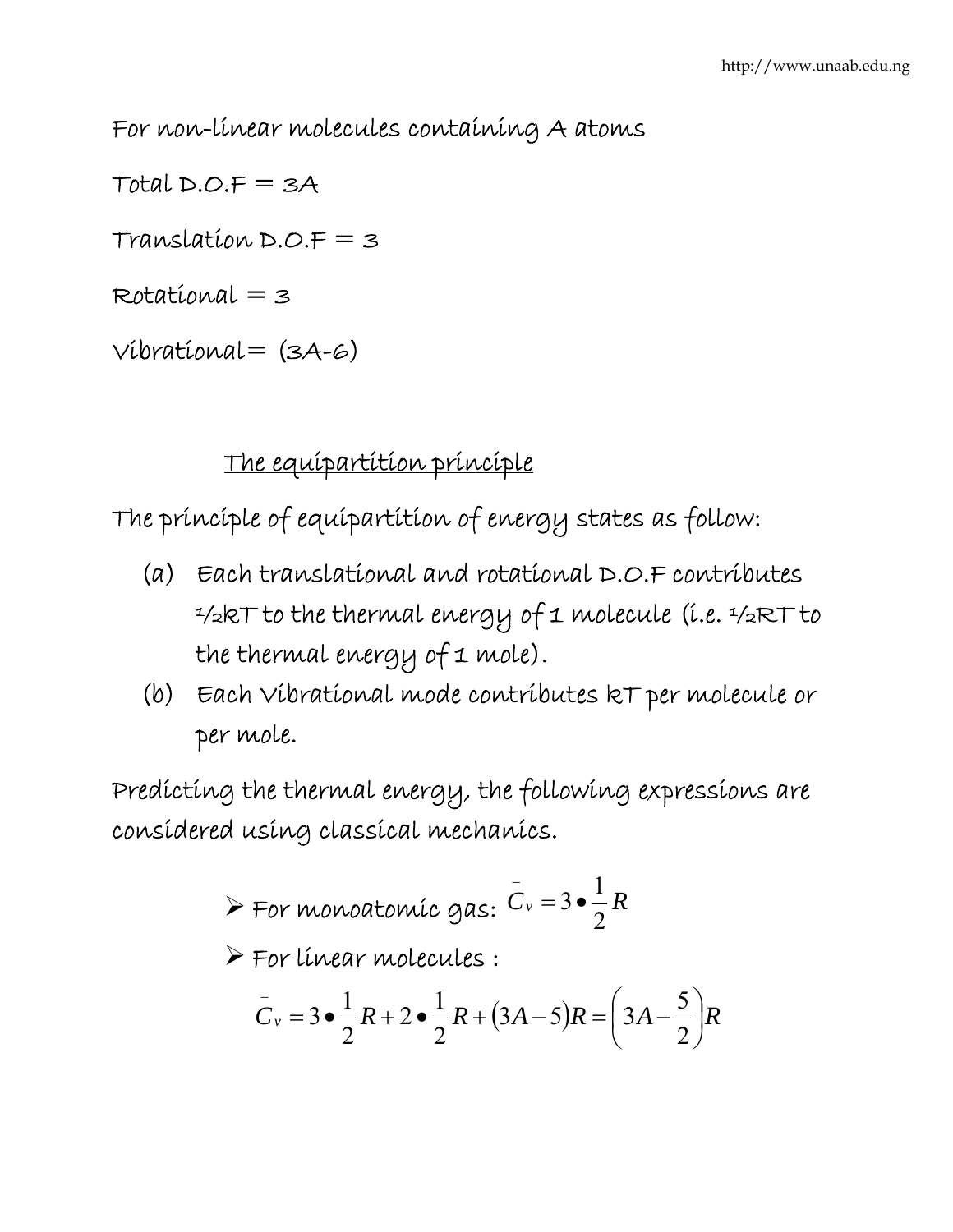¾ For non- linear molecules:

$$
C_v = 3 \bullet \frac{1}{2} R + 3 \bullet \frac{1}{2} R + (3A - 6)R = (3A - 3)R
$$

N.B: This predictions are not accurate for linear and nonlinear molecules because the principle of equipartition of energy were all based on classical mechanics which are not applicable to the molecular systems. To treat the heat capacities and thermal energy of molecules, it is therefore necessary to replace the classical mechanics with quantum mechanics (which assumes that energies are quantized)

| Translational | rotational | Vibratíonal |
|---------------|------------|-------------|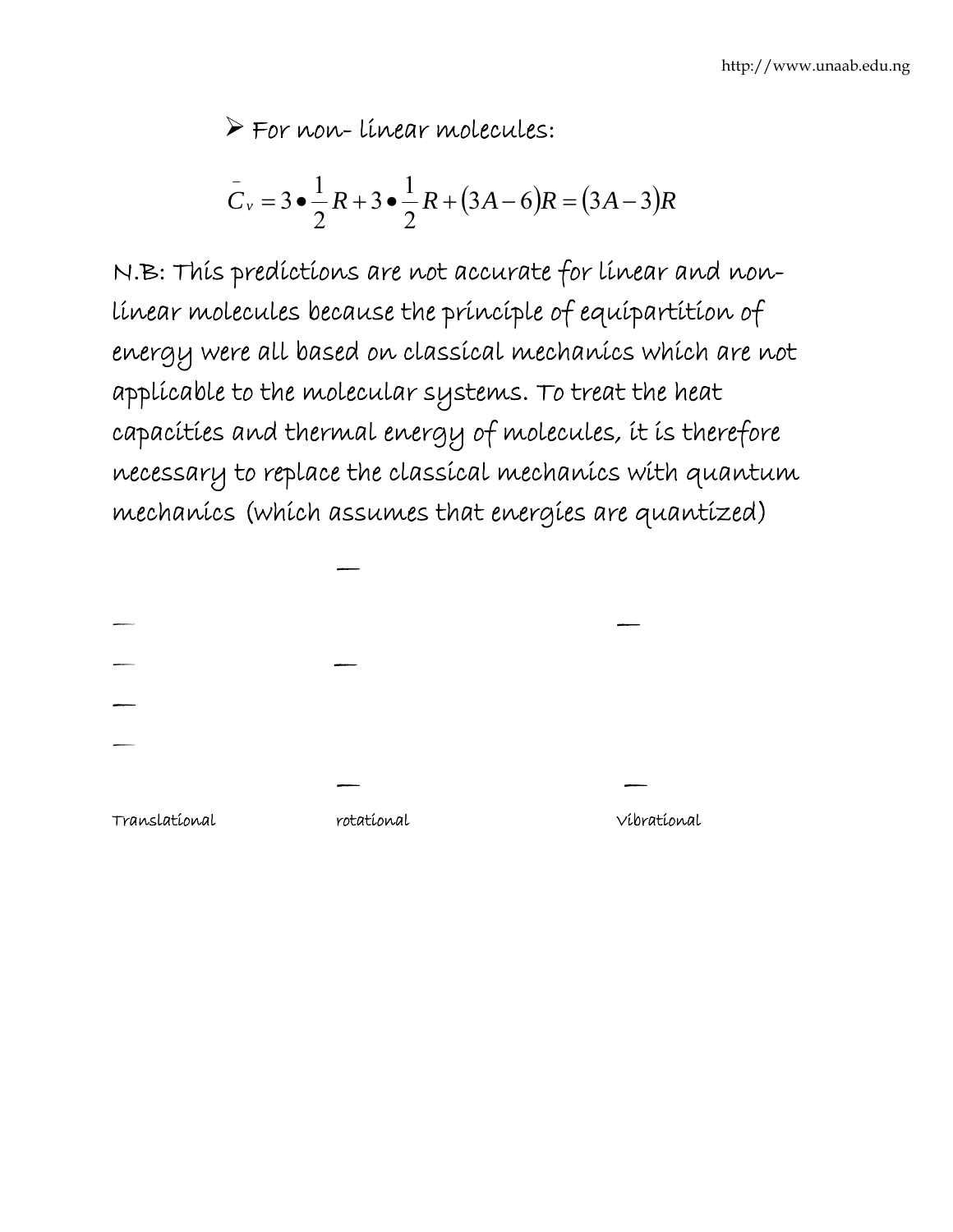# PHASE EQUILIBRIA

Introduction: phase equilibria is a primarily concerned with systems in which one phase is converted to another. A system is said to experience phase equilibrium if a number of phases co-exist and there is no net conversion of one phase to another.

### Phase rule

Phase rule is the general law governing the phase equilibria. It is expressed in the form:  $F=C-P+2$ 

Where F is the number of degree of freedom, C is the number of component and P, the number of phases in a heterogeneous system.

A phase: a phase is a region having uniform properties and is separated from other phases by a boundary. Any gas or mixture of gases always constitutes a single phase, as does a homogeneous liquid or solid solution.

A mixture of water and ether constitutes a two-phase system since two liquid layers are obtained (i.e. one containing a saturated solution of ether in water, the other containing a saturated solution of water in ether), which are separated from each other by a definite boundary surface.

Under normal conditions, water constitutes a three-phase equilibria system (i.e. ice, water and water vapour). However,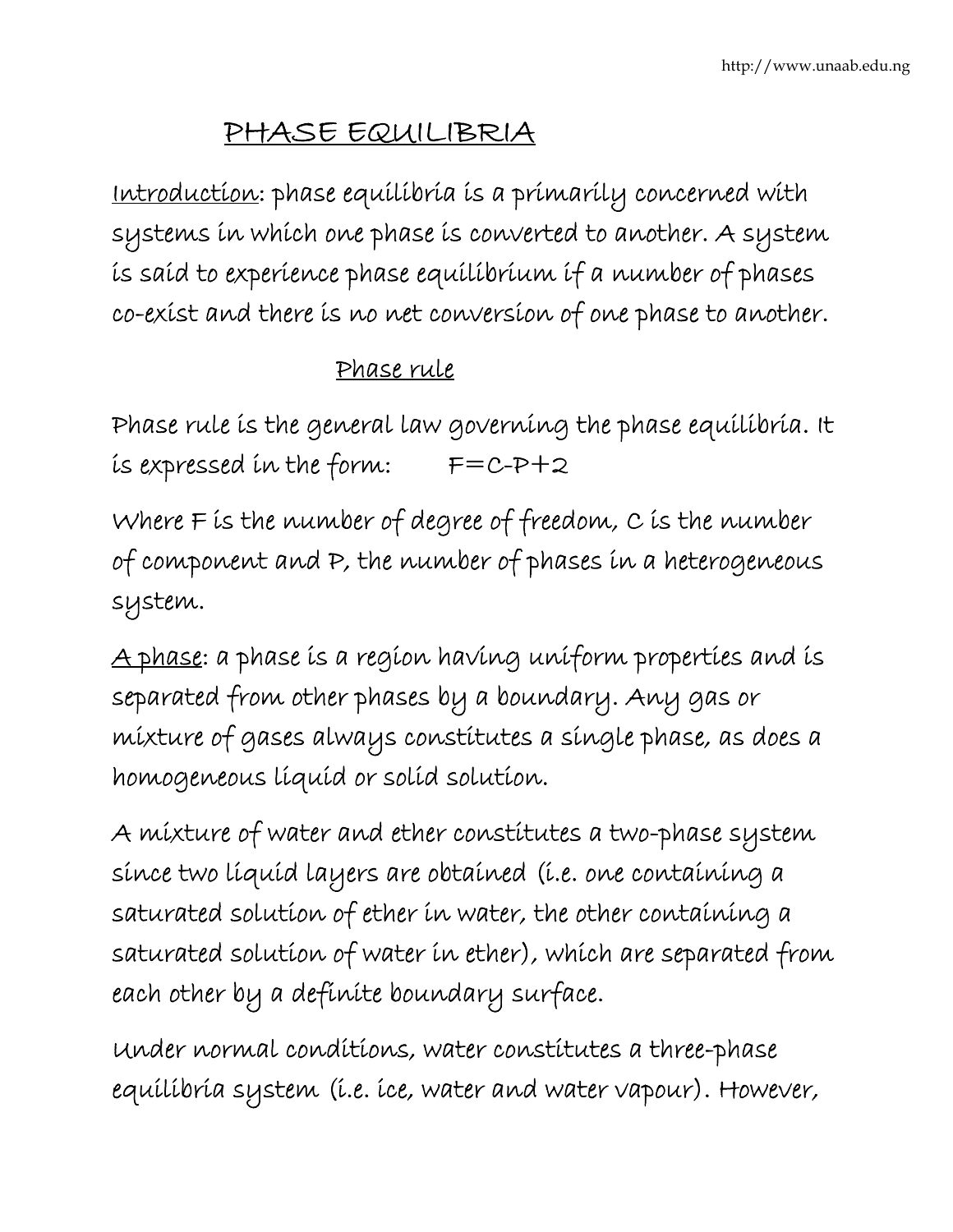at a very high pressure, six different crystalline forms of ice exist, each of which constitutes a separate phase, since each is clearly separated from the other by a definite boundary.

Component: The number of components in a system is the minimum number of independent chemical constituents necessary to describe the composition of each phase present either directly or in the form of a chemical equation.

The composition of each of the three phases present in water can be expressed in terms of one component (i.e. water), even though the molecular arrangement is different in the 3 phases.

Consider this equation

| $CACO_{3(s)}$ | $\overline{\phantom{ii}}$ | $Cao_{(s)} + CO_{2}(q)$ |           |
|---------------|---------------------------|-------------------------|-----------|
| Phase 1       |                           | phase 2                 | $phase$ 3 |

The equation involves 3 phases but only 2 components. To specify the composition of the gas phase, specie  $CO<sub>2</sub>$  is needed. Also, to specify the composition of solid phase, either CaCO3 or CaO is needed.

N.B: The reaction above must be given sufficient time to reach equilibrium, otherwise the system contains 3 components.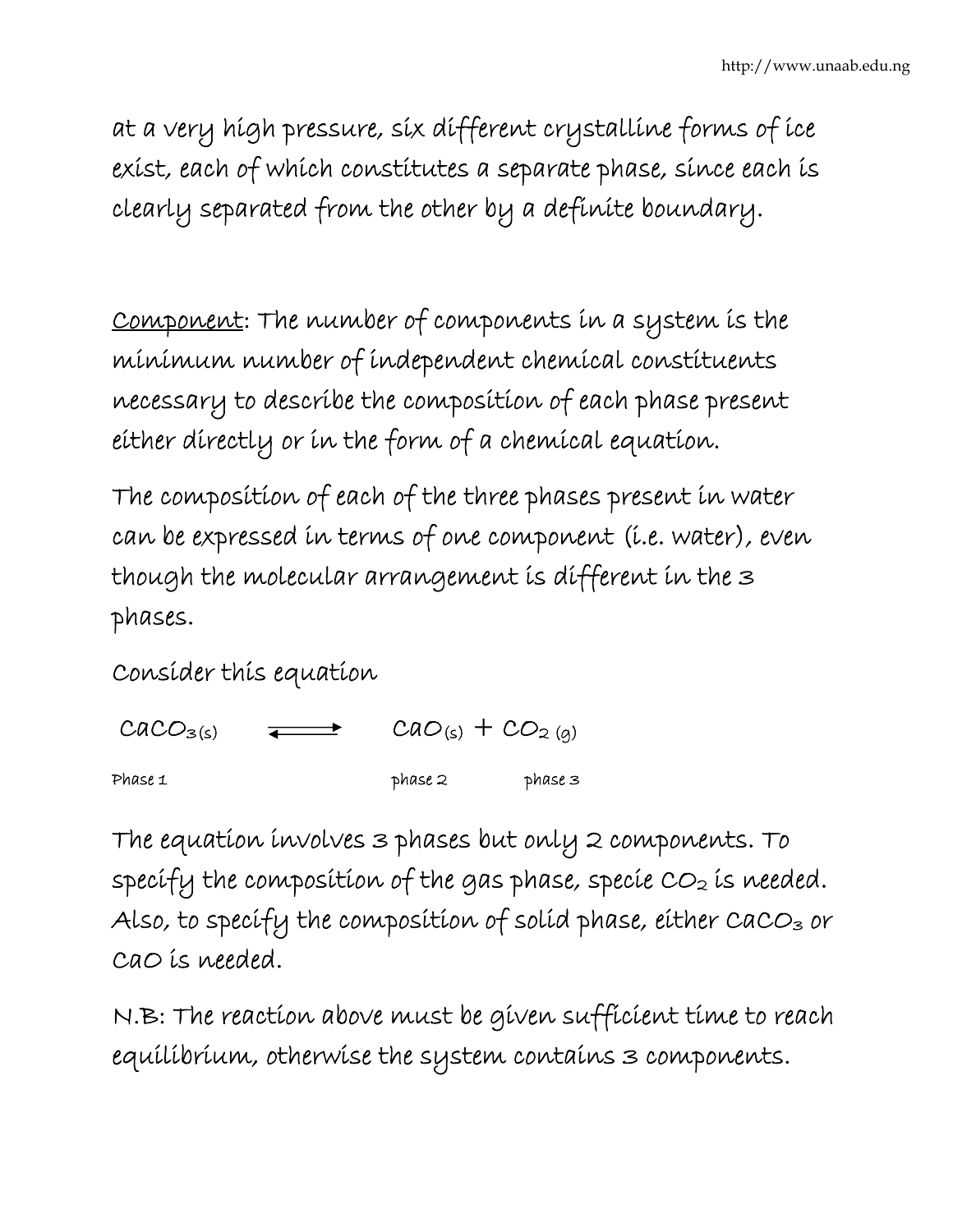Degree of Freedom: is the number of independent intensive variables (e.g. temperature, pressure, concentration, density etc) which must be fixed in order to completely define the system at equilibrium. For instance, in a single-component, single-phase system (i.e.  $C=1$ ,  $P=1$ ), the pressure and temperature may be changed independently without changing the number of phases. So,  $F=2$  (a bi-variant system i.e. a system with 2 degree of freedom)

### APPLICATION OF THE PHASE RULE TO WATER

Though, water is a three-phase, one-component system under normal conditions. However, the number of phase may be varied as follow:

(i) One-phase region: is a region where only a single phase is present. F=1-1+2=2

i.e. each single phase has 2 degree of freedom which implies that both the temperature and pressure must be specified in order to define the condition of the phase.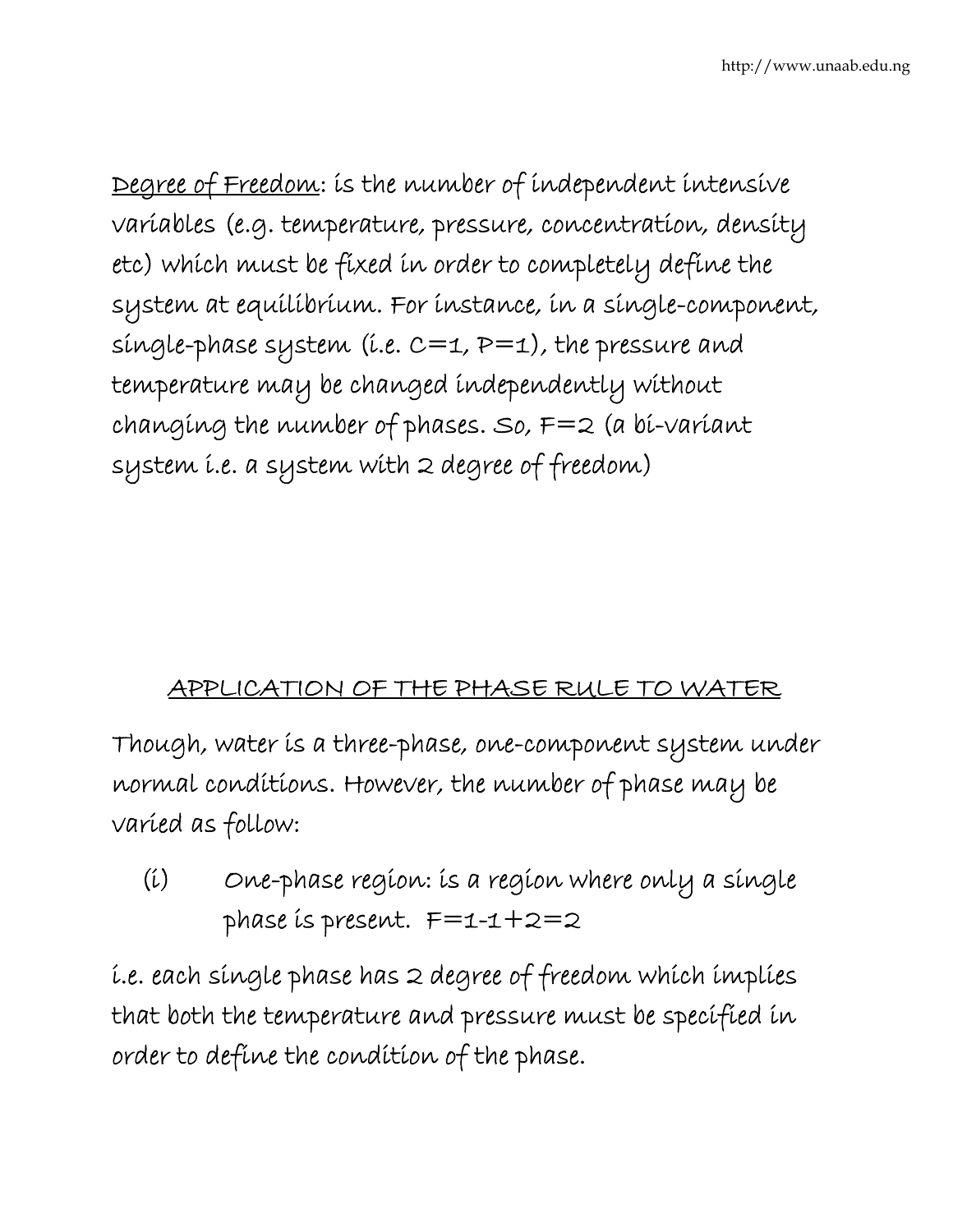# (ii) Two-phase regions: is a region where 2 phases are present in equilibrium. F=1-2+2=1

i.e. two-phases in equilibrium have 1 degree of freedom implying that only one of the two variables (temperature or pressure) needs to be specified in order to define the system.

 (iii) Three-phase regions: is a region where 3 phases are present in equilibrium. F=1-3+2=0

i.e. if the 3 phases co-exist in equilibrium, no variable is needed to be specified in order to define the system.

# Phase Diagram

Phase diagram of a substance is a graphic representation of the equilibria among the solid, liquid and gaseous phases of a substance as a function of temperature and pressure. It shows the regions of pressure and temperature at which its various phases are thermodynamics stable. The lines separating the regions (i.e. phase boundaries) show the values of pressure and temperature at which two phases co-exist in equilibrium.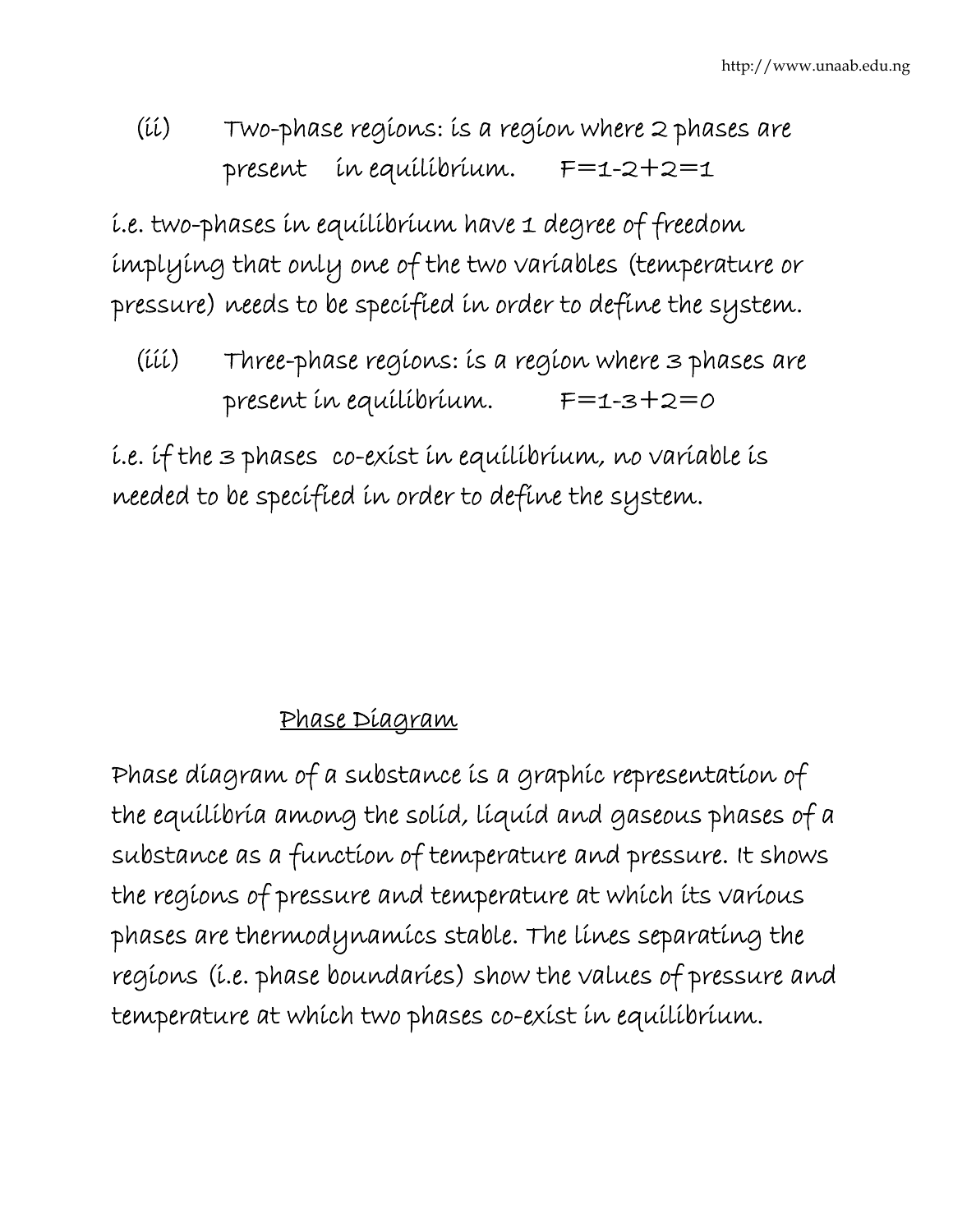

# Phase diagram of water

OA- equilibrium between liquid-vapour OB- equilibrium between solid-vapour OC- equilibrium between solid-liquid

OA and OB represent the variation of the vapour pressure of solid and liquid with temperature. OA continues to the critical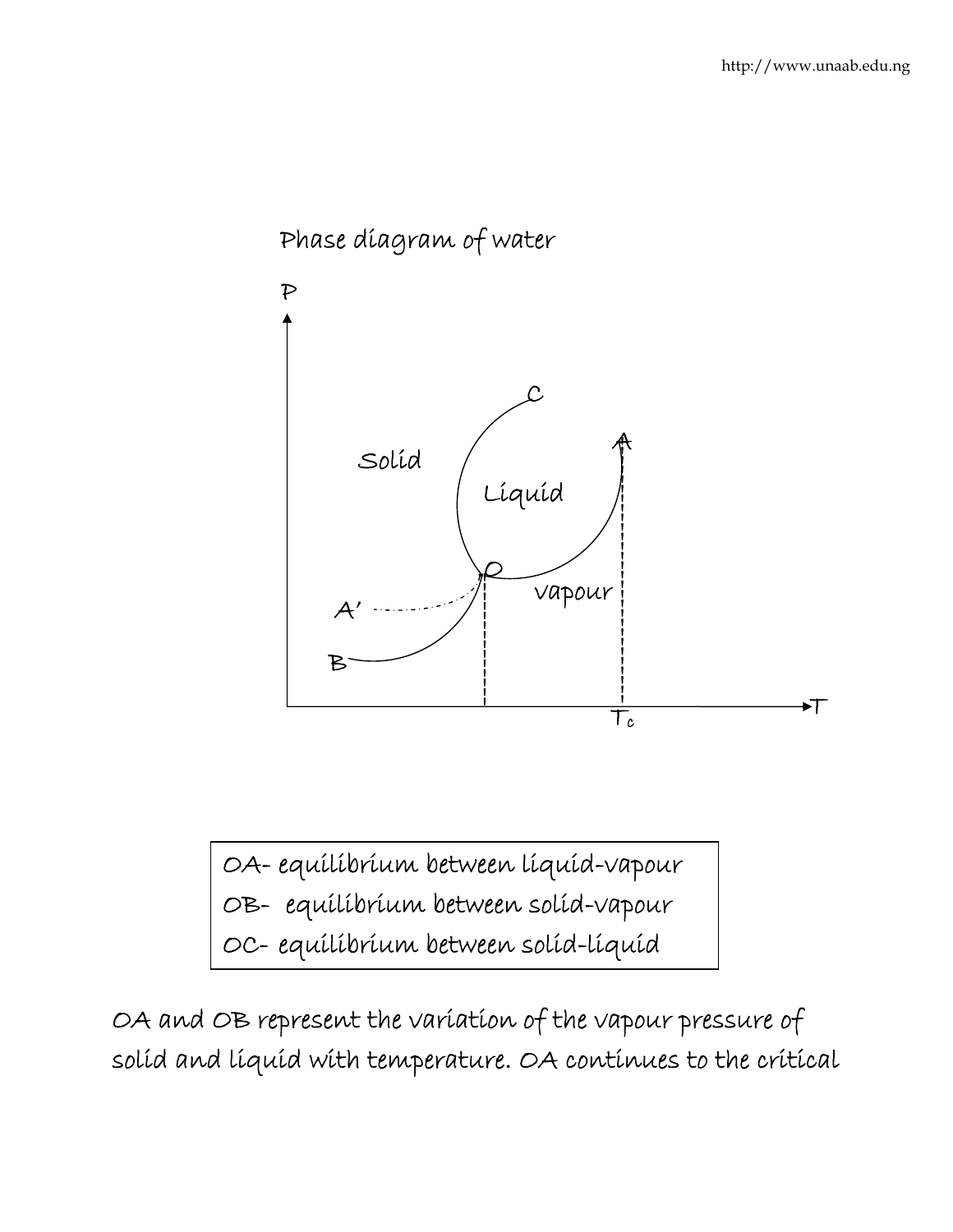$t$ emperature  $\tau_c$ (where líquíd and vapour becomes indistinguishable) and OB continues down to zero Kelvin.

Triple point (OA, OB and OC):- Triple point is the point where all the three phases are in equilibrium. The triple point for water occurs at 0.0098°C at an equilibrium vapour pressure of 611Nm-2 (4.58mmHg).

Metastable equilibrium: It is a specific equilibrium which is not the most stable equilibrium under the given conditions. In the diagram, the vapour pressure curve of the liquid is extended past the triple point to A' (represented by the broken lines). The liquid-vapour system along OA' is said to be in a metastable equilibrium.